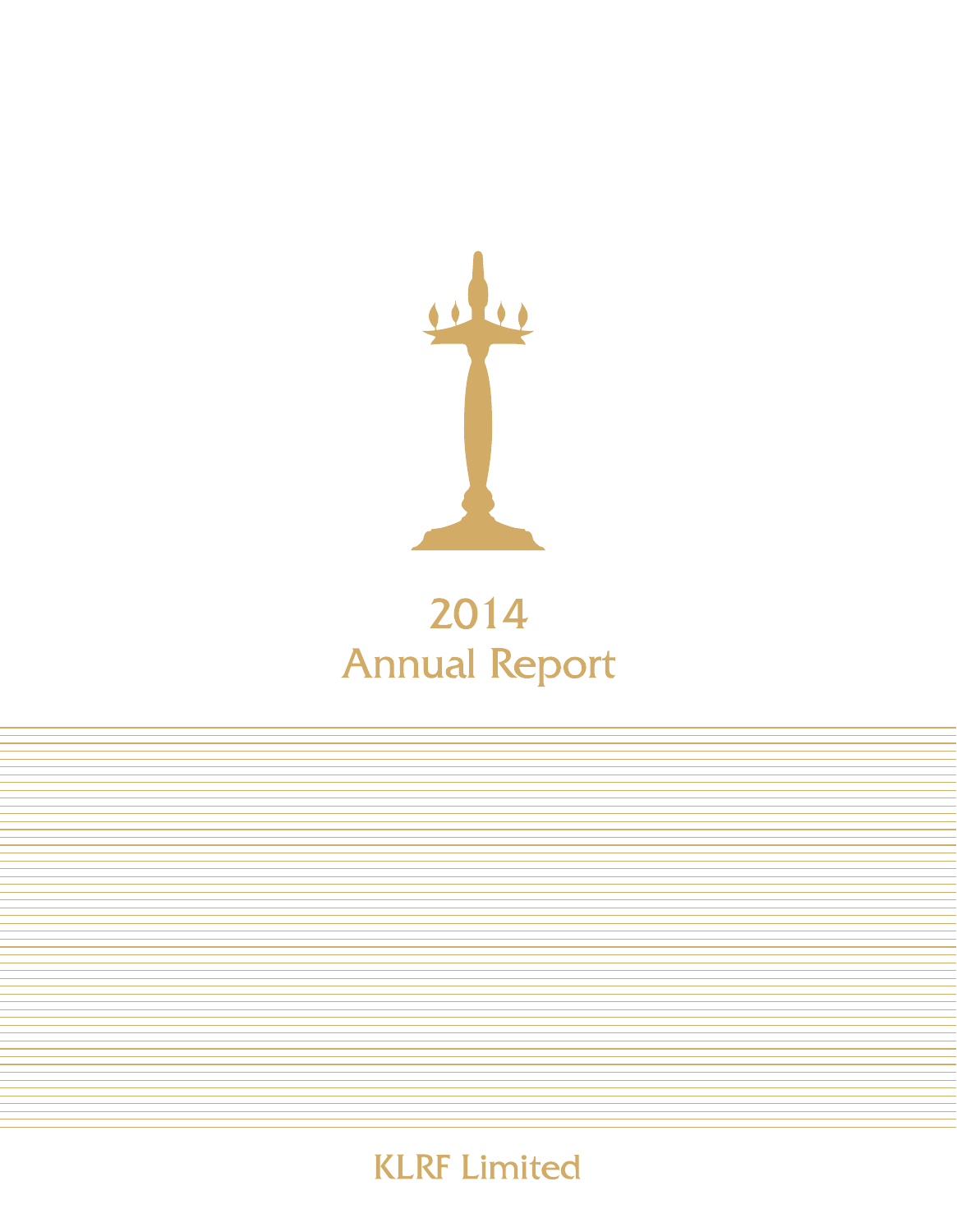| Contents                                                   |    |
|------------------------------------------------------------|----|
|                                                            | 2  |
| Report of the Directors and                                | 20 |
| Report on Corporate Governance --------------------------- | 27 |
|                                                            | 39 |
|                                                            | 44 |
|                                                            | 45 |
|                                                            | 46 |
|                                                            | 55 |
|                                                            | 62 |
|                                                            |    |

Í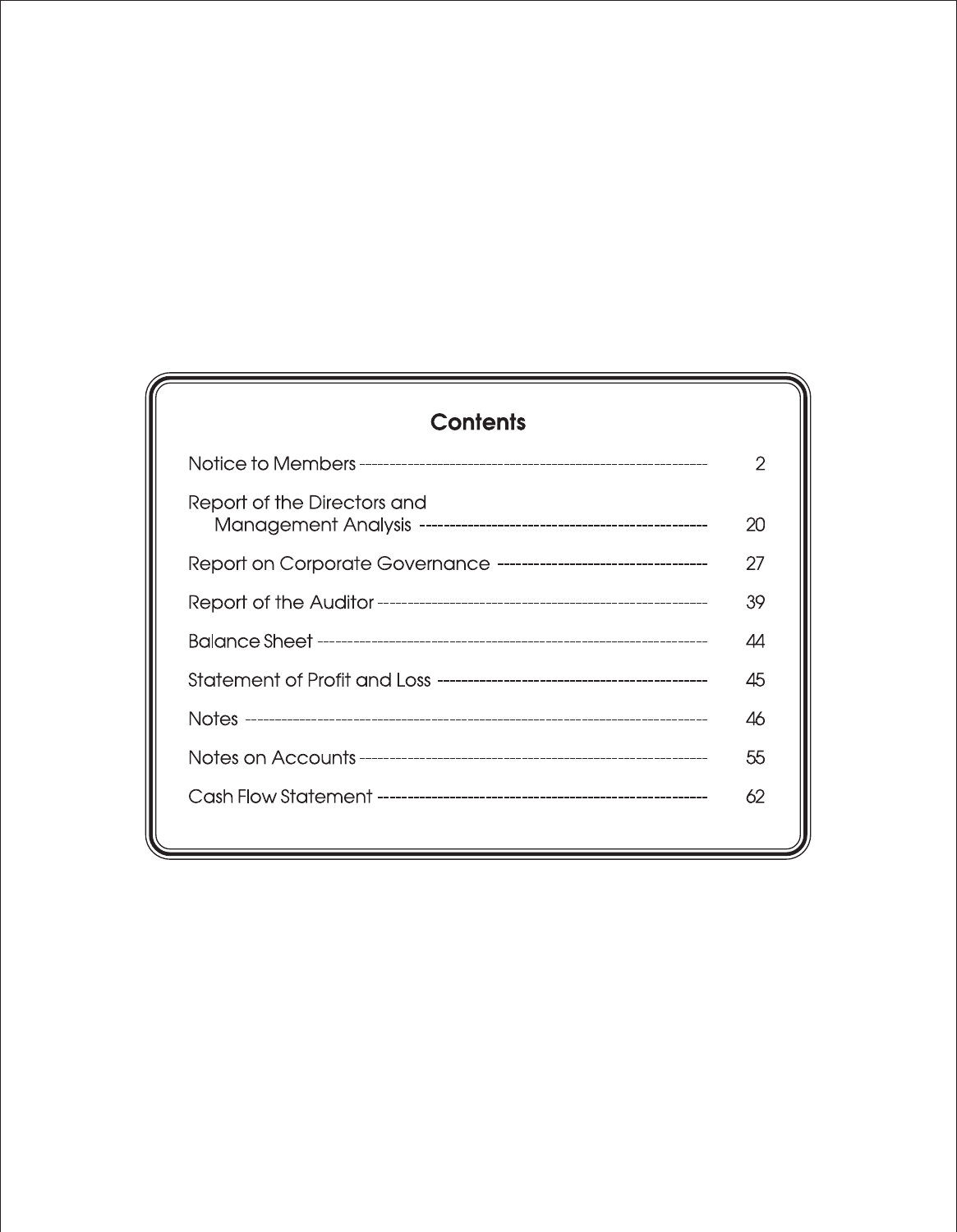|                                    | <b>KLRF Limited</b>                                                                                                                                                                                                                    |
|------------------------------------|----------------------------------------------------------------------------------------------------------------------------------------------------------------------------------------------------------------------------------------|
| <b>Board of Directors</b>          | Sudarsan Varadaraj                                                                                                                                                                                                                     |
|                                    | V.N. Jayaprakasam                                                                                                                                                                                                                      |
|                                    | S. Govindan                                                                                                                                                                                                                            |
|                                    | K. Gnanasekaran                                                                                                                                                                                                                        |
|                                    | Suresh Jagannathan<br><b>Managing Director</b>                                                                                                                                                                                         |
|                                    | R. Kannan<br>Executive Director cum Chief Financial Officer                                                                                                                                                                            |
| Company Secretary                  | S. Piramuthu                                                                                                                                                                                                                           |
| Auditor                            | P. Marimuthu, B.Com., F.C.A.,<br>Chartered Accountant, Tirunelveli                                                                                                                                                                     |
| <b>Branch Auditors</b>             | M/s Haribhakti & Co LLP<br>Chartered Accountants, Coimbatore                                                                                                                                                                           |
| <b>Bankers</b>                     | Canara Bank<br>Indian Overseas Bank<br>Punjab National Bank<br>IDBI Bank Ltd.,                                                                                                                                                         |
| Registered Office                  | 75/8, Benares Cape Road<br>Gangaikondan - 627352<br>Telephone: 0462-2486532<br>Fax: 0462-2486132<br>E-mail: flourmills@klrf.in<br>Website: www.klrf.in<br>CIN: L15314TN1961PLC004674                                                   |
| Administrative Office              | 1054/21, Avanashi Road<br>Coimbatore-641018                                                                                                                                                                                            |
| <b>Food Division</b>               | Gangaikondan - 627352                                                                                                                                                                                                                  |
| <b>Textile Division</b>            | Gangaikondan - 627352<br>N.Subbiahpuram - 626205                                                                                                                                                                                       |
| <b>Engineering Division</b>        | Coimbatore-641020                                                                                                                                                                                                                      |
| Registrar and Share Transfer Agent | Link Intime India Private Limited<br>"Surya" 35, Mayflower Avenue<br>Senthil Nagar, Sowripalayam Road<br>Coimbatore - 641028, Tamilnadu<br>Telephone: 0422 - 2314792<br>Telefax: 0422 - 2314792<br>E-mail: coimbatore@linkintime.co.in |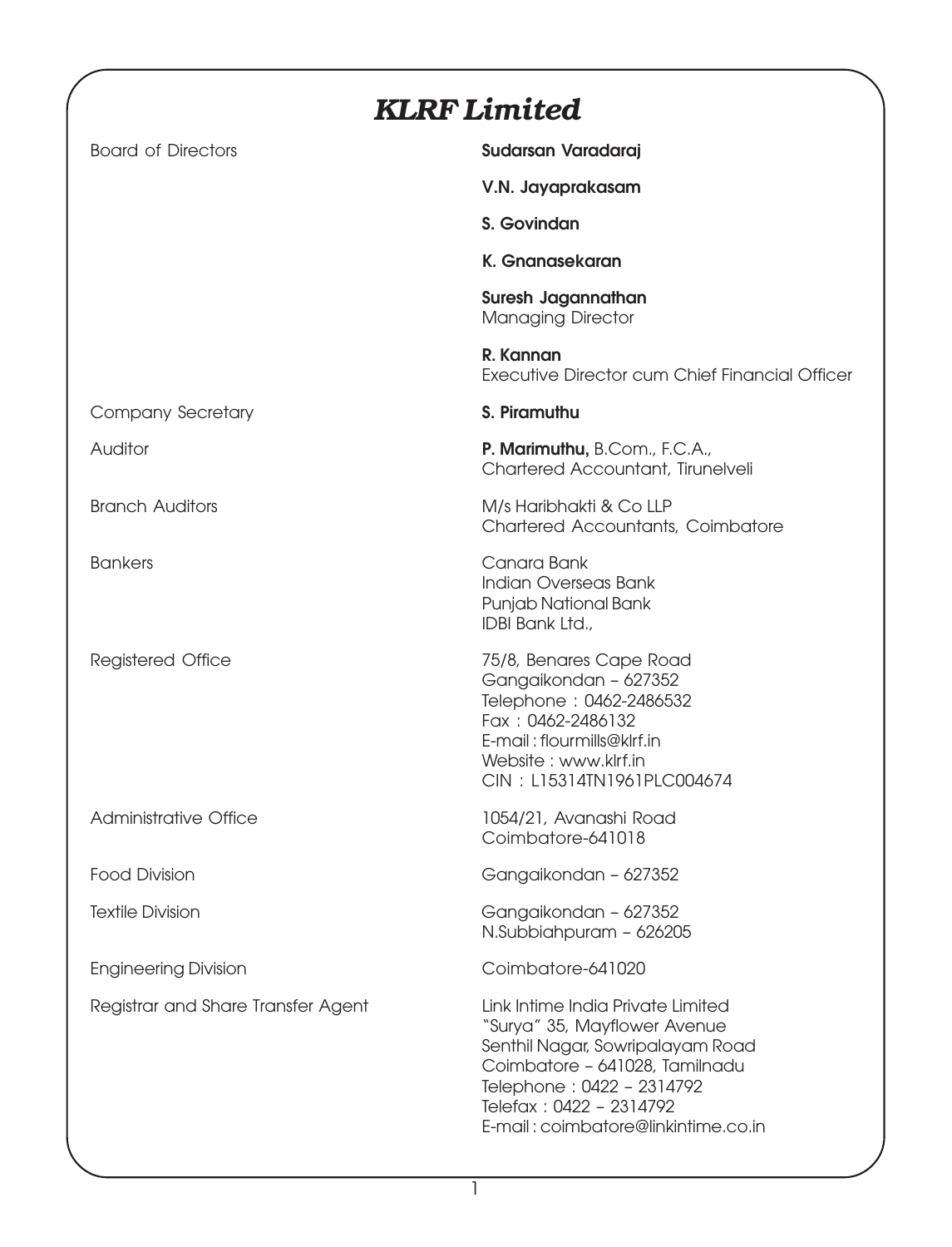# **NOTICE**

Notice is hereby given that the Fifty second Annual General Meeting of the Company will be held on Thursday the  $18<sup>th</sup>$  September, 2014 at 10.15 a.m. at the Company's Registered Office at 75/8, Benares Cape Road, Gangaikondan-627352, Tirunelveli District to transact the following business.

#### **ORDINARY BUSINESS**

- 1. To consider and adopt the Balance Sheet as at 31.03.2014 and the Statement of Profit and Loss for the year ended on that date and the reports of the Directors and Auditor thereon.
- 2. To appoint a Director in the place of Sri. V.N. Jayaprakasam who retires by rotation and being eligible, offers himself for re-appointment.
- 3. To appoint an Auditor and fix his remuneration.

### **SPECIAL BUSINESS**

**4. To consider and if thought fit, to pass, with or without modification, the following resolution as an Ordinary Resolution.**

"RESOLVED THAT pursuant to Section 139, 142 and 143(8) of the Companies Act, 2013 M/s Haribhakti & Co LLP, Chartered Accountants, Coimbatore (Registration No.103523W) be and are hereby appointed as Branch Auditor of the Company to hold office upto the conclusion of the next Annual General Meeting to audit the books of accounts of both the Sheet Metal and Foundry Division, Coimbatore for the financial year 2014 - 2015 on a remuneration of  $\bar{\tau}$  4,63,000/- (Rupees four lakhs sixty three thousand only) excluding applicable taxes and out of pocket expenses incurred in connection with the audit."

#### **5. To consider and if thought fit, to pass, with or without modification, the following resolution as an Ordinary Resolution**

"RESOLVED THAT pursuant to the provisions of Section 160 and 161 and other applicable provisions, if any, of the Companies Act, 2013 and the Rules made thereunder and the Articles of Association of the Company, Sri. R. Kannan, (holding DIN: 00951451) who was appointed as an Additional Director of the Company by the Board of Directors, at their Meeting held on  $25<sup>th</sup>$  June 2014 and who holds office upto the date of this Annual General Meeting in accordance with the provisions of Section 161(1) of the Companies Act, 2013 and in respect of whom the Company has received a notice in writing from a member signifying his intention to propose Sri. R. Kannan as a candidate for the office of Director of the Company, be and is hereby appointed as a Director of the Company, who shall, while holding such Office as the Director, be liable to retire by rotation"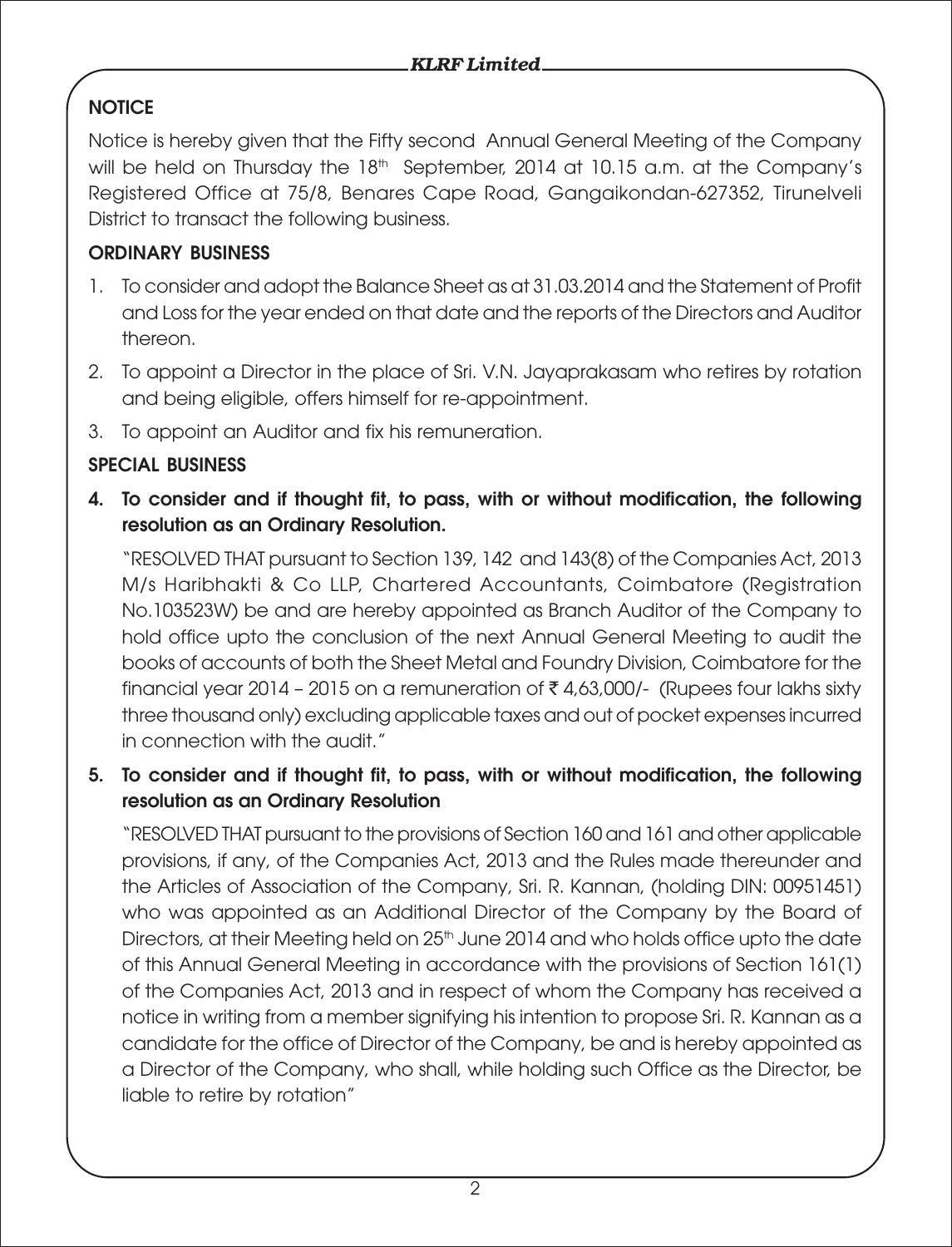#### **6. To consider and if thought fit, to pass, with or without modification, the following resolution as an Ordinary Resolution**

"RESOLVED THAT pursuant to the provisions of Section 196, 197, 198, 199, 203, Schedule V and other applicable provisions, if any, of the Companies Act, 2013 read with Companies (Appointment and Remuneration of Managerial Personnel) Rules, 2014 (including any statutory modification(s) or re-enactment thereof for the time being in force) and subject to such approvals, if any as may be necessary, consent of the Company be and is hereby accorded to the appointment of Sri. R. Kannan as Whole Time Director of the Company (Designated as "Executive Director cum Chief Financial Officer") for a period of 5 (five) years with effect from 1st July, 2014 on the terms and conditions, as set out below with liberty to the Board of Directors to revise the terms as to remuneration, from time to time within the overall limits specified in Section II Part II of Schedule V of the Companies Act, 2013."

#### **Remuneration**

 $\bar{\tau}$  1,45,000/- per month with an annual increment of  $\bar{\tau}$  15,000/-

 0.50% as commission on the Net Profit of the Company computed in accordance with Sections 197 and 198 of the Companies Act, 2013 subject to a maximum of  $\bar{z}$  5 lakhs.

#### **Perquisites:**

In addition to salary and commission Sri. R. Kannan, (holding DIN: 00951451) Executive Director cum Chief Financial Officer shall also be entitled to perquisites which shall not exceed 60% of the salary.

Company's contribution to Provident Fund, Superannuation Fund or Annuity Fund will not be included in the computation of the ceiling on perquisites. Gratuity payable shall not exceed 15 days salary for each completed year of service.

Provision of telephone and car for official use.

"RESOLVED FURTHER THAT in any financial year, during the currency of tenure of Sri. R. Kannan, as Executive Director cum Chief Financial Officer, the Company has no profits or its profits are inadequate, the above remuneration and perquisites shall be treated/payable as minimum remuneration as specified in Schedule V of the Companies Act, 2013, as amended."

#### **7. To consider and if thought fit, to pass, with or without modification, the following resolution as a Special Resolution**

"RESOLVED that pursuant to the provisions of Sections 149, 150, 152 and any other applicable provisions of the Companies Act, 2013 and the rules made there under (including any statutory modification(s) or re-enactment thereof for the time being in force) read with Schedule IV to the Companies Act, 2013, Sri. S. Govindan (holding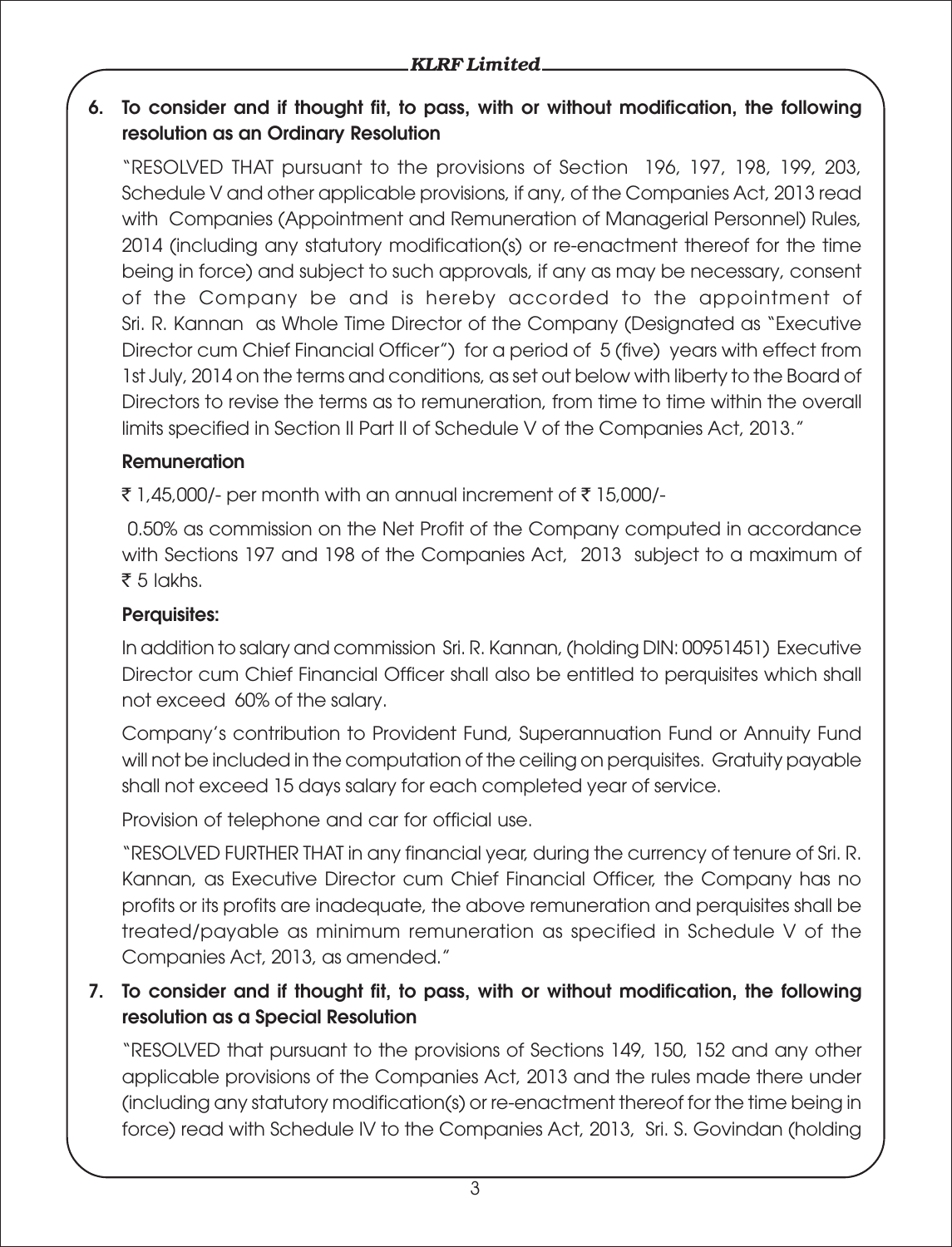DIN 00003636), Director of the Company who retires by rotation at the Annual General Meeting and in respect of whom the Company has received a notice in writing from a member proposing his candidature for the office of Director, be and is hereby appointed as an Independent Director of the Company with effect from 18<sup>th</sup> September 2014 to hold office for a term up to 31<sup>st</sup> March, 2017 and not liable to retire by rotation.

#### **8. To consider and if thought fit, to pass, with or without modification, the following resolution as a Special Resolution**

RESOLVED THAT pursuant to the provisions of Sections 149, 150, 152 and any other applicable provisions of the Companies Act, 2013 and the rules made thereunder (including any statutory modification(s) or re-enactment thereof for the time being in force) read with Schedule IV to the Companies Act, 2013, Sri. Sudarsan Varadaraj (holding DIN 00133533), Director of the Company whose period of office is liable to determination by retirement of Directors by rotation and who in accordance with the provisions of Companies Act, 2013 is required to be appointed as an Independent Director and in respect of whom the Company has received a notice in writing from a member proposing his candidature for the office of Director, be and is hereby appointed as an Independent Director of the Company with effect from 18<sup>th</sup> September 2014 to hold office for five consecutive years for a term up to 17<sup>th</sup> September, 2019 and not liable to retire by rotation.

#### **9. To consider and if thought fit, to pass, with or without modification, the following resolution as a Special Resolution**

"RESOLVED THAT pursuant to the provisions of Sections 149, 150, 152 and any other applicable provisions of the Companies Act, 2013 and the rules made thereunder (including any statutory modification(s) or re-enactment thereof for the time being in force) read with Schedule IV to the Companies Act, 2013, Sri. K. Gnanasekaran (holding DIN 00133645), Director of the Company whose period of office is liable to determination by retirement of Directors by rotation and who in accordance with the provisions of Companies Act, 2013 is required to be appointed as an Independent Director and in respect of whom the Company has received a notice in writing from a member proposing his candidature for the office of Director, be and is hereby appointed as an Independent Director of the Company with effect from 18<sup>th</sup> September 2014 to hold office for five consecutive years for a term up to 17<sup>th</sup> September, 2019 and not liable to retire by rotation."

#### **10. To consider and if thought fit, to pass, with or without modification, the following resolution as a Special Resolution**

"RESOLVED THAT in supersession of the resolution No.7 passed at the Meeting of the Shareholders of the Company held on 24th March, 2008 and pursuant to the provisions of Section 180(1) (c ) and other applicable provisions, if any, of the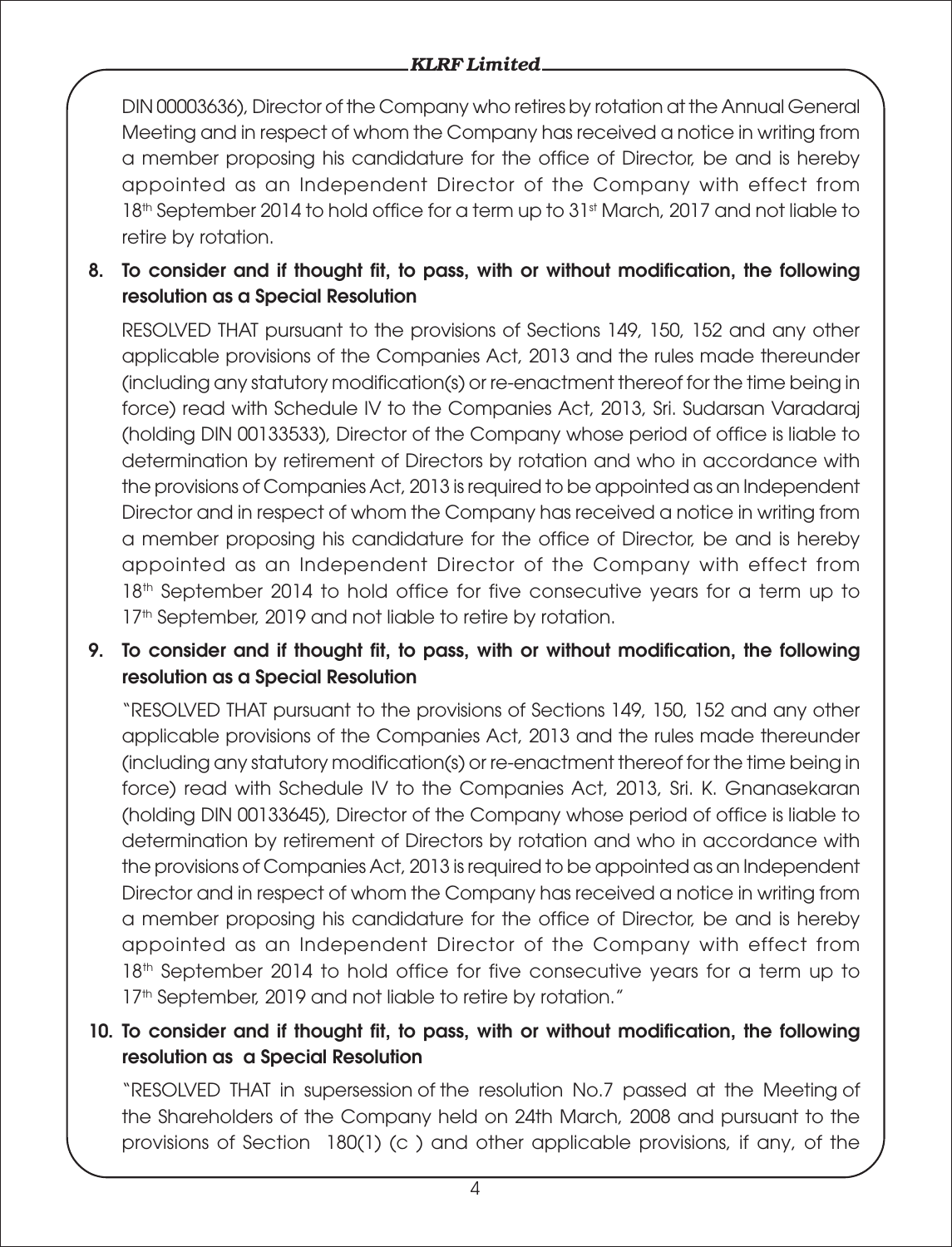Companies Act, 2013 and the rules made thereunder (including any statutory modification(s) or re-enactment thereof for the time being in force), the consent of the Company be and is hereby accorded to the Board of Directors of the Company to borrow moneys from time to time any sum or sums of monies in any manner as may be required for the purpose of business of the Company, with or without security and upon such terms and conditions as they may think fit, notwithstanding that the monies to be borrowed together with monies already borrowed by the Company (apart from temporary loans obtained or to be obtained from the Company's bankers in the ordinary course of business) may exceed the aggregate of the paidup capital of the company and its free reserves, that is to say, reserves not set apart for any specific purpose, provided that the total amount so borrowed by the Board of Directors and outstanding at any time shall not exceed the sum of  $\bar{\tau}$  150 crores (Rupees one hundred and fifty crores only)".

#### **11. To consider and if thought fit, to pass, with or without modification, the following resolution as a Special Resolution**

"RESOLVED THAT in supersession of the earlier resolutions and pursuant to Section 180 (1) (a) and all other applicable provisions, if any, of the Companies Act, 2013, consent of the company be and is hereby given to the Board of Directors of the Company (hereinafter referred to as "the Board" which term shall be deemed to include any Committee thereof) to create such charges and / or mortgages and hypothecations in additions to the existing charges, mortgages and hypothecations created by the Company on such terms and conditions and at such time or times and in such form and manner and with such ranking as to priority as it may think fit, on any of the Company's movable and immovable properties and assets including the whole or substantially the whole of the Company's undertaking, present and future, as the case may be, in favour of the Lenders viz., Financial/Investment Institutions, Bank/s and Trustees for the holders of the debentures/ bonds/ other instruments to secure the repayment of loans/borrowings sanctioned and / or to be sanctioned by them from time to time for a sum not exceeding  $\bar{\tau}$  150 crores (Rupees one hundred and fifty crores only) as per the approval of the shareholders under section 180 (1) (a) of the Companies Act, 2013 and inclusive of interest at the respective agreed rates and all other costs, charges and expenses and all monies payable by the company in respect of such loans/borrowings as may be stipulated in that behalf and agreed to between the Board of Directors and the Lenders.

"RESOLVED FURTHER THAT the Board of Directors of the Company be and is hereby authorised to finalise with the Lenders, agreements and other documents, if any necessary for creating the mortgage(s) and / or charge(s) hypothecations(s) as aforesaid, and do all such acts, deeds matters and things and to execute all such documents, deeds and instruments in writing as may be required incidental and / or expedient for giving effect to this resolution and to resolve any question relating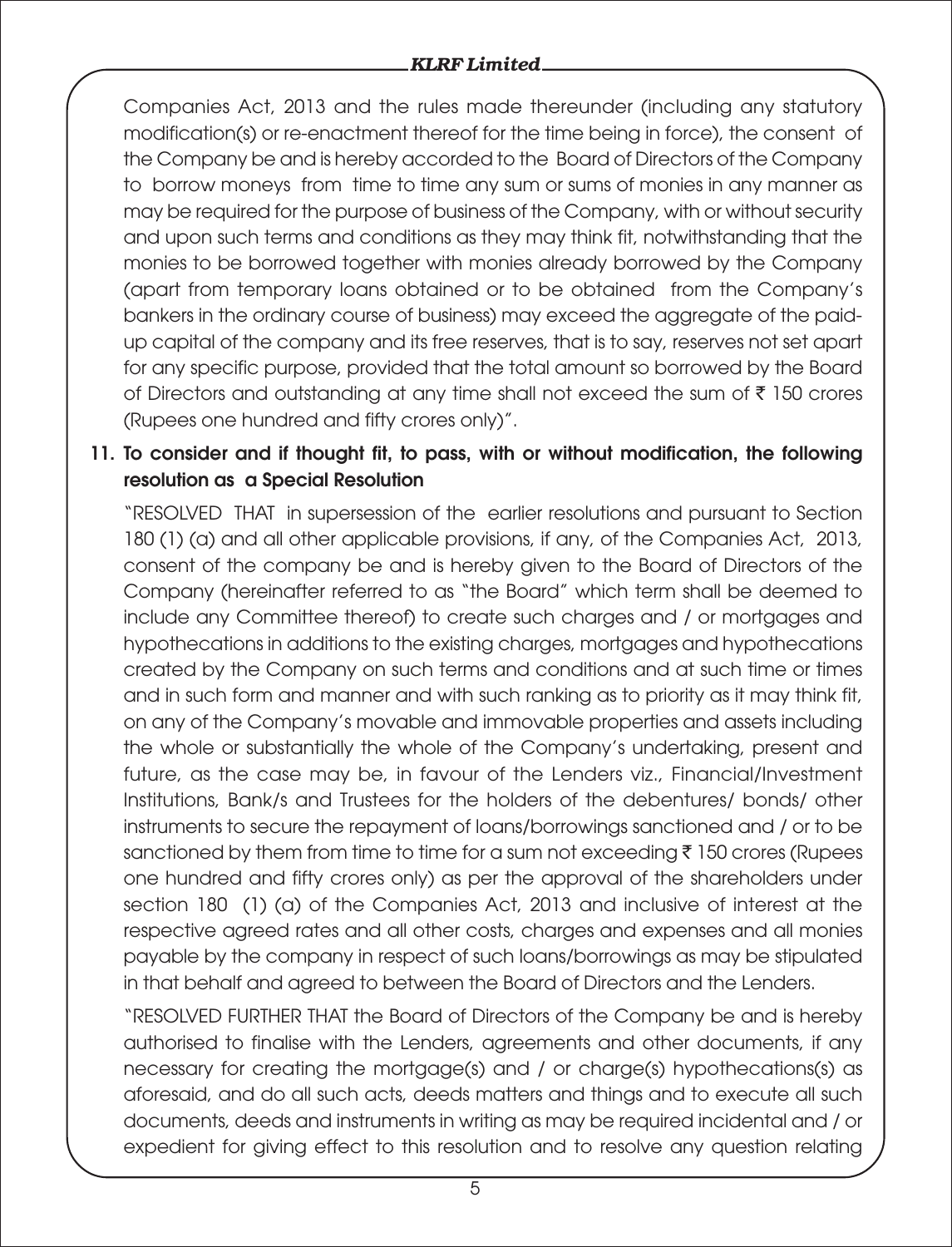thereto, or otherwise considered by the Board of Directors to be in the best interest of the Company".

#### **12. To consider and if thought fit to pass with or without modification, the following resolution as a Special Resolution.**

"RESOLVED THAT pursuant to Section 61 and all other applicable provisions if any, of the Companies Act, 2013, that the Authorised Share Capital of the Company be and is hereby altered by converting the unissued 30,00,000 (Thirty Lakhs) 10% Cumulative Redeemable Preference Shares of ₹10/- each into 30,00,000 (Thirty Lakhs) Equity Shares of  $\bar{\tau}$  10/- each and accordingly the Authorised Share Capital be altered as  $\bar{\tau}$  15,00,00,000/- (Rupees Fifteen Crores only) divided into 1,20,00,000 (One Crore Twenty Lakhs only) equity shares of  $\bar{\tau}$  10/- each and 30,00,000 (Thirty Lakhs) 10% Cumulative Redeemable Preference Shares of ₹10/- each."

RESOLVED FURTHER THAT the Memorandum of Association of the Company be and is hereby altered by replacing the existing Clause V thereof with the following new Clause V:

V. The Authorised Share Capital of the company is  $\bar{\tau}$  15,00,00,000/- (Rupees fifteen crores only) divided into 1,20,00,000 (One Crore Twenty Lakhs) equity shares of `10/- each and 30,00,000 (Thirty Lakhs) 10% Cumulative Redeemable Preference Shares of  $\bar{\tau}$  10/- each".

RESOLVED FURTHER THAT, the Articles of Association of the Company be and is hereby altered by replacing the existing Article 3 thereof with the following new Article 3:

3. The authorised share capital of the Company shall be  $\bar{\tau}$  15,00,00,000/- (Rupees Fifteen Crores only) divided into 1,20,00,000 equity shares of  $\bar{\tau}$  10/- each and 30,00,000 10% Cumulative Redeemable Preference Shares of  $\bar{\tau}$  10/- each with power to increase or reduce the capital and to divide the capital into several classes and to attach thereto, respectively, such preferential, deferred, qualified or special rights, privileges or conditions with voting rights or with differential rights as to dividend, voting or otherwise as permissible under law and as may be determined by the Company and to vary, modify, amalgamate or abrogate any such rights, privileges or conditions in such manner as may be permitted by the Companies Act, 2013 and as the Company deems fit and necessary.

#### **13. To consider and if thought fit, to pass with or without modification, the following resolution as a Special Resolution**

RESOLVED THAT subject to the provisions of Section 14 and other applicable provisions, if any, of the Companies Act, 2013, read with relevant Rules thereof the Articles of Association of the Company be and are hereby amended and altered in the manner specified below.

#### **a. The existing Articles 48 and 55 be deleted and the following new Articles 48 and 55 be substituted thereof**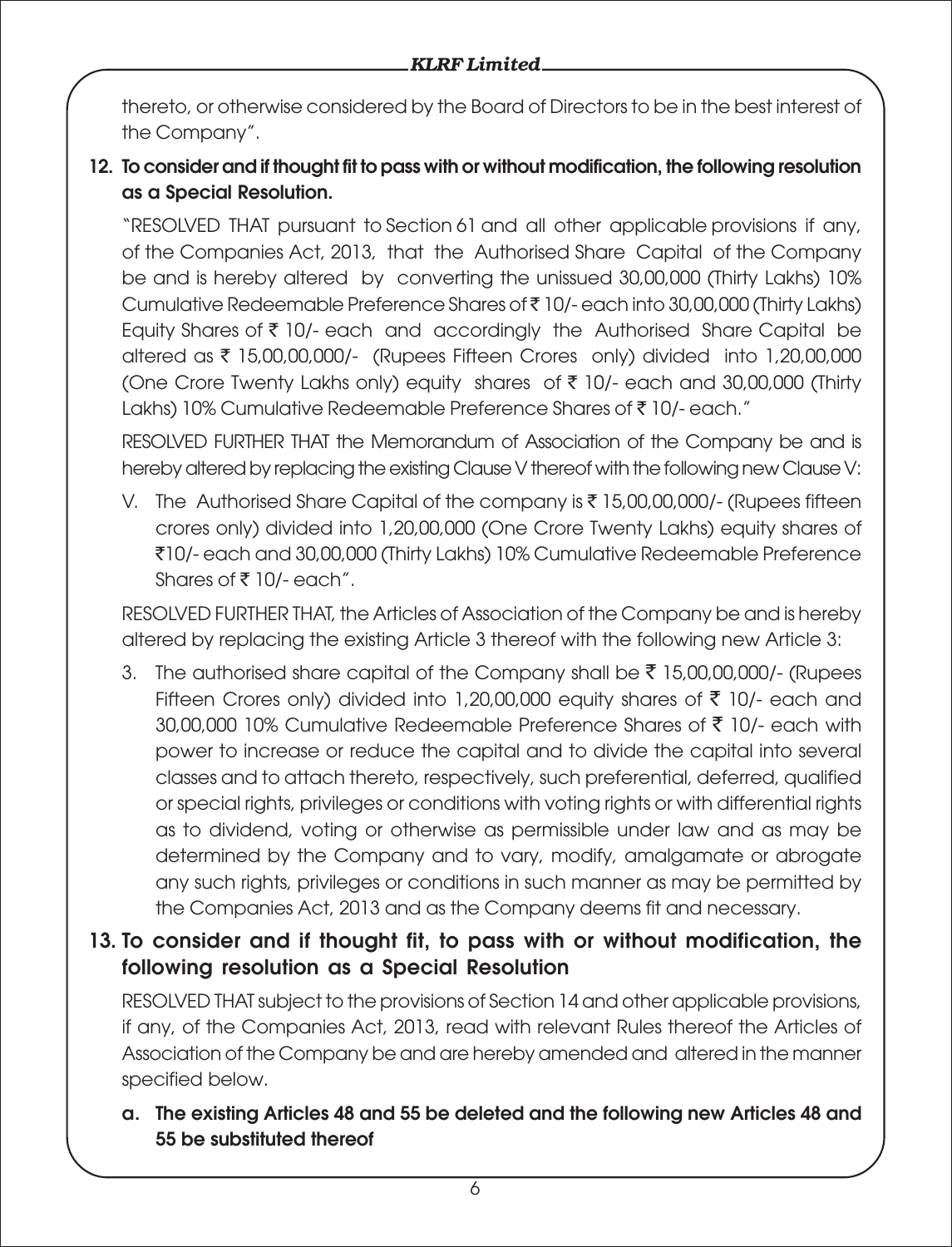- 48. At every Annual General Meeting of the company, one third of such of the directors including the whole-time directors for the time being are liable to retire by rotation or if their number is not three or a multiple of three, then both number nearest to one third shall retire from office.
- 55. The Board of Directors may, subject to the provisions of the Act, from time to time appoint one or more of its Directors to the office of Managing Director/ Managing Directors and / or Whole Time Directors for such period and on such terms as it thinks fit, and subject to the terms of any agreement entered into in any particular case, may revoke such appointment. A Director so appointed shall whilst holding that office, be subject to retirement by rotation, but his appointment shall automatically determine if he ceases, from any cause whatsoever, to be a Director. A Managing Director and / or a Whole Time Director shall, subject to the provisions of the Act, receive such remuneration as may be determined by a resolution of the Company in General Meeting. The Board may entrust to and confer upon a Managing Director and / or a Whole Time Director any of the powers exercisable by it upon such terms and conditions and with such restriction as it may think fit, and either collaterally with or to the exclusion of its own powers and may, from time to time, revoke, withdraw, alter or vary all or any of such powers.
- b. After the Article 55, the following new Article 55A be and is hereby inserted as detailed below.
	- 55A. A provision of the Act or these articles requiring or authorizing a thing to be done by or to a director and chief executive officer, manager, company secretary or chief financial officer shall be satisfied by its being done by or to the same person acting both as director and as, or in place of, chief executive officer, manager, company secretary or chief financial officer.

#### **Statement pursuant under Section 102 of the Companies Act, 2013**

#### **Item No.4**

As per Section 143(8) of the Companies Act, 2013, Branch Auditor is required to be appointed at the General Meeting. Accordingly, Branch Auditor is being appointed at every annual general meeting for the respective financial year to audit the accounts of the Coimbatore branches of our Company.

The proposed resolution set out in Item No.4 of the Notice seeks the authorization of the members to appoint Branch Auditor for the financial year 2014-2015.

None of the Directors, key managerial personnel of the Company or their relatives are in any way concerned or interested, financially or otherwise in this Resolution.

#### **Item No.5 & 6**

Sri. R. Kannan was appointed as an Additional Director and Whole Time Director (designated as Executive Director cum Chief Financial Officer) of the Company with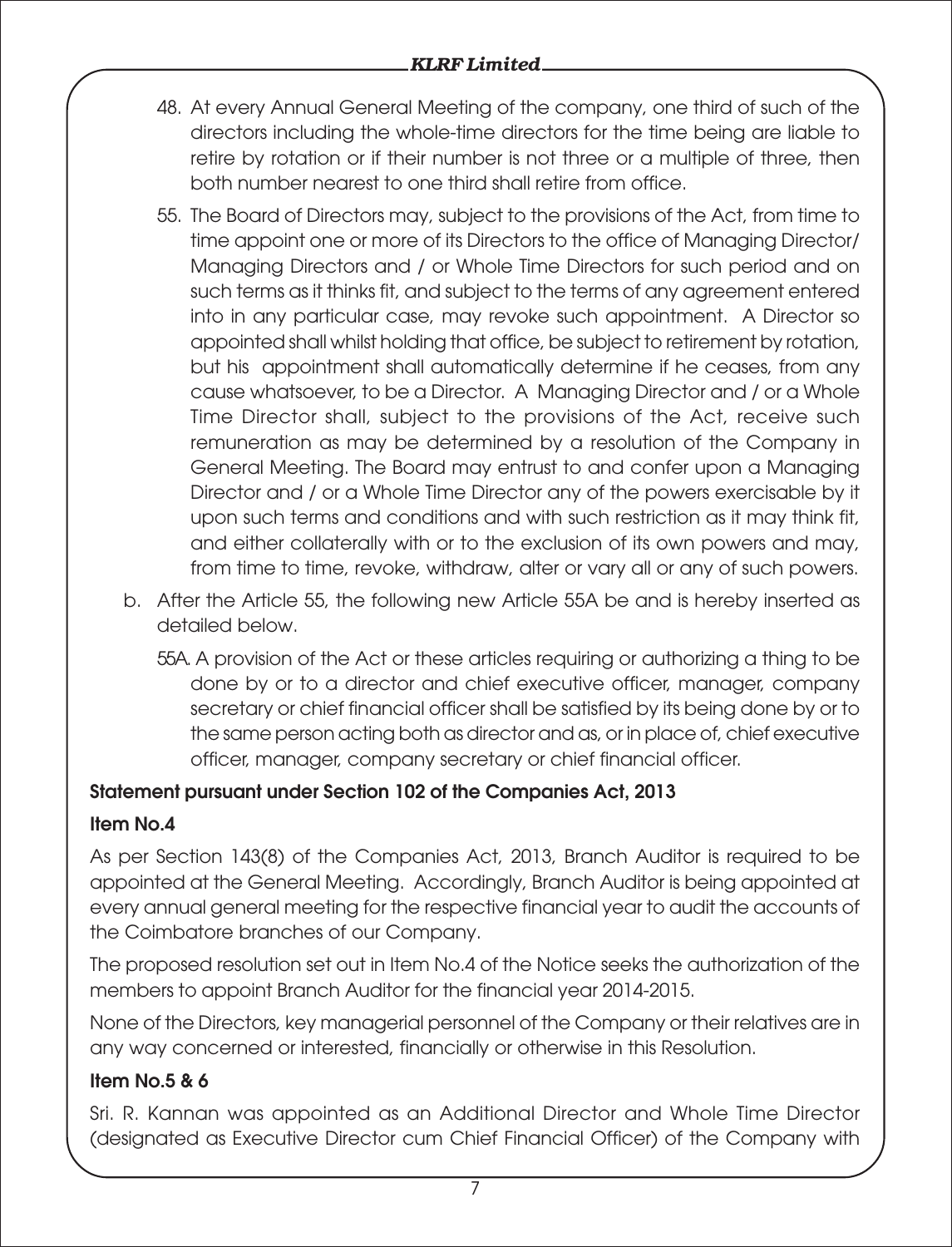effect from 1.7.2014 by the Board of Directors at their meeting held on 25.6.2014. His period of office is liable to determination by retirement of directors by rotation. A notice pursuant to section 160 of the Companies Act, 2013 has been received from a member proposing Sri. R. Kannan as a candidate for the office of Director of the Company.

Sri.R.Kannan joined the Company in 1982 and has had a distinguished career with the Company. Before his appointment as a Board member of the company, he was holding the position of Chief Financial Officer of the Company. Sri. R. Kannan has enough experience in the area of Finance.

The approval of the members is being sought to the appointment, terms, conditions and stipulations for the appointment of Sri.R.Kannan as the director and whole time director and the remuneration payable to him. The terms and conditions fixed by the Board of Directors at their meeting held on 25.6.2014 are keeping in line with the remuneration package that is necessary to continue to encourage good professional managers with a sound career record to important position such as that occupied by Sri.R.Kannan.

In view of the provisions of Sections 196, 197, 198, 203 and any other applicable provisions of the Companies Act, 2013 the Board recommends the Ordinary Resolution set out at Item No.5 & 6 of the accompanying Notice for the approval of the members. The appointment of Sri. R. Kannan is appropriate and is in the best interest of Company.

Except Sri. R. Kannan, being an appointee, none of the Directors and Key Managerial Personnel of the Company and their relatives is concerned or interested, financially or otherwise, in the resolution set out at Item No. 5 & 6.

#### **Item No.7**

Sri. S. Govindan is a Non-Executive Independent Director of the Company. He joined the Board of Directors of the Company on 1st August, 2001. The qualification and expertise of Sri. S. Govindan has been detailed in the annexure attached.

Sri. S. Govindan retires by rotation at the ensuing Annual General Meeting under the erstwhile applicable provisions of Companies Act, 1956. Under the provisions of the Companies Act, 2013, an Independent Director should be appointed for a fixed term and is not liable to retire by rotation. In terms of Section 149 and other applicable provisions of the Companies Act, 2013 Sri. S. Govindan being eligible and offering himself for appointment, is proposed to be appointed as an Independent Director for period upto  $31<sup>st</sup>$  March 2017 with effect from 18th September, 2014. A notice has been received from a member proposing Sri. S. Govindan as a candidate for the office of Director of the Company.

In the opinion of the Board, Sri. S. Govindan fulfils the conditions specified in the Companies Act, 2013 and rules made thereunder for his appointment as an Independent Director of the Company and is independent of the management. Copy of the draft letter for appointment of Sri. S. Govindan as an Independent Director would be available for inspection without any fee by the members at the Registered Office of the Company during normal business hours on any working day.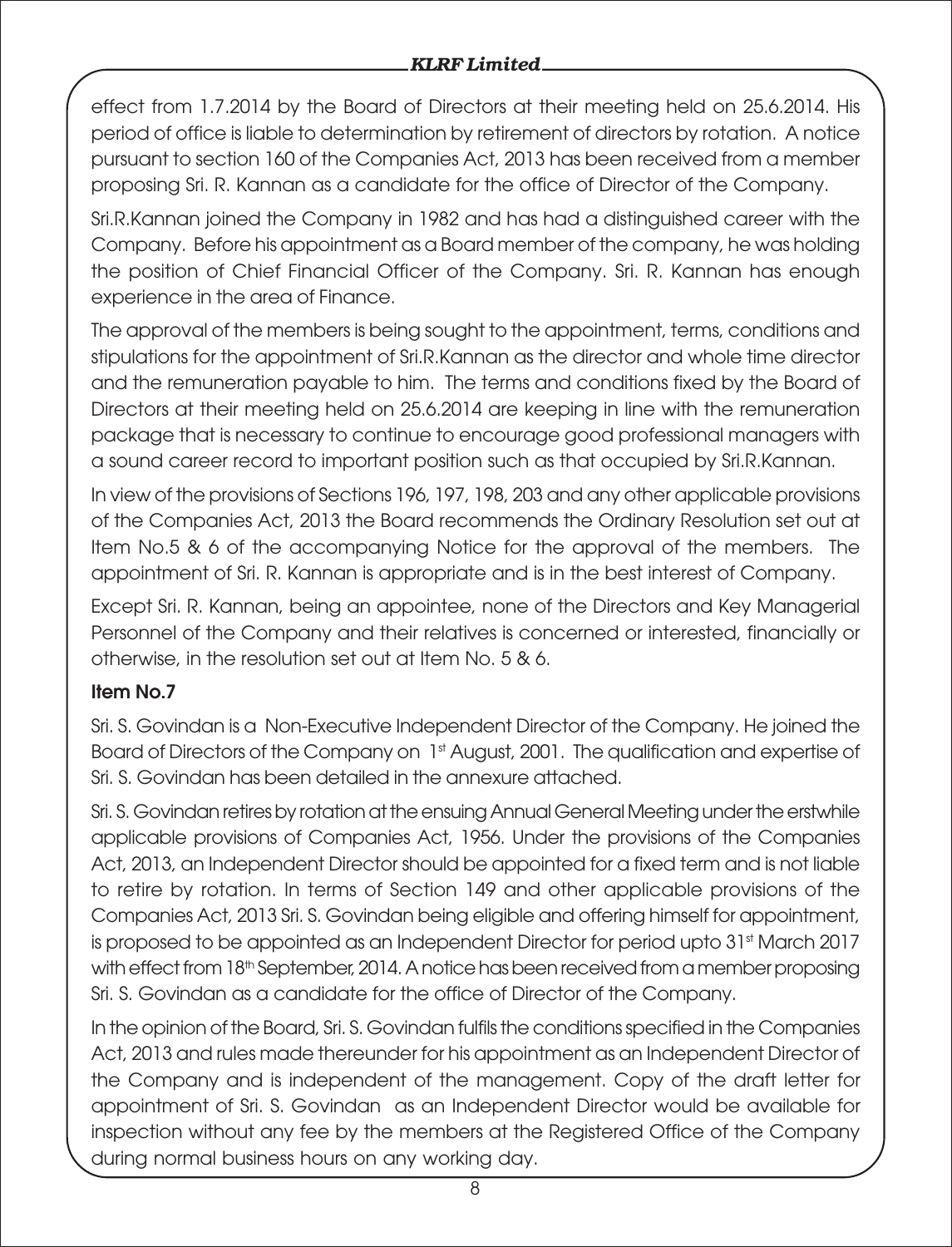The Board considers that his continued association would be of immense benefit to the Company and it is desirable to continue to avail services of Sri. S. Govindan as an Independent Director. Accordingly, the Board recommends the resolution in relation to appointment of Sri. S. Govindan as an Independent Director, for the approval by the shareholders of the Company.

Except Sri. S. Govindan, being an appointee, none of the Directors and Key Managerial Personnel of the Company and their relatives is concerned or interested, financial or otherwise, in the resolution set out at Item No.7

#### **Item No.8**

Sri. Sudarsan Varadaraj is a Non-Executive Independent Director of the Company. He joined the Board of Directors of the Company on  $5<sup>th</sup>$  October, 1990. The qualification and expertise of Sri.Sudarsan Varadaraj has been detailed in the annexure attached.

Sri. Sudarsan Varadaraj is a Director whose period of office is liable to determination by retirement of directors by rotation under the erstwhile applicable provisions of the Companies Act, 1956. Under the provisions of the Companies Act, 2013, an Independent Director should be appointed for a fixed term and is not liable to retire by rotation. In terms of Section 149 and other applicable provisions of the Companies Act, 2013 Sri.Sudarsan Varadaraj being eligible and offering himself for appointment, is proposed to be appointed as an Independent Director for five consecutive years with effect from 18th September 2014. A notice has been received from a member proposing Sri. Sudarsan Varadaraj as a candidate for the office of Director of the Company.

In the opinion of the Board, Sri. Sudarsan Varadaraj fulfils the conditions specified in the Companies Act, 2013 and rules made thereunder for his appointment as an Independent Director of the Company and is independent of the management. Copy of the draft letter for appointment of Sri.Sudarsan Varadaraj as an Independent Director would be available for inspection without any fee by the members at the Registered Office of the Company during normal business hours on any working day.

The Board considers that his continued association would be of immense benefit to the Company and it is desirable to continue to avail services of Sri. Sudarsan Varadaraj as an Independent Director. Accordingly, the Board recommends the resolution in relation to appointment of Sri.Sudarsan Varadaraj as an Independent Director, for the approval by the shareholders of the Company.

Except Sri.Sudarsan Varadaraj, being an appointee, none of the Directors and Key Managerial Personnel of the Company and their relatives is concerned or interested, financial or otherwise, in the resolution set out at Item No.8

#### **Item No.9**

Sri. K. Gnanasekaran is a Non-Executive Independent Director of the Company. He joined the Board of Directors of the Company on  $6<sup>th</sup>$  May, 2004. The qualification and expertise of Sri.K.Gnanasekaran has been detailed in the annexure attached.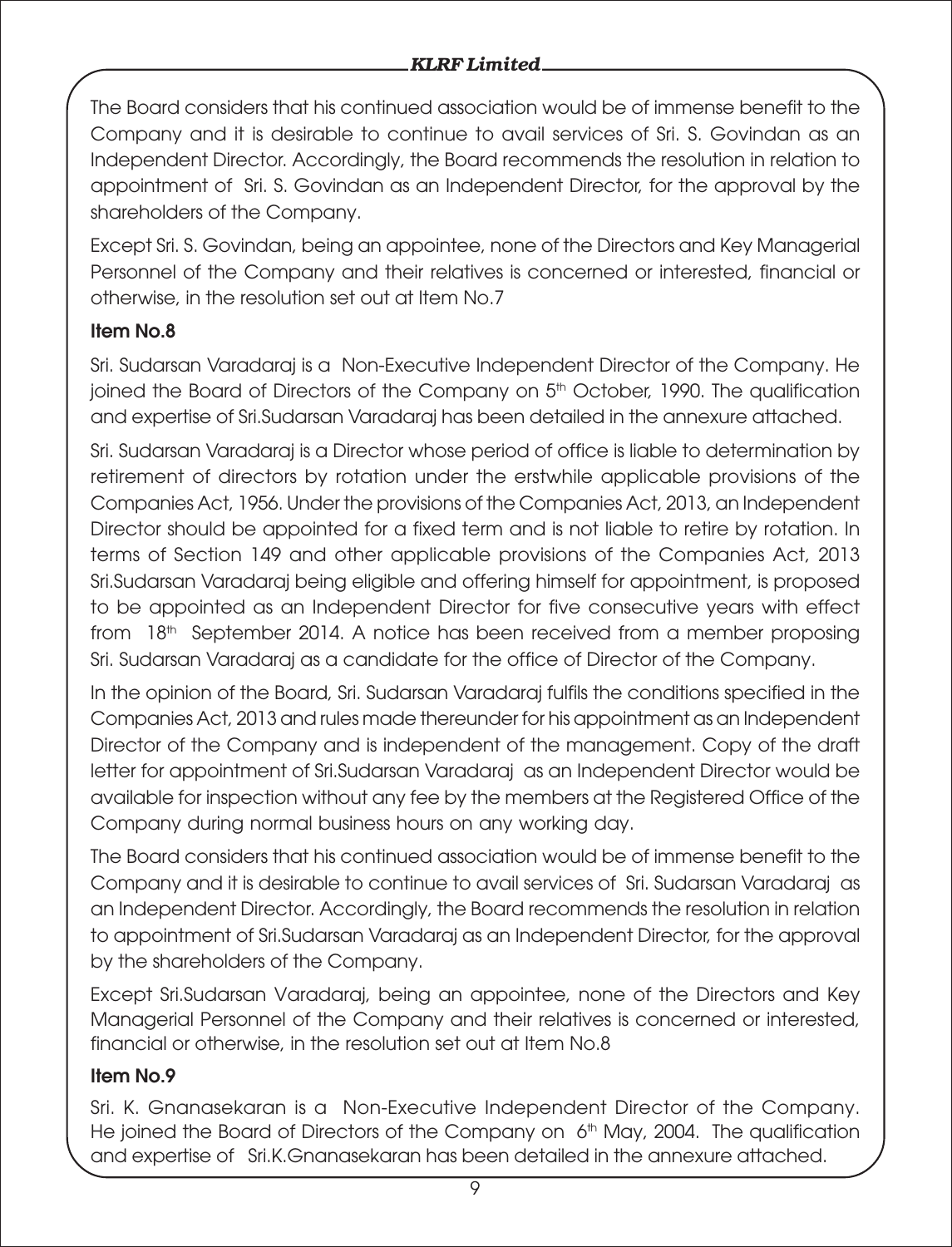Sri.K.Gnanasekaran is a director whose period of office is liable to determination by retirement of directors by rotation under the erstwhile applicable provisions of the Companies Act, 1956. Under the provisions of the Companies Act, 2013, an Independent Director should be appointed for a fixed term and is not liable to retire by rotation. In terms of Section 149 and other applicable provisions of the Companies Act 2013 Sri.K.Gnanasekaran being eligible and offering himself for appointment, is proposed to be appointed as an Independent Director for five consecutive years with effect from 18<sup>th</sup> September 2014. A notice has been received from a member proposing Sri.K.Gnanasekaran as a candidate for the office of Director of the Company.

In the opinion of the Board, Sri. K. Gnanasekaran fulfils the conditions specified in the Companies Act, 2013 and rules made thereunder for his appointment as an Independent Director of the Company and is independent of the management. Copy of the draft letter for appointment of Sri. K. Gnanasekaran as an Independent Director would be available for inspection without any fee by the members at the Registered Office of the Company during normal business hours on any working day.

The Board considers that his continued association would be of immense benefit to the Company and it is desirable to continue to avail services of Sri.K.Gnanasekaran as an Independent Director. Accordingly, the Board recommends the resolution in relation to appointment of Sri. K. Gnanasekaran as an Independent Director, for the approval by the shareholders of the Company.

Except Sri. K. Gnanasekaran, being an appointee, none of the Directors and Key Managerial Personnel of the Company and their relatives is concerned or interested, financial or otherwise, in the resolution set out at Item No.9

#### **Item No. 10**

The members of the company at their Extra – Ordinary General Meeting held on 24<sup>th</sup> March, 2008 approved by way of an Ordinary Resolution under Section 293(1)(d) of the Companies Act, 1956 borrowings over and above the aggregate of paid up share capital and free reserves of the Company provided that the total amount of such borrowings together with the amounts already borrowed and outstanding at any point of time shall not be in excess of  $\bar{\tau}$  100 crores (Rupees one hundred crores only). Considering the future plan it is therefore, necessary for the members to pass a Special Resolution under Section 180(1) (c ) and other applicable provisions of the Companies Act, 2013 as set out at Item No.10 of the Notice, to enable to the Board of Directors to borrow money in excess of the aggregate of the paid up share capital and free reserves of the Company. Approval of members is being sought to borrow money upto  $\bar{\tau}$ 150 crores (Rupees one hundred and fifty crores only).

None of the Directors and Key Managerial Personnel of the Company and their relatives is concerned or interested, financial or otherwise, in the resolution set out at Item No.10.

#### **Item No. 11**

The members of the company at their Extra – Ordinary General Meeting held on 24th March, 2008 approved by way of an Ordinary Resolution under Section 293(1)(a) of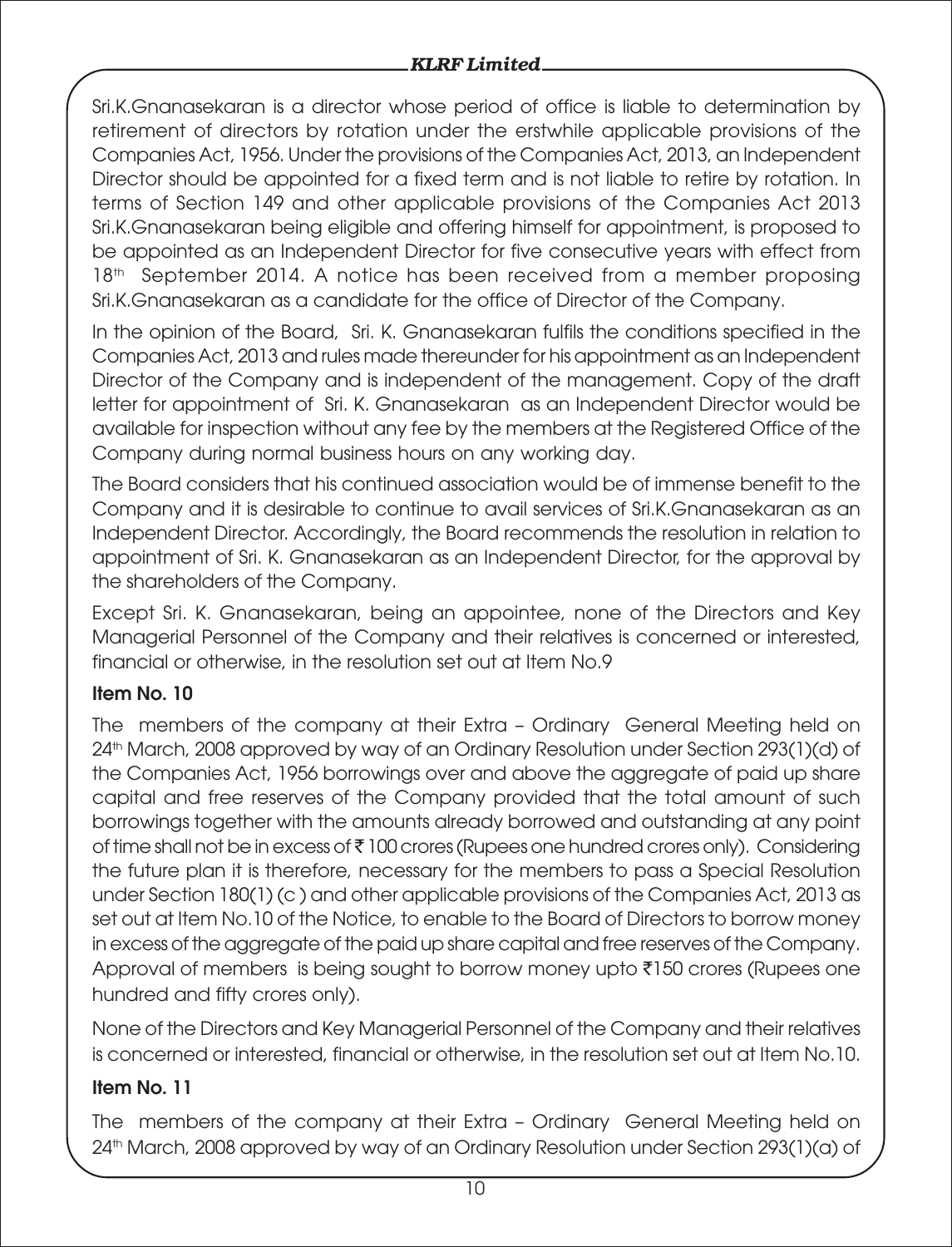the Companies Act, 1956 to create a charge on the Company's properties upto `100 crores (Rupees one hundred crores only) Consequent to increase in borrowings it has become necessary to increase the said limits upto  $\bar{\tau}$  150 crores (Rupees one hundred and fifty crores only) as per Section 180 (1) (a) of the Companies Act, 2013. Approval of members is being sought to create a charge on the properties of the company upto `150 crores (Rupees one hundred and fifty crores only)

None of the Directors and Key Managerial Personnel of the Company and their relatives is concerned or interested, financial or otherwise, in the resolution set out at Item No.11.

#### **Item No. 12**

The present Authorised Share Capital of the Company is ₹15,00,00,000/- (Rupees Fifteen Crores only) divided into 90,00,000 (Ninety Lakhs only) equity shares of  $\bar{\tau}10$ /- each and 60,00,000 (Sixty Lakhs only) 10% Cumulative Redeemable Preference Shares of ₹10/- each. It is considered desirable that the unissued 10% Cumulative Redeemable Preference Shares of the company be converted into Equity. Accordingly, the unissued 30,00,000 (Thirty Lakhs only) 10% Cumulative Redeemable Preference shares of ₹10/- each in the Authorised Share Capital is proposed to be converted into 30,00,000 ( Thirty lakhs only) equity Shares of  $\overline{\tau}$ 10/- each.

Accordingly the Authorised Share Capital of the Company be altered as ₹15,00,00,000/-(Rupees Fifteen Crores only) divided into 1,20,00,000 (One Crore Twenty Lakhs only) Equity shares of  $\overline{\tau}10$ /- each and 30,00,000 (Thirty Lakhs only) 10% Cumulative Redeemable Preference Shares of  $\bar{\tau}$  10/- each.

The alteration to the Capital Clause of Memorandum and Articles of Association of the Company is consequent to the alteration of the Authorised Share Capital.

As per the provisions of the Companies Act, 2013, any alteration in Authorised Capital and consequent amendment to the Memorandum and Articles of Association of the Company requires consent and approval of the Members of the Company.

The Board of Directors recommend the Resolutions in Item No. 12 of the Notice for approval by the Members

A copy of the Memorandum and Articles of Association together with proposed alterations are available for inspection at the registered office of the Company on any working day during the usual business hours.

None of the Directors, key managerial personnel of the Company or their relatives are in any way concerned or interested, financially or otherwise in this Resolution.

#### **Item No. 13**

The Board of Directors at their meeting held on 1st August 2014 have recommended amendment of Articles of Association of the Company by (a) replacing existing article 48 and 55 with a new article 48 & 55 providing that the office of Whole Time Directors and Managing Directors are liable to retire by rotation to comply with Section 152 of the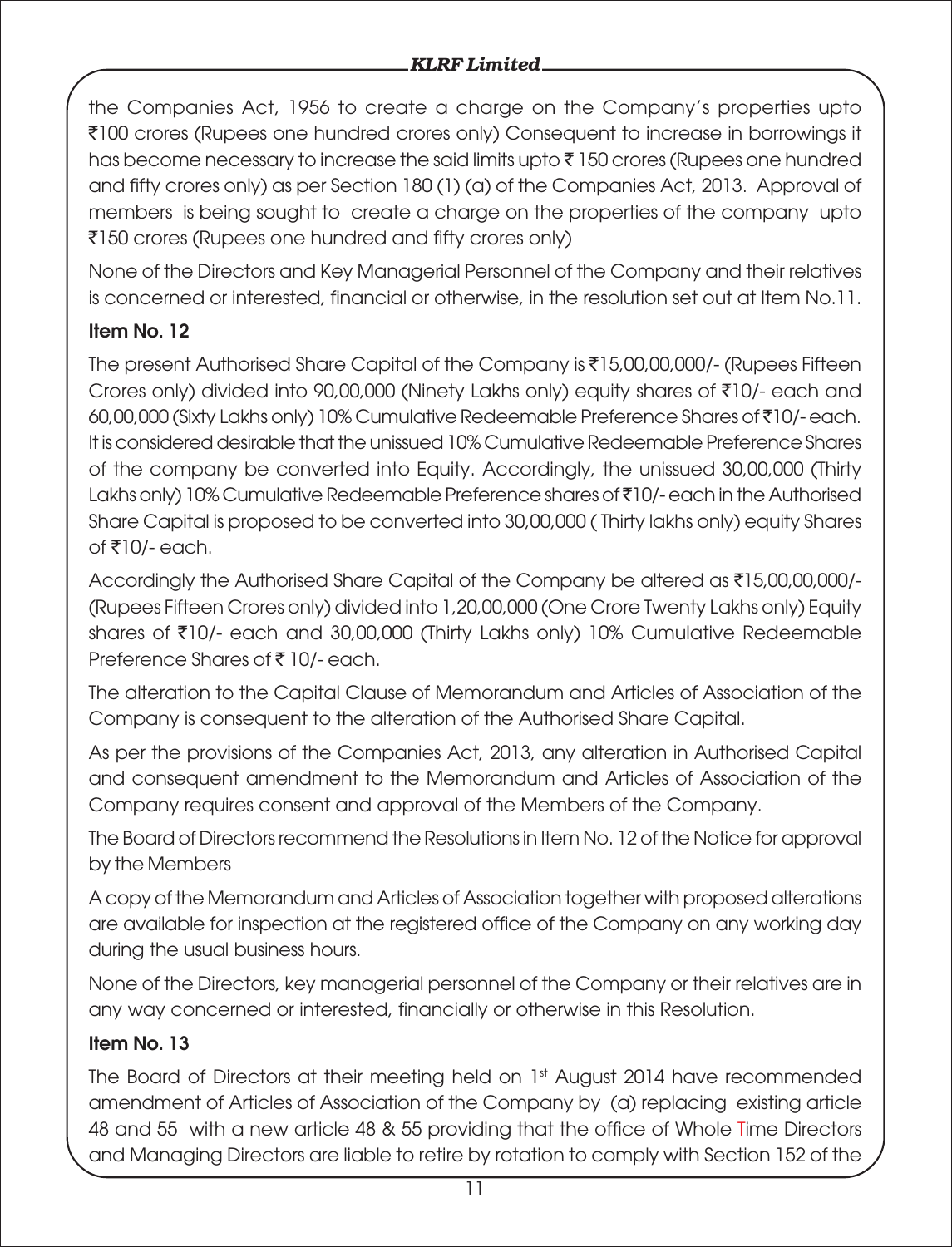Companies Act, 2013 and (b) inserting new article 55A to enable a person to act both as Director and Chief Executive Officer, Manager, Company Secretary or Chief Financial Officer of the Company.

The Resolution at Item No. 13 of the Notice is set out as a Special Resolution for approval by the members in terms of Section 14 of the Companies Act, 2013. The Board of directors recommend the resolution for the approval of the Members.

A copy of the Memorandum and Articles of Association together with proposed alterations are available for inspection at the registered office of the Company on any working day during the usual business hours

Sri.Suresh Jagannathan, Managing Director and Sri. R. Kannan, Executive Director cum Chief Financial Officer are deemed to be interested in this resolution. None of the other Directors, Key Managerial Personnel or their relatives are interested in the Resolution as set out in Item No.13 of the Notice.

#### **Notes :**

**1. A member entitled to attend and vote at the Annual General Meeting (the "meeting") is entitled to appoint a proxy to attend and vote on a poll instead of himself and the proxy need not be a member of the company.**

**The instrument appointing the proxy should, however, be deposited at the registered office of the company not less than forty-eight hours before the commencement of the meeting. A proxy form for the Annual General Meeting is enclosed.**

**A person can act as a proxy on behalf of members not exceeding fifty and holding in the aggregate not more than ten percent of the total share capital of the company carrying voting rights. A member holding more than ten percent of the total share capital of the company carrying voting rights may appoint a single person as proxy and such person shall not act as a proxy for any other person or shareholder.**

- 2. Corporate members intending to send their authorized representatives to attend the Meeting are requested to send to the Company a certified copy of the Board Resolution authorizing their representative to attend and vote on their behalf at the Meeting.
- 3. Members / Proxies should bring the attendance slips duly filled and signed for attending the meeting.
- 4. Details under Clause 49 of the Listing Agreement with the Stock Exchange(s) in respect of the Directors seeking appointment / re-appointment at the Annual General Meeting are furnished and forms a part of the Notice. The Directors have furnished the requisite consents/declarations for their appointment / re-appointment.
- 5. The register of members and share transfer books of the company will remain closed from 6<sup>th</sup> September 2014 to 18<sup>th</sup> September 2014 (both days inclusive).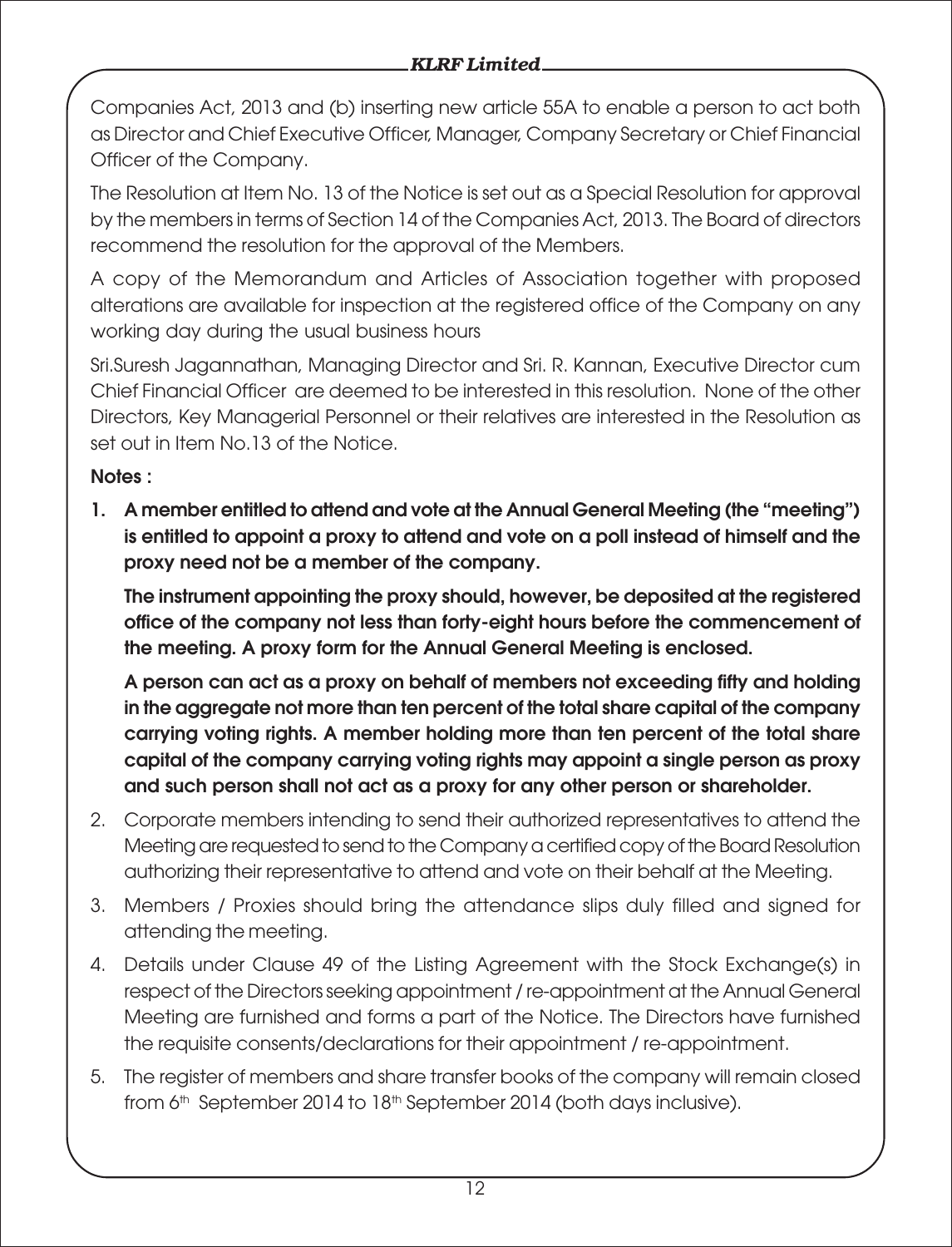- 6. Members holding shares in physical form are requested to notify immediately any change in their address along with respective address proof to the Company or its Registrar & Share Transfer Agent and in case their shares are held in dematerialized form, this information should be passed on directly to their respective Depository Participants and not to the Company/RTA.
- 7. Members desirous of receiving any information on the accounts or operations of the Company are requested to forward his/her queries to the Company at least seven working days prior to the meeting, so that the required information can be made available at the meeting.
- 8. Pursuant to Section 205-A, of the Companies Act, 1956, unclaimed dividends up to and including financial year 1994-95 have been transferred to the General Revenue Account of the Central Government. Shareholders who have not encashed their dividend warrants relating to financial year(s) upto and including 1994 – 95 may claim the same from the Registrar of Companies, No.26, Haddows Road, Chennai – 600006 in the prescribed form which will be supplied by the Company / Registrar and Transfer Agent on request.
- 9. In terms of the amendment to Section 205A and introduction of Section 205C by the Companies (Amendment) Act, 1999, dividend for the financial year from 1995-1996 to 2005-2006 have already been transferred to Investors' Education and Protection Fund.
- 10. Pursuant to Section 205A of the Companies Act, 1956, the Dividend which remained un-encashed / unclaimed for a period of seven years from the date of transfer to the unpaid Dividend account is required to be transferred to the "Investor Education and Protection Fund" established by the Central Government. According to the relevant provisions of the Companies Act, 1956, as amended, no claim shall lie against the said fund or the Company for the amount of unclaimed Dividend so transferred to the said Fund. Members who have not encashed the Dividend warrant(s) so far, are requested to send their claim immediately to the Company / Registrar and Transfer Agent for issue of pay order / demand draft in lieu thereof.
- 11. Members holding shares in physical form in identical order of names in more than one folio are requested to send to the Company or Registrar and Share Transfer Agent, the details of such folios together with the share certificates for consolidating their holding in one folio. A consolidated share certificate will be returned to such members after making requisite changes thereon.
- 12. Members holding shares in Physical form are requested to convert their holdings to dematerialized form to eliminate all risks associated with Physical shares.
- 13. The Securities and Exchange Board of India (SEBI) has mandated the submission of Permanent Account Number (PAN) by every participant in securities market. Members holding shares in electronic form are, therefore, requested to submit their PAN to their Depository Participants with whom they are maintaining their demat accounts.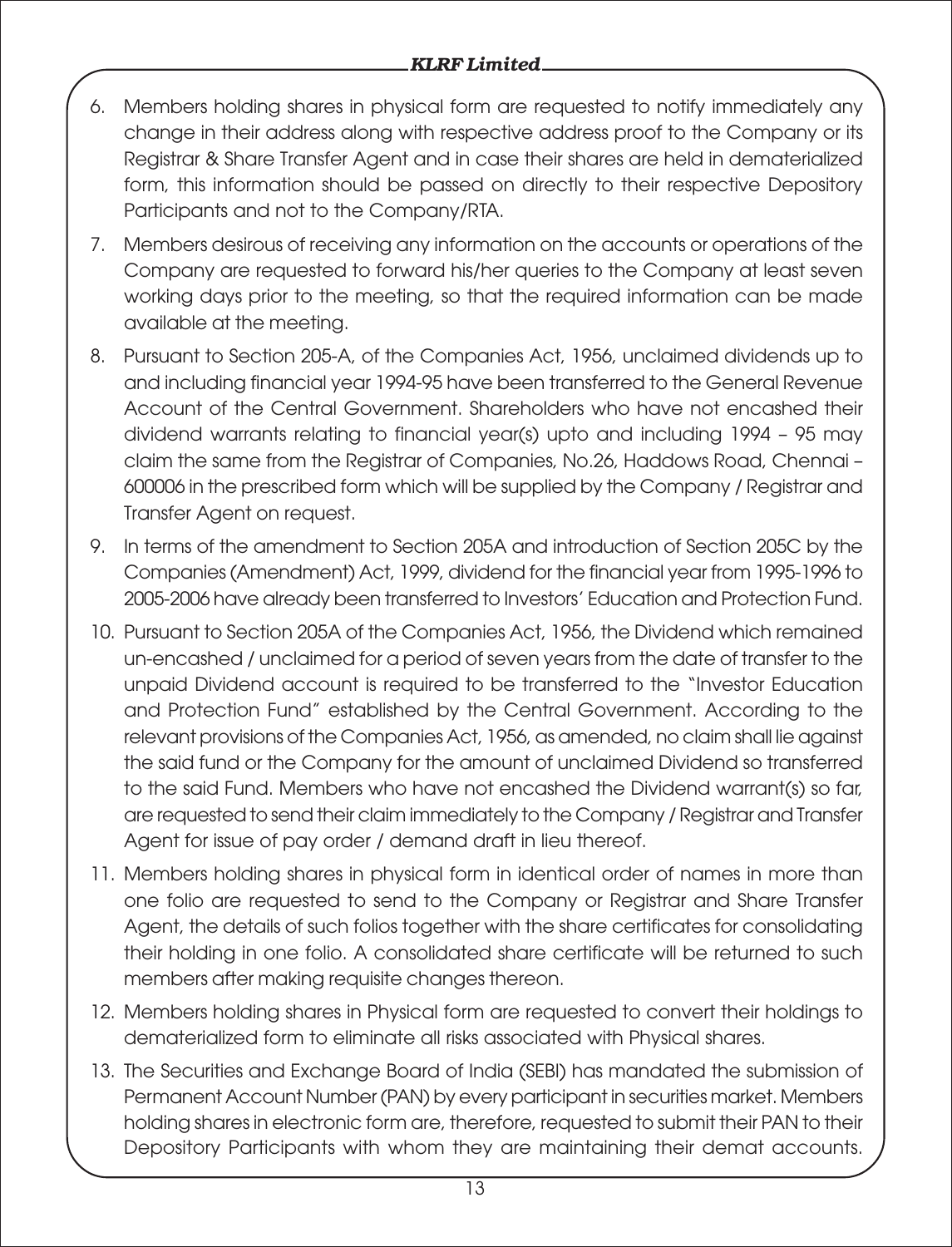Members holding shares in Physical form can submit their PAN to the Company or to Registrar and Transfer Agent.

14. Electronic copy of the Annual Report for  $31<sup>st</sup>$  March 2014, the Notice of the  $52<sup>nd</sup>$ Annual General Meeting of the Company and instructions for e-voting, along with the postal ballot form, Attendance Slip and Proxy Form, are being sent to all the members whose email IDs are registered with the Company / Depository Participants(s) for communication purposes unless any member has requested for a hard copy of the same. For members who have not registered their email address, physical copies of the Annual Report is being sent in the permitted mode

Pursuant to Clause 35B of the Listing Agreement with the Stock Exchange and Section 108 of the Companies Act, 2013, Rule 20 of the Companies (Management and Administration) Rules, 2014, the Company is pleased to provide members facility to exercise their right to vote at the Annual General Meeting by electronic means and the business may be transacted through e-voting services provided by Central Depository Services (India) Limited (CDSL) :

In terms of Clause 35B of the Listing Agreement, in order to enable its members, who do not have access to e-voting facility, to send their assent or dissent in writing in respect of the resolutions as set out in this notice, a postal ballot Form is annexed. A member desiring to exercise vote by postal ballot shall complete the enclosed Ballot Form with assent (for) or dissent (against) and send it to Mr.M.D.Selvaraj, Scrutinizer, MDS Associates, "Surya", 35 Mayflower Avenue, Behind Senthil Nagar, Sowripalayam Road, Coimbatore – 641 028 so as to reach him on or before 15th September, 2014 by 5:00 P:M. Any Ballot Form received after the said date shall be treated as if the reply from the members has not been received. Kindly note that members can opt for only one mode of voting i.e., either by postal ballot or through e-voting. If members are opting for e-voting then do not vote by postal ballot or vice versa.

However, in case of members casting their vote by postal ballot and e-voting, then voting done through e-voting shall prevail and voting done by Physical Ballot will be treated as invalid.

#### 15. E-Voting procedure

In case of members receiving e-mail:

- (i) Log on to the e-voting website www.evotingindia.com
- (ii) Click on "Shareholders" tab.
- (iii) Now Enter your User ID
	- a. For CDSL: 16 digits beneficiary ID,
	- b. For NSDL: 8 Character DP ID followed by 8 Digits Client ID,
	- c. Members holding shares in Physical Form should enter Folio Number registered with the Company.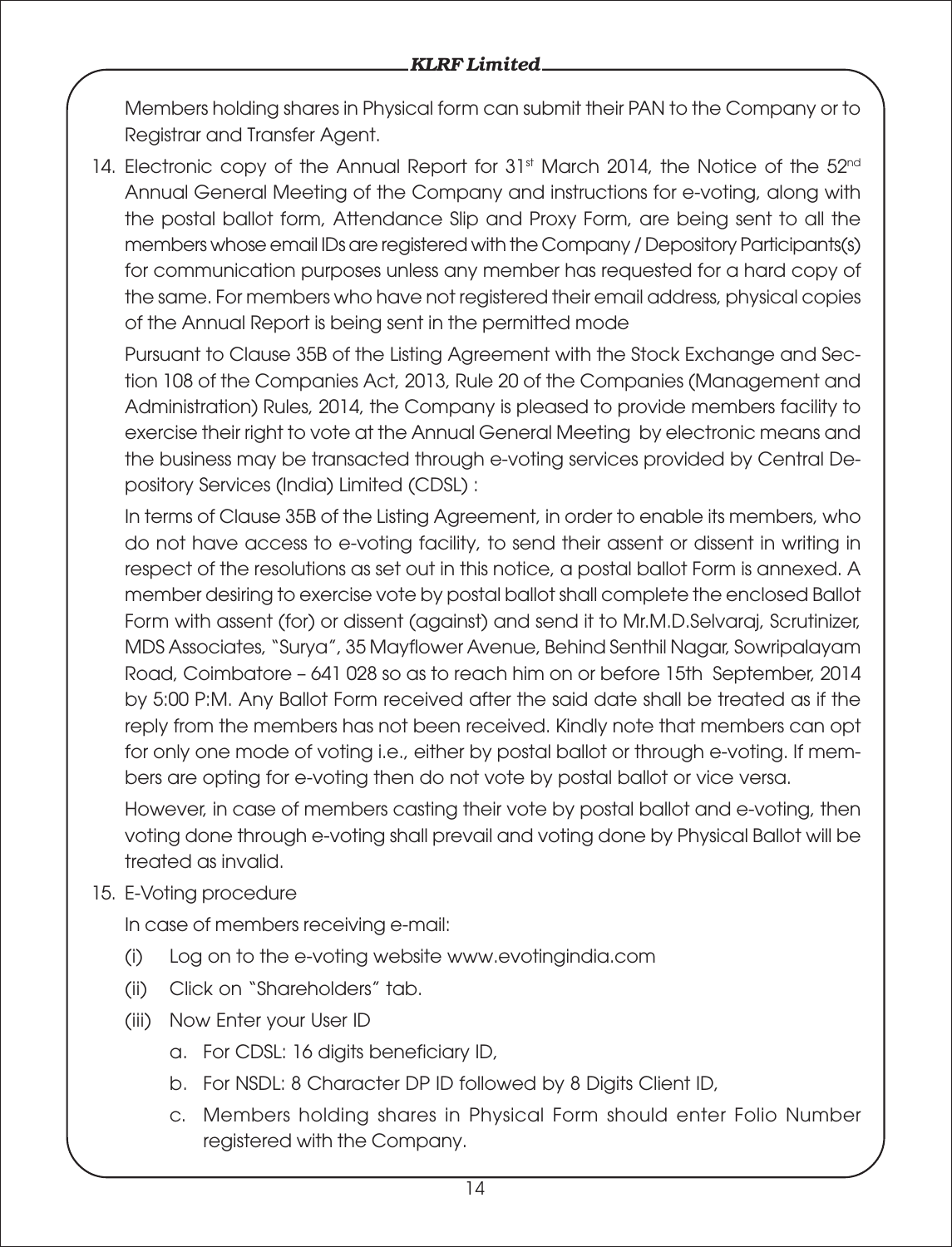- (iv) Next enter the Image Verification as displayed and Click on Login.
- (v) If you are holding shares in demat form and had logged on to www.evotingindia.com and voted on an earlier voting of any company, then your existing password is to be used.
- (vi) If you are a first time user follow the steps given below:

For Members holding shares in Demat Form and Physical Form

PAN\*

Enter your 10 digit alpha-numeric \*PAN issued by Income Tax Department (Applicable for both demat shareholders as well as physical shareholders)· Members who have not updated their PAN with the Company/Depository Participant are requested to use the first two letters of their name and the last 8 digits of the demat account/folio number in the PAN field.

In case the folio number is less than 8 digits enter the applicable number of 0's before the number after the first two characters of the name in CAPITAL letters. Eg. If your name is Ramesh Kumar with folio number 100 then enter RA00000100 in the PAN field.

#### DOB#

Enter the Date of Birth as recorded in your demat account or in the company records for the said demat account or folio in dd/mm/yyyy format.

#### Dividend Bank Details#

Enter the Dividend Bank Details as recorded in your demat account or in the company records for the said demat account or folio.·

Please enter the DOB or Dividend Bank Details in order to login. If the details are not recorded with the depository or company please enter the number of shares held by you as on the cut off date in the Dividend Bank details field.

- vii) After entering these details appropriately, click on "SUBMIT" tab.
- viii) Members holding shares in physical form will then reach directly the Company selection screen. However, members holding shares in demat form will now reach 'Password Creation' menu wherein they are required to mandatorily enter their login password in the new password field. Kindly note that this password is to be also used by the demat holders for voting for resolutions of any other company on which they are eligible to vote, provided that company opts for e-voting through CDSL platform. It is strongly recommended not to share your password with any other person and take utmost care to keep your password confidential.
- ix) For Members holding shares in physical form, the details can be used only for e-voting on the resolutions contained in this Notice.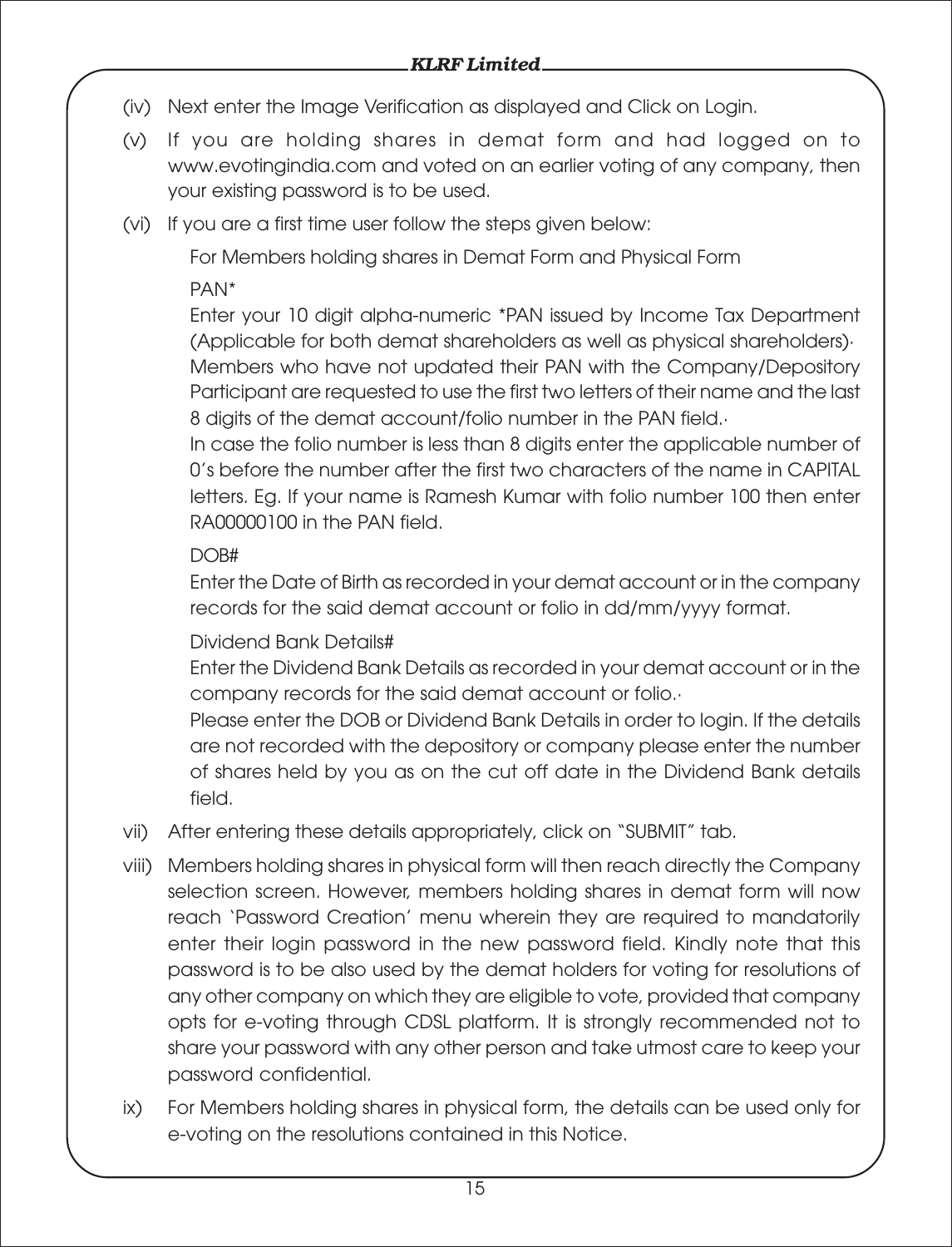- x) Click on the EVSN for the relevant "KLRF Limited" on which you choose to vote.
- xi) On the voting page, you will see "RESOLUTION DESCRIPTION" and against the same the option "YES/NO" for voting. Select the option YES or NO as desired. The option YES implies that you assent to the Resolution and option NO implies that you dissent to the Resolution.
- xii) Click on the "RESOLUTIONS FILE LINK" if you wish to view the entire Resolution details.
- xiii) After selecting the resolution you have decided to vote on, click on "SUBMIT". A confirmation box will be displayed. If you wish to confirm your vote, click on "OK", else to change your vote, click on "CANCEL" and accordingly modify your vote.
- (xiv) Once you "CONFIRM" your vote on the resolution, you will not be allowed to modify your vote.
- (xv) You can also take out print of the voting done by you by clicking on "Click here to print" option on the Voting page.
- (xvi) If Demat account holder has forgotten the changed password then Enter the User ID and the image verification code and click on Forgot Password & enter the details as prompted by the system.
- Institutional shareholders (i.e. other than Individuals, HUF, NRI etc.) are required to log on to https://www.evotingindia.co.in and register themselves as Corporates.
- They should submit a scanned copy of the Registration Form bearing the stamp and sign of the entity to helpdesk.evoting@cdslindia.com.
- After receiving the login details they have to create a user who would be able to link the account(s) which they wish to vote on.
- The list of accounts should be mailed to helpdesk.evoting@cdslindia.com and on approval of the accounts they would be able to cast their vote.
- They should upload a scanned copy of the Board Resolution and Power of Attorney (POA) which they have issued in favour of the Custodian, if any, in PDF format in the system for the scrutinizer to verify the same.

In case of members receiving the physical copy:

- A) Please follow all steps from sl. no. (i) to sl. no. (xv) above to cast vote.
- B) The voting period begins on 12.09.2014 at 9.00 a.m. and ends on 14.09.2014 at 6.00 p.m. During this period shareholders' of the Company, holding shares either in physical form or in dematerialized form, as on 08.08.2014 may cast their vote electronically. The e-voting module shall be disabled by CDSL for voting thereafter.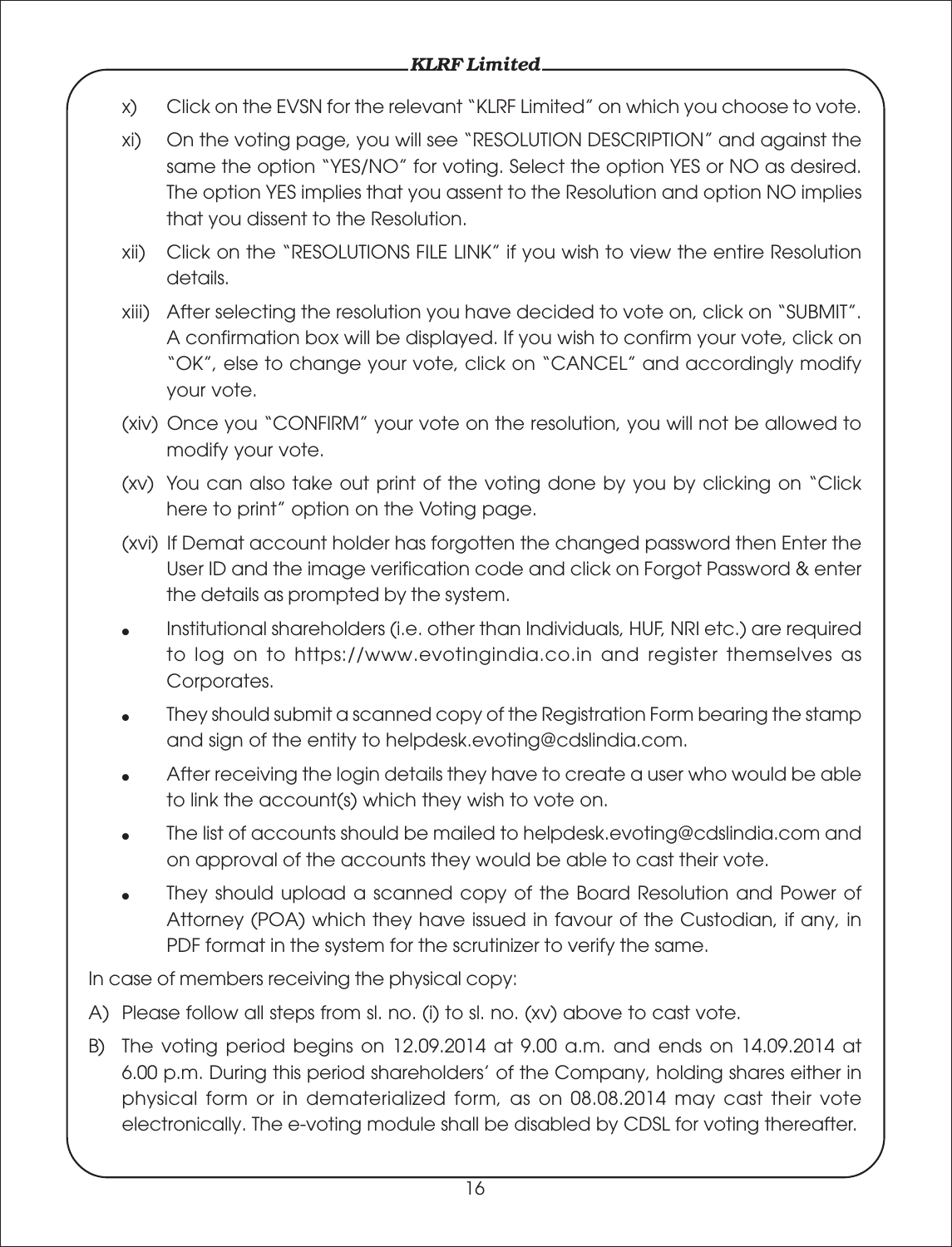(C) In case you have any queries or issues regarding e-voting, you may refer the Frequently Asked Questions ("FAQs") and e-voting manual available at www.evotingindia.co.in under help section or write an email to helpdesk.evoting@cdslindia.com.

In case of members desiring to exercise vote by Postal Ballot:

A Member desiring to exercise vote by Postal Ballot should complete the Postal Ballot Form and send it to the Scrutinizer in the enclosed self-addressed business reply envelope properly sealed. Members are requested to read the instructions contained on the reverse of the Postal Ballot Form and follow the same.

As the company has provided e-voting /Postal Ballot voting in terms of Clause 35B of the Listing Agreement, members may please note that there will be only one mode of voting either through e-voting or by post. The scrutinizer will collate the votes downloaded from the e-voting system and votes received through Postal Ballot to declare the final result for each of the resolutions forming part of the notice of Annual General Meeting.

The voting rights of shareholders shall be in proportion to their shares of the paid up equity share capital of the Company as on the cut-off date Friday, 8th August 2014.

Mr. M.D. Selvaraj FCS, Proprietor of MDS & Associates, Company Secretaries, Coimbatore has been appointed as the Scrutinizer to scrutinize the e-voting process / Postal Ballot in a fair and transparent manner.

The Results shall be declared on the Annual General Meeting of the Company.

The Results declared along with the Scrutinizer's Report shall be placed on the Company's website www.klrf.in within two days of passing of the resolutions and communicated to the Stock Exchanges where the Company's shares are listed.

16. Re-appointment of Directors

A brief resume, nature of experience in specific functional areas and other Directorship of committees in respect of appointment / re-appointment of Directors are given in terms of clause 49 of the Listing Agreement.

| a. Name       | : Mr. K. Gnanasekaran                            |
|---------------|--------------------------------------------------|
| Age           | $: 62$ years                                     |
| Qualification | $\therefore$ B.Com., F.C.A.,                     |
| Expertise     | : 35 years of experience in Finance and Accounts |

| Name of the company                             | <b>Position held</b> | <b>Membership of the Committee</b> |
|-------------------------------------------------|----------------------|------------------------------------|
| Magna Electro<br>Castings Ltd.,                 | <b>Director</b>      | Audit Committee - Member           |
| Single Window<br>Commodities<br>Private Limited | <b>Director</b>      | NIL                                |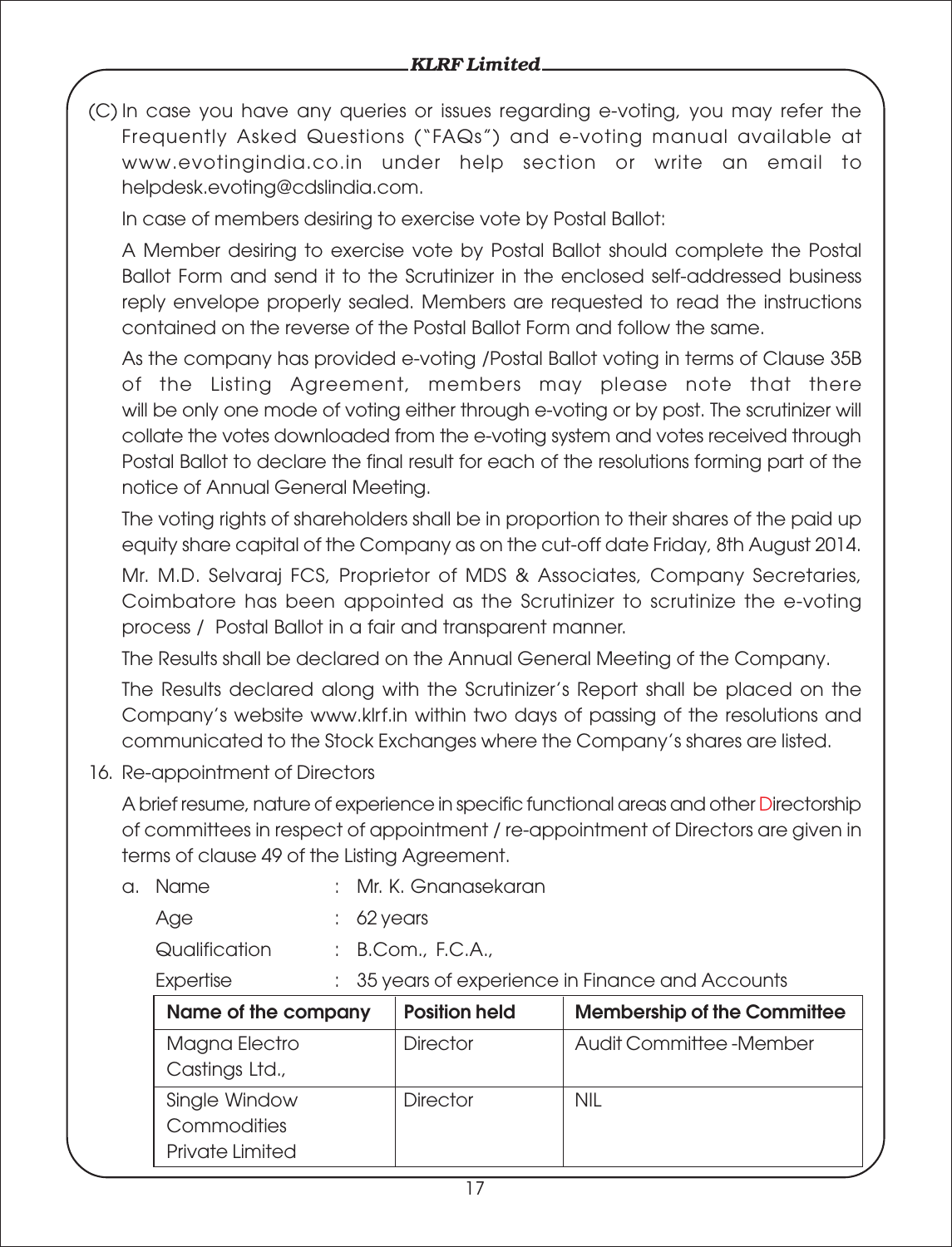# *KLRF Limited*

| b. | Name                                                            | Mr. Sudarsan Varadaraj                      |                                                                                        |  |  |  |
|----|-----------------------------------------------------------------|---------------------------------------------|----------------------------------------------------------------------------------------|--|--|--|
|    | Age                                                             | 56 years                                    |                                                                                        |  |  |  |
|    | Qualification<br>÷                                              | B.E., (Hons), M.S. (Mech.Engg.,)            |                                                                                        |  |  |  |
|    | Expertise<br>÷                                                  |                                             | 32 years of experience in Rubber Industry                                              |  |  |  |
|    | Name of the company                                             | <b>Position held</b>                        | <b>Membership of the Committee</b>                                                     |  |  |  |
|    | Elgi Rubber Company<br>Limited                                  | Chairman and<br>Managing<br><b>Director</b> | Investors Grievance Committee<br>and Finance & Administrative<br>Committee -<br>Member |  |  |  |
|    | <b>Treadsdirect Limited</b>                                     | Managing<br><b>Director</b>                 | <b>NIL</b>                                                                             |  |  |  |
|    | Elgi Equipments Limited                                         | <b>Director</b>                             | <b>NIL</b>                                                                             |  |  |  |
|    | <b>Titan Tyrecare Products</b><br>Limited                       | <b>Director</b>                             | <b>NIL</b>                                                                             |  |  |  |
|    | Elgi Ultra Industries Limited                                   | Director                                    | <b>NIL</b>                                                                             |  |  |  |
|    | LRG Technologies Limited                                        | <b>Director</b>                             | <b>NIL</b>                                                                             |  |  |  |
|    | <b>Super Spinning Mills</b><br>Limited                          | <b>Director</b>                             | Audit committee and<br>Remuneration committee -<br>Member                              |  |  |  |
| C. | Name                                                            | : Mr. S. Govindan                           |                                                                                        |  |  |  |
|    | 77 years<br>Age                                                 |                                             |                                                                                        |  |  |  |
|    | Qualification<br>$:$ LTM                                        |                                             |                                                                                        |  |  |  |
|    | Expertise                                                       |                                             | : 52 years of experience in Textile Industries                                         |  |  |  |
|    | Other Directorship<br><b>NIL</b><br>$\mathbb{Z}^n$ .            |                                             |                                                                                        |  |  |  |
| d. | Name                                                            | Mr. V.N. Jayaprakasam                       |                                                                                        |  |  |  |
|    | 75 years<br>Age                                                 |                                             |                                                                                        |  |  |  |
|    | Qualification                                                   |                                             | : B.Sc., diploma from Swiss Milling School. St.Gallen                                  |  |  |  |
|    | Expertise                                                       |                                             | : 50 years of experience in Flour Milling Industry                                     |  |  |  |
|    | Name of the company                                             | <b>Position held</b>                        | <b>Membership of the Committee</b>                                                     |  |  |  |
|    | <b>Eltex Precision Dies and</b><br><b>Tools Private Limited</b> | <b>Director</b>                             | <b>NIL</b>                                                                             |  |  |  |
|    | Sri Vishnudurga Agro<br><b>Estates Private Limited</b>          | <b>Director</b>                             | <b>NIL</b>                                                                             |  |  |  |
|    | Prokop Eltex India<br>Private Limited                           | <b>Director</b>                             | <b>NIL</b>                                                                             |  |  |  |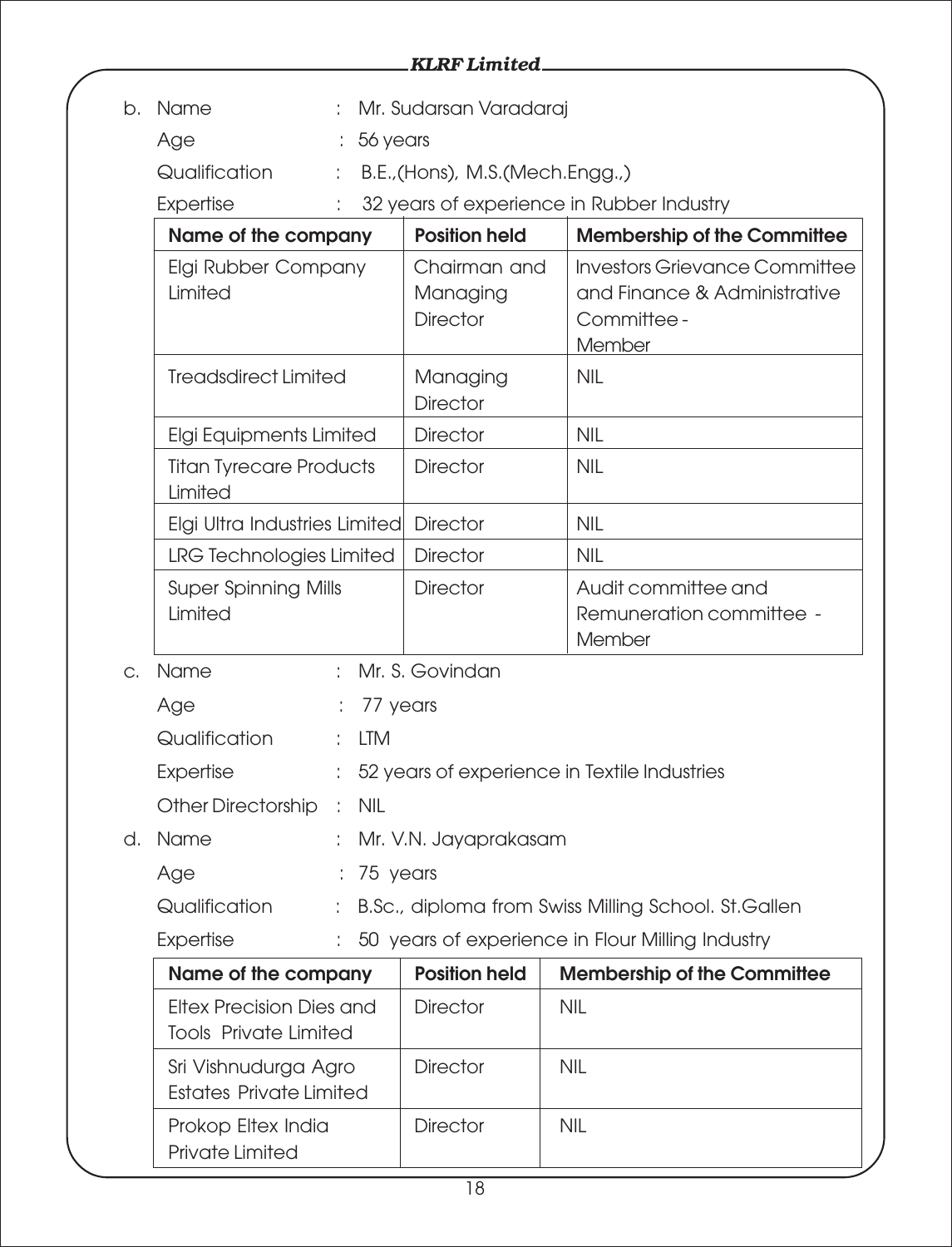#### *KLRF Limited*

| Name<br>е.              | : Mr. R. Kannan                                  |
|-------------------------|--------------------------------------------------|
| Age                     | $: 58$ years                                     |
| Qualification           | B. Comm.                                         |
| Expertise               | : 32 years of experience in Finance and Accounts |
| Other Directorship: NIL |                                                  |
|                         |                                                  |

Place : Coimbatore

Date : 01.08.2014

By Order of the Board

Suresh Jagannathan Managing Director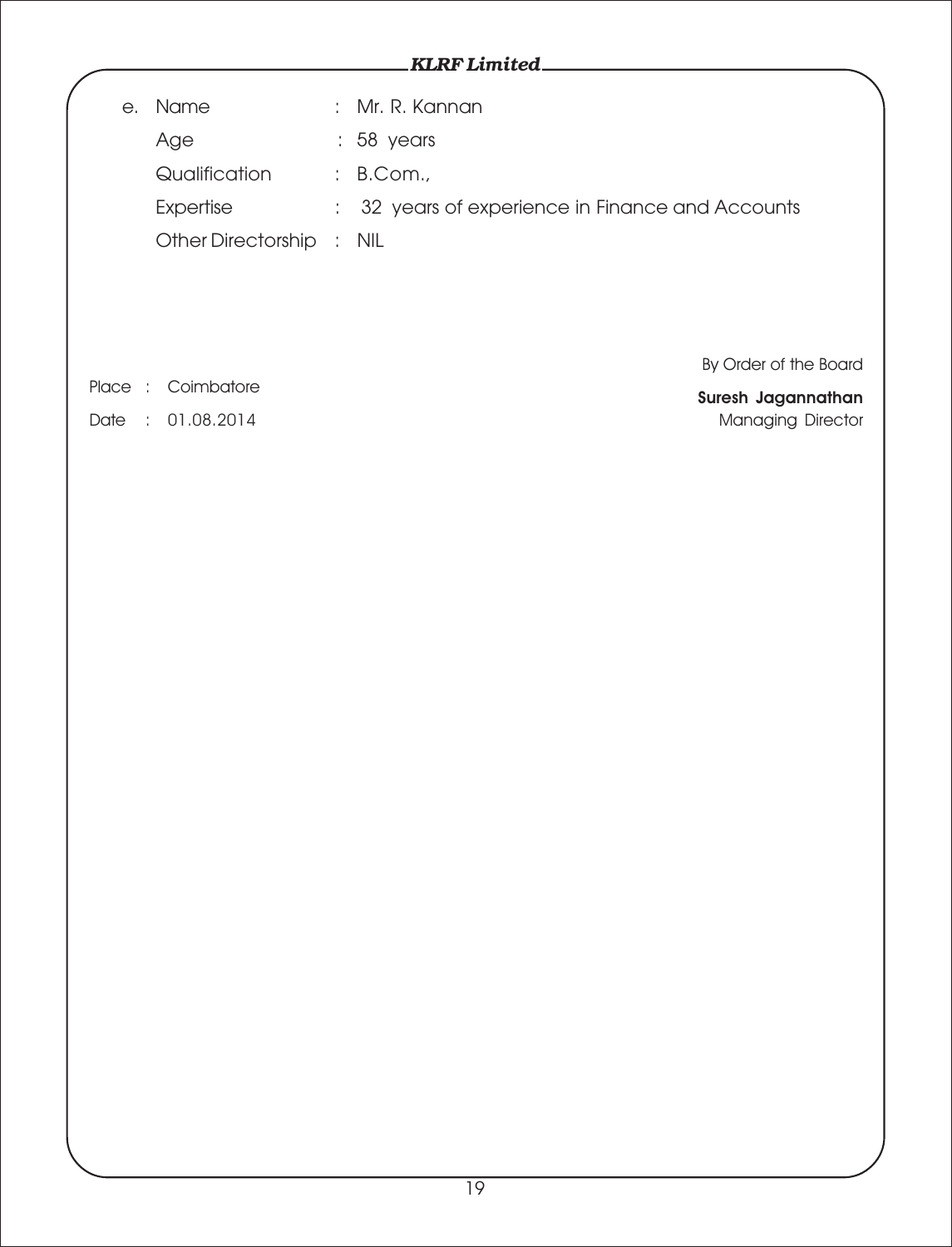#### **DIRECTORS' REPORT & MANAGEMENT DISCUSSION AND ANALYSIS**

#### **Dear Shareholders,**

The Directors present their Fifty second Annual Report together with the audited statement of accounts for the year ended 31st March, 2014. The management discussion and analysis report have been included at the appropriate places in this report.

|                             |  |                                                        |            | (₹ in Lakhs) |
|-----------------------------|--|--------------------------------------------------------|------------|--------------|
| <b>FINANCIAL RESULTS</b>    |  |                                                        | 31.03.2014 | 31.03.2013   |
| <b>Total Turnover (Net)</b> |  |                                                        | 24773.37   | 21422.18     |
|                             |  | Profit before financial charges and depreciation       | 1341.94    | 1491.72      |
| Less                        |  | : Financial charges                                    | 746.53     | 823.01       |
| Profit before depreciation  |  |                                                        | 595.41     | 668.71       |
| Less                        |  | : Depreciation                                         | 541.27     | 519.77       |
| Profit / (Loss) before tax  |  |                                                        | 54.14      | 148.94       |
|                             |  | Add / (Less) : Provision for tax                       |            |              |
|                             |  | - Current                                              | 96.47      |              |
|                             |  | - MAT credit entitlement                               |            | 29.74        |
|                             |  | - Deferred tax assets / (-) liabilities                | (0.98)     | (47.44)      |
|                             |  | Net Profit / (Loss) after tax carried to Balance sheet | (43.31)    | 131.24       |

#### **INDUSTRY STRUCTURE AND DEVELOPMENTS**

#### **Results**

The turnover of the company for the year is  $\bar{\tau}$  248 crores as against  $\bar{\tau}$  214 crores last year.

The company earned an EBIDTA  $\bar{\tau}$  1342 lakhs

The Food division earned an EBIDTA of  $\bar{\tau}$  753 lakhs on milling of 55923 Metric tons of wheat accounting for 50.31 % of the turnover of the Company.

The Textile Division has earned an EBIDTA of Rs.209 lakhs and Engineering Division has earned an EBIDTA of  $\bar{\tau}$  380 lakhs.

#### **DIVIDEND**

Your directors are unable to recommend a dividend on the paid-up equity share capital of the company for the year ended 31st March, 2014

#### **CAPITAL INVESTMENT**

Company has made a total capital investment of  $\bar{\tau}$  260 lakhs. These investments will result in increase in production, cost reduction and improvement in quality.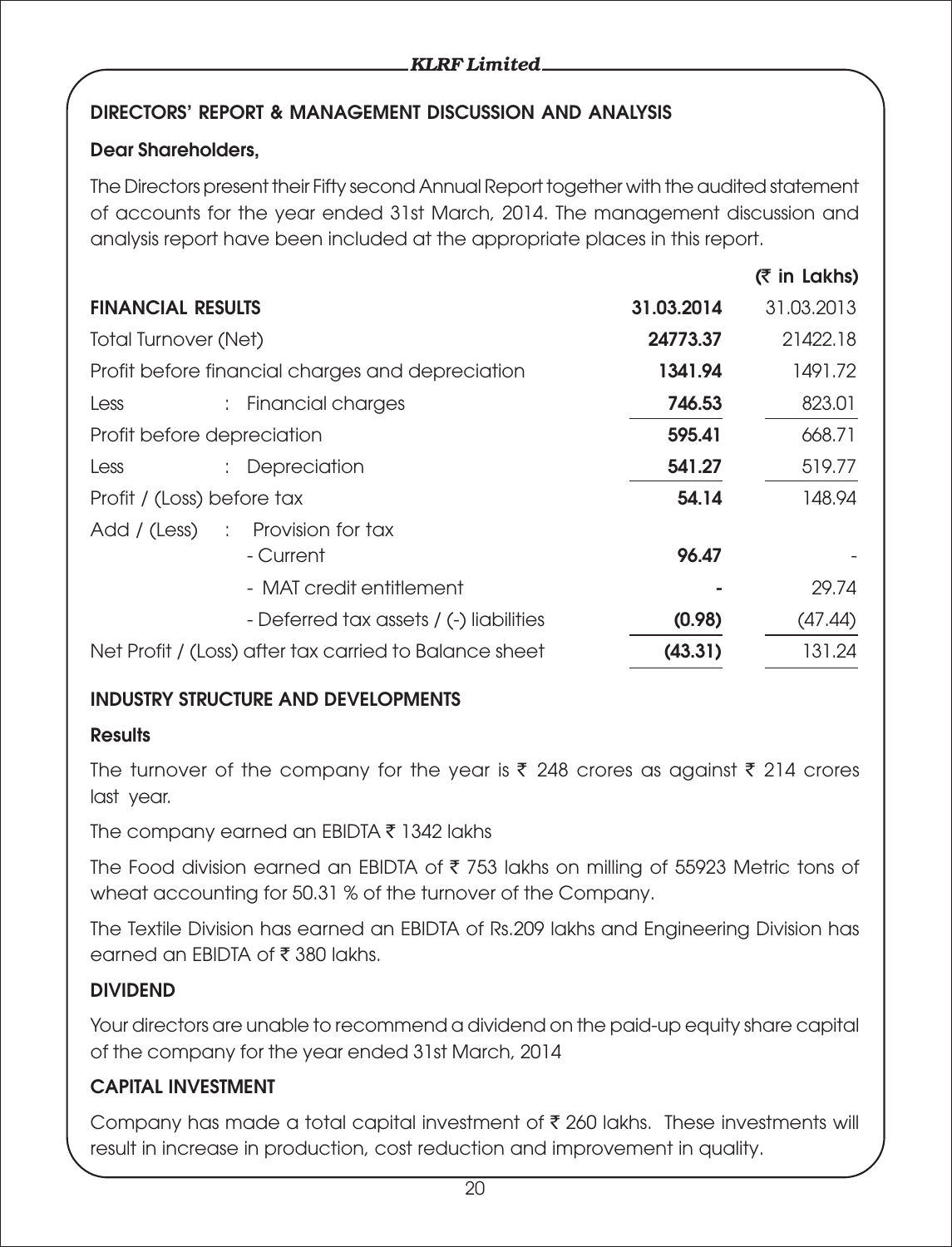#### **ECONOMIC OUTLOOK FOR THE YEAR**

Economic Outlook:

Monsoon, this year, which was earlier predicted to be 40 to 60% deficient had a dramatic reversal in first week of July. Current estimates indicate that the country will have an above average rainfall.

Worries about runaway food inflation might subside influencing RBI decisions in the later part of the year.

Current account deficit declined dramatically from 88 billion US\$ to 32 billion US\$. This is partly due to increase in exports. GDP growth this year is expected to be 5.6% (Source NCEAR).

Policies already announced like accelerated depreciation and continuance of duty drawback will accelerate growth momentum.

#### **Opportunities, Challenges, Risks and Concerns:**

#### **Food Division:**

Wheat crop estimates at 95.60 million tons for the crop year 2013-2014 is 2.10 million tons higher than last year. Adequate buffer stocks are available with the Government. This ensures availability of raw material at a favourable price until next crop.

Demand for wheat products are increasing steadily and export opportunities available ensures substantial growth in milling operations this year.

#### **Textile Division:**

Unfavourable operational conditions in the Open End Spinning unit resulted in substantial losses.Your Director decided it prudent to stop the operations of this unit.This was done after getting necessary approvals from the members of the company.

Global cotton production continues to be higher than consumption, will result in stable prices for cotton fibre. After initial misgivings domestic cotton production also likely to be normal at 99% of sowing area (source : Ministry of Agriculture). Global and domestic demand for ring spun yarn is expected to grow on a sustained basis ensures profitable operational conditions for the ring spinning unit.

#### **Engineering Division:**

After securing uninterrupted power supply the operations of this division improved.

It is expected that the automotive industry, both vehicles and components segment to grow by more than 12% in the years ahead.

Demand from Defence, Railways and Capital Goods Industries also are likely to increase substantially. This augurs well for the growth of this Division.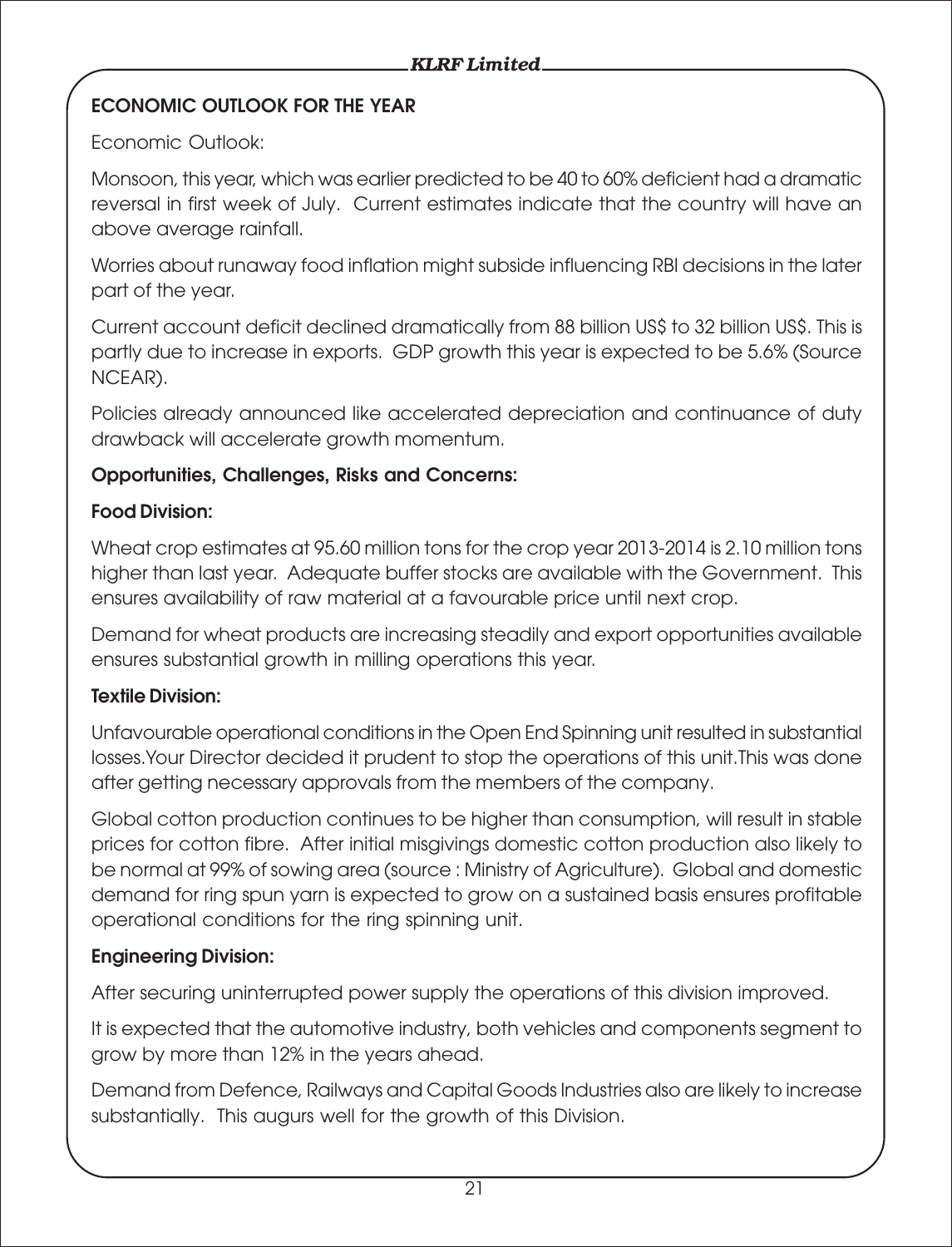#### **INTERNAL CONTROL SYSTEM AND THEIR ADEQUACY**

Planned periodic reviews are carried out resulting in identification of control deficiencies and formulation of time bound action plans to improve efficiency. The adequacy of the internal control systems are reviewed by the Audit committee of the Board of Directors. This, supplemented with existing periodical management reviews, will enable the company to improve its monitoring system at all levels.

The company has internal control procedures commensurate with its size and the nature of its business for purchase of raw materials, plant and machinery, components, other items and sale of goods.

#### **SEGMENTWISE AND PRODUCTWISE PERFORMANCE**

Segmentwise and productwise results are stated separately under segment reporting

#### **FINANCE**

Your company continued to avail need based working capital facilities from Canara Bank and Indian Overseas Bank.

#### **CORPORATE GOVERNANCE**

A report on corporate governance is annexed to this report. The company has complied with the conditions relating to the above as stipulated in Clause 49 of the Listing Agreement.

The certificate from the statutory auditor relating to the above is annexed.

#### **FIXED DEPOSITS**

The Company continued to accept fixed deposits during the year and there were no unclaimed deposits as on 31.3.2014. However, your Company has stopped accepting and / or renewing fixed deposit from the general public and shareholders from 01.04.2014.

#### **DIRECTORS**

Sri.S.Govindan retires at the ensuing Annual General meeting and the Directors have proposed to appoint him as Independent Director for a period commencing from 18<sup>th</sup> September 2014 to 31st March 2017.

Sri.Sudarsan Varadaraj and Sri.K.Gnanasekaran, Directors of the Company, are being appointed as Independent Directors for five consecutive years from  $18<sup>th</sup>$  September, 2014 to 17th September, 2019 as per provisions of Section 149 and other applicable provisions of the Companies Act, 2013.

The Board of Directors at their meeting held on 25<sup>th</sup> June 2014 have appointed Sri. R. Kannan as Additional Director and he holds office up to the ensuing Annual General Meeting. The Board of Directors have recommended the appointment of Sri. R. Kannan as Director as per the provisions of Section 160 and other applicable provisions of the Companies Act, 2013. The Board of Directors have also appointed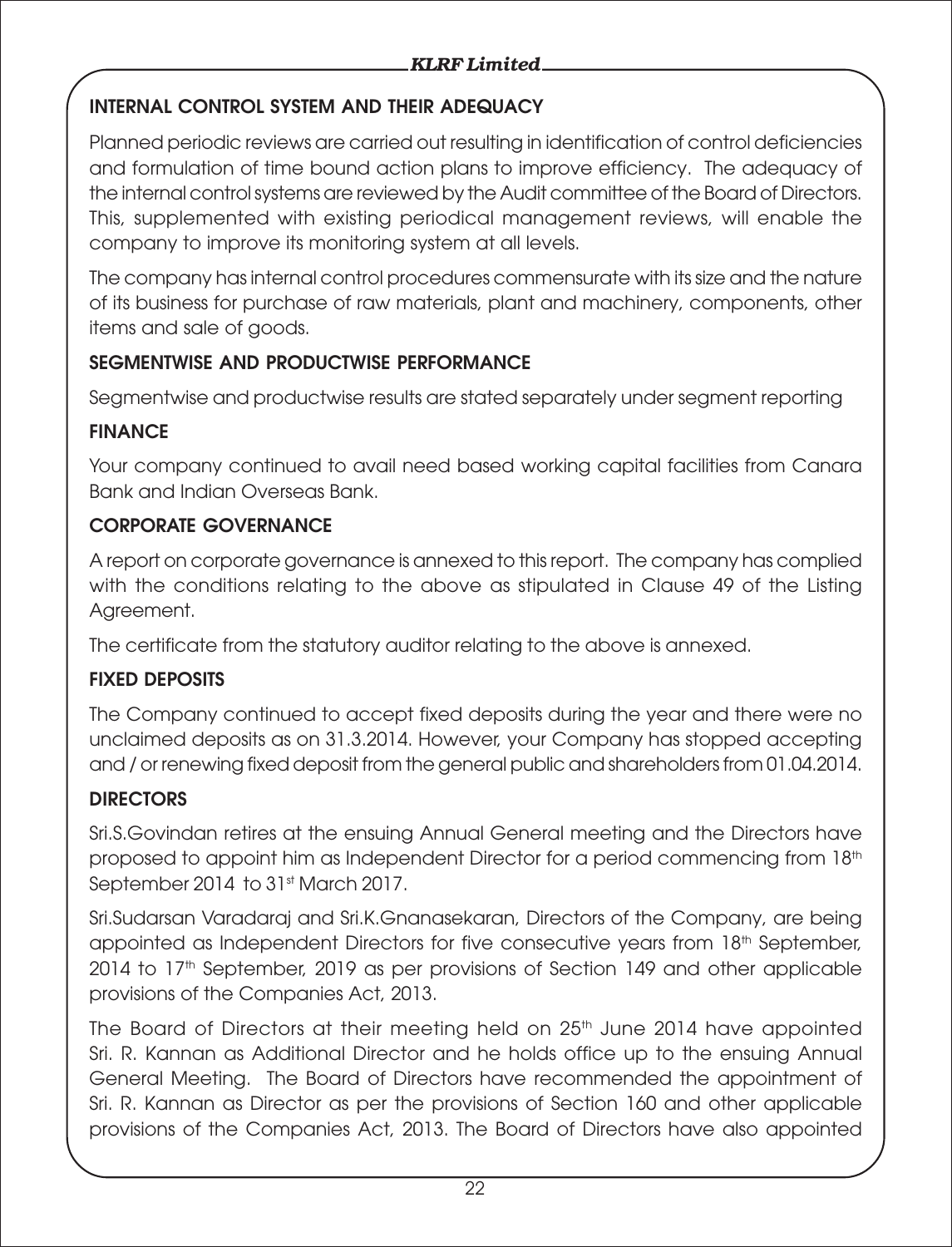Sri. R. Kannan as Whole Time Director (Designated as Executive Director cum Chief Financial Officer) for a period of five years from 1st July 2014.

A brief resume, expertise, shareholding in the Company and details of other Directorships of these Directors as stipulated under Clause 49 of the Listing Agreement with the Stock Exchange form part of the Notice of ensuing Annual General Meeting.

All the Directors of the Company have confirmed that they are not disqualified from being appointed as Directors in terms of Section 274(1)(g) of the Companies Act, 1956.

Your directors recommend their appointment / re-appointment.

#### **DIRECTORS' RESPONSIBILITY STATEMENT**

Pursuant to the requirement under Sec 217 (2AA) of the Companies Act, 1956 with respect to Directors' Responsibility Statement, it is hereby confirmed that;

- i. In the preparation of the annual accounts for the financial year ended  $31<sup>st</sup>$  March, 2014, the applicable accounting standards have been followed.
- ii. The Directors have selected such accounting policies and applied them consistently and made judgements and estimates that are reasonable and prudent so as to give a true and fair view of the state of affairs of the company at the end of the financial year and of the profit of the company for the year under review.
- iii. The Directors have taken proper and sufficient care for the maintenance of adequate accounting records in accordance with the provisions of the Companies Act, 1956 for safeguarding the assets of the company and for preventing and detecting fraud and other irregularities.
- iv. The Directors have prepared the annual accounts for the financial year ended 31<sup>st</sup> March, 2014 ongoing concern basis.

#### **AUDITORS**

Sri. P. Marimuthu, Auditor of the Company will retire at the forthcoming annual general meeting and is eligible for re-appointment.

M/s Haribhakti & Co LLP, Chartered Accountants, branch auditors for foundry and sheet metal divisions of the company will retire at the forthcoming annual general meeting and are eligible for re-appointment.

Sri. M. Kannan, Cost Accountant has been appointed as Cost Auditor for the year 2013 – 2014 for the textile, foundry and food divisions of the company and cost audit report will be filed on or before the due date. Cost audit report for the year ended 31.03.2013 has been filed on 24.09.2013 before the time limit prescribed under the Act. Cost compliance report for the financial year ended 31.3.2013 was submitted to the Central Government on 24.9.2013.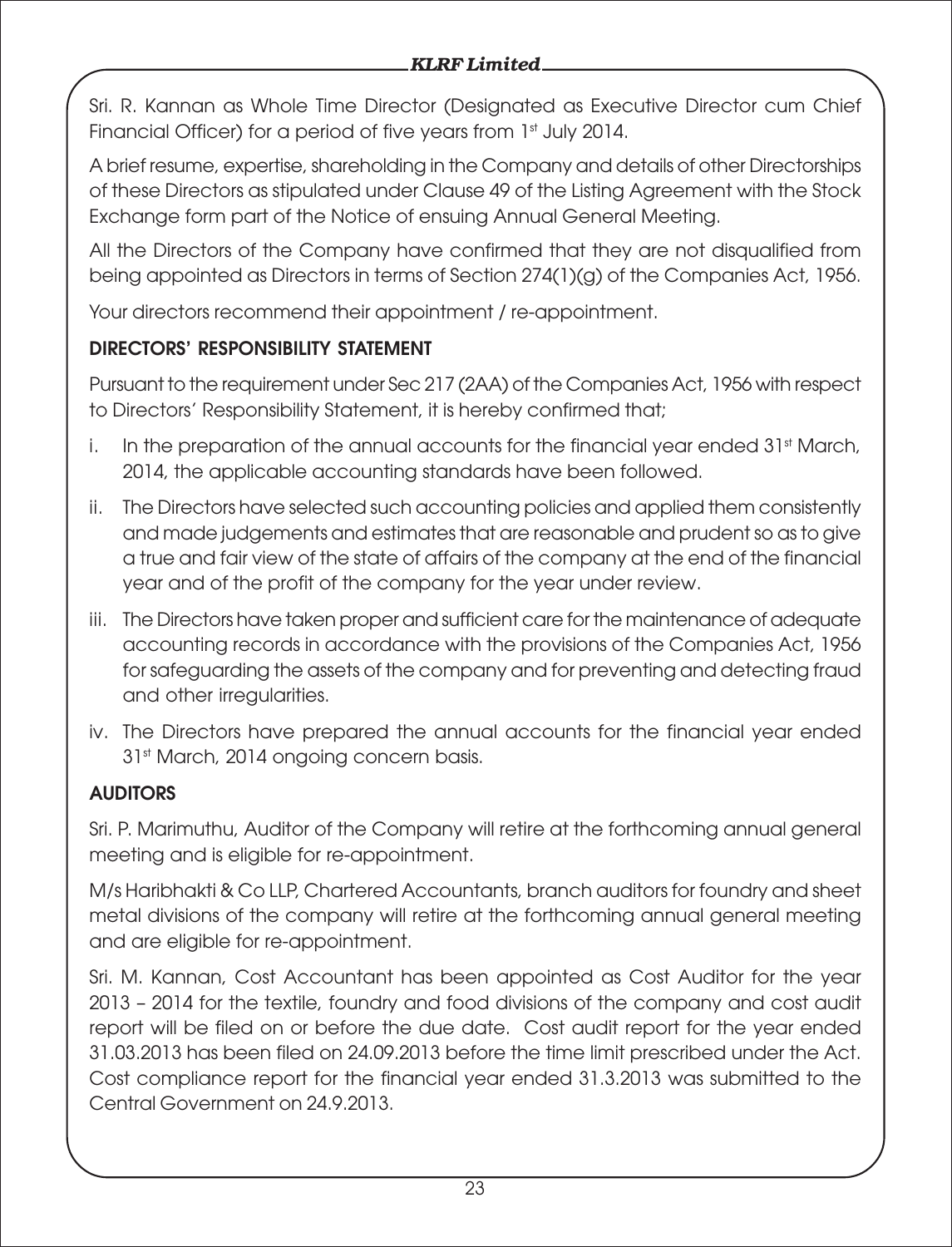### **PERSONNEL**

Particulars under Section 217 (2A) are not applicable, as no employee has been paid more than prescribed limits. Statement in accordance with the Companies (Disclosure of particulars in the Report of Directors) Rules, 1988 is annexed.

#### **HUMAN RESOURCES / INDUSTRIAL RELATIONS**

The Company believes that people are a key differentiator, especially in a knowledge driven, competitive and a global business environment. Adapting work culture to suit the dynamic balancing of people requirements and employee needs is an ongoing process. Fundamental HR processes which enable higher performance orientation, speed, skill and competency development, talent management are corner stones for the success of any organization.

As in the past, the industrial relations continued to remain cordial at all the divisions of the Company.

#### **LISTING**

Your Company's shares are listed at Bombay Stock Exchange Limited, Madras Stock Exchange Ltd., and traded in National Stock Exchange Ltd., under permitted category. Necessary listing fees for the year have been paid.

#### **CAUTIONARY STATEMENT**

Management Discussion and Analysis forming part of this Report is in compliance with Corporate Governance Standards incorporated in the listing agreement with Stock Exchanges and such statements may be "forward looking" within the meaning of applicable securities laws and regulations. Actual results could differ materially from those expressed or implied. Important factors that could make a difference to the Company's operations include economic conditions affecting demand / supply and price conditions in the domestic and overseas markets in which the Company operates, changes in the Government regulations, tax laws and other statutes and other incidental factors.

#### **GENERAL**

Your directors acknowledge with gratitude, the co-operation and assistance from Canara Bank, Indian Overseas Bank, IDBI Bank Ltd., and Punjab National Bank.

Your Directors would like to thank all Shareholders, Fixed Deposit Holders, Customers and Employees in appreciation of their continued support.

May the Almighty Goddess Lakshmi continue to shower HER choicest blessings and continue to grant us prosperity in the years to come.

By Order of the Board

|                    |                    | _ , _ . _ . _ _ _        |
|--------------------|--------------------|--------------------------|
| Place : Coimbatore | Sudarsan Varadaraj | Suresh Jagannathan       |
| Date: 01.08.2014   | Director           | <b>Managing Director</b> |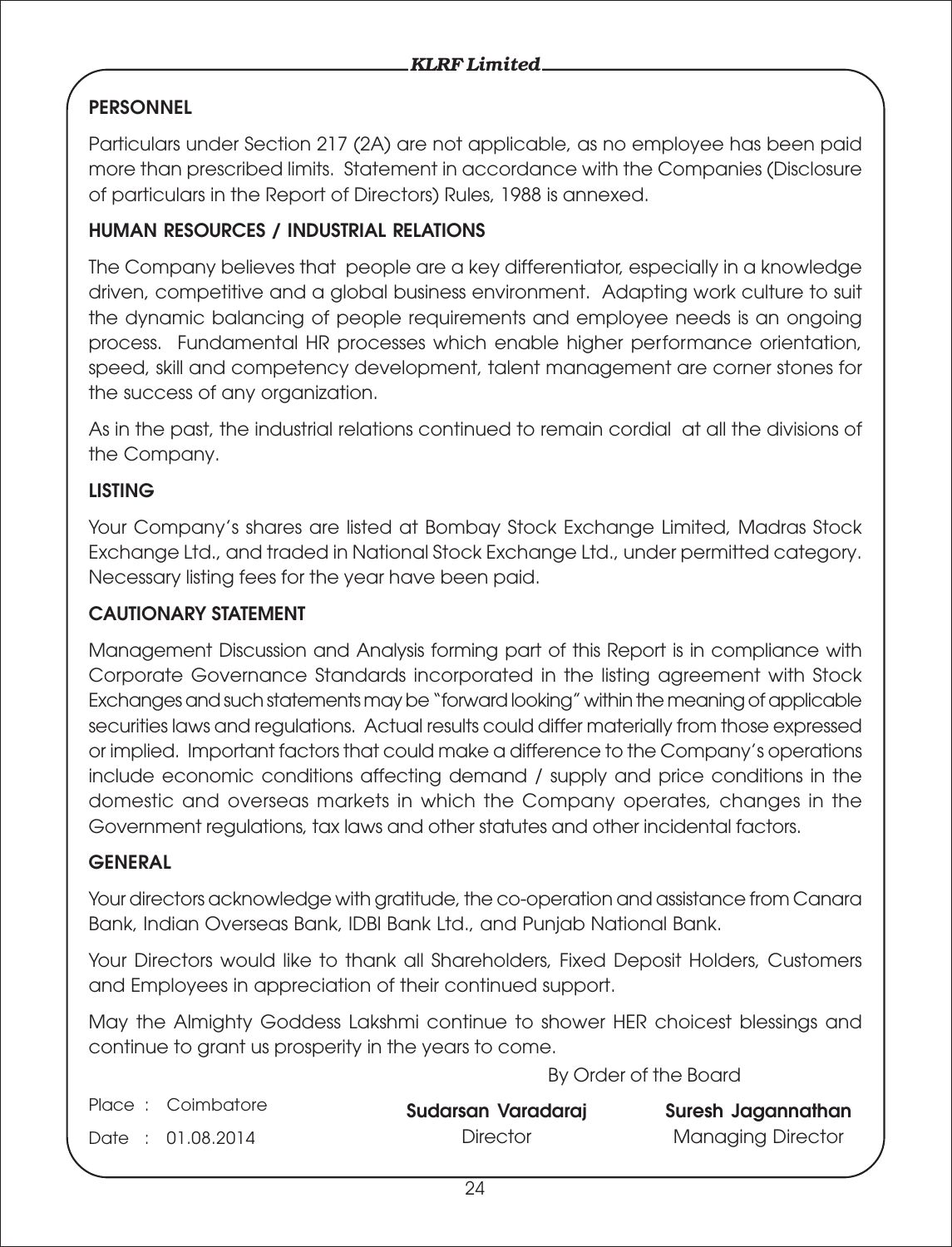|    | Information in accordance with Companies (Disclosure of Particulars in the Report of<br>Board of Directors) Rules, 1988, and forming part of the Directors' Report for the year<br>ended 31st March, 2014. |                                                                                                                                               |                                                 |                                     |  |  |  |  |
|----|------------------------------------------------------------------------------------------------------------------------------------------------------------------------------------------------------------|-----------------------------------------------------------------------------------------------------------------------------------------------|-------------------------------------------------|-------------------------------------|--|--|--|--|
| L  |                                                                                                                                                                                                            | <b>CONSERVATION OF ENERGY</b>                                                                                                                 |                                                 |                                     |  |  |  |  |
| 1. |                                                                                                                                                                                                            | Energy conservation measures taken                                                                                                            | Nil                                             |                                     |  |  |  |  |
| 2. | Additional investment and proposals if any, being<br>implemented for reduction of consumption of energy<br>: Nil                                                                                           |                                                                                                                                               |                                                 |                                     |  |  |  |  |
| 3. |                                                                                                                                                                                                            | Impact of the measures of (1) & (2) above for reduction<br>of energy consumption and consequent impact on<br>the cost of production of goods. | Nil<br>t.                                       |                                     |  |  |  |  |
| 4. |                                                                                                                                                                                                            | Total energy consumption and energy consumption per unit of production.                                                                       |                                                 |                                     |  |  |  |  |
|    | 1.                                                                                                                                                                                                         | (Textile division)<br>A. POWER AND FUEL CONSUMPTION<br>Electricity                                                                            |                                                 | <b>Current Year Previous Year</b>   |  |  |  |  |
|    |                                                                                                                                                                                                            | (a) Purchased units From TNEB<br>Total amount $(\overline{\mathbf{z}})$<br>Rate/Unit (₹)                                                      | 7194811<br>49986457<br>6.95                     | 8445284<br>55746621<br>6.60         |  |  |  |  |
|    |                                                                                                                                                                                                            | (b) Own generation<br>Through diesel generation (units)<br>Units Per Ltr of diesel oil<br>Cost/per unit (₹)                                   | 870847<br>3.32<br>15.91                         | 4739867<br>3.34<br>14.53            |  |  |  |  |
|    |                                                                                                                                                                                                            | (c) Through steam turbine/generator<br>Units per Ltr of fuel<br>Oil / Gas<br>Cost/Unit<br>(d) Wind Mill Generation                            | <b>Nil</b>                                      | Nil                                 |  |  |  |  |
|    |                                                                                                                                                                                                            | Qty.(Units)<br>Total cost $(\overline{\mathfrak{k}})$<br>Cost per unit $(\bar{\tau})$<br>(e) Units purchased from others<br>Rate per unit     | 10341675<br>49187100<br>4.75<br>5665100<br>6.04 | 10836422<br>53668120<br>4.95<br>Nil |  |  |  |  |
|    | 2.<br>3.                                                                                                                                                                                                   | Coal<br>Qty. (tons)<br><b>Total Cost</b><br>Avg.Rate<br>Furnace Oil                                                                           | <b>NIL</b>                                      | <b>NIL</b>                          |  |  |  |  |
|    |                                                                                                                                                                                                            | Qty.(K.Lts)<br>Total amount<br>Avg.Rate                                                                                                       | <b>NIL</b>                                      | <b>NIL</b>                          |  |  |  |  |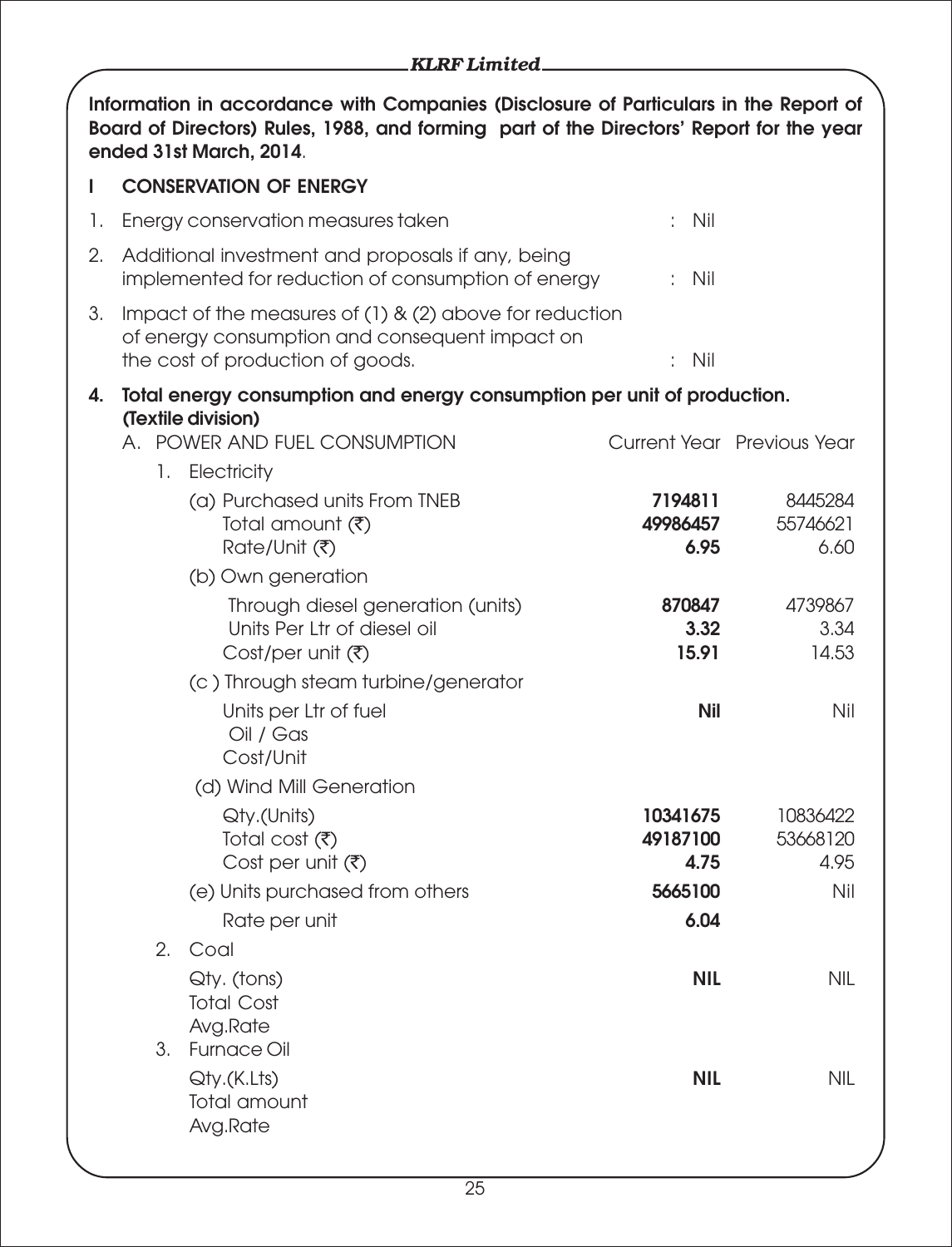|    |                      |    | (B) CONSUMPTION PER UNIT OF PRODUCTION<br>Standards (if any)                                                                    |                    |                                                                                              |         |                           |
|----|----------------------|----|---------------------------------------------------------------------------------------------------------------------------------|--------------------|----------------------------------------------------------------------------------------------|---------|---------------------------|
|    |                      |    | Cotton yarn in Kgs.                                                                                                             |                    |                                                                                              | 3241630 | 3315283                   |
|    |                      |    | Electricity per unit of production                                                                                              |                    |                                                                                              | 4.24    | 3.98                      |
| Ш. |                      |    | <b>TECHNOLOGY ABSORPTION</b>                                                                                                    |                    |                                                                                              |         |                           |
| 1. |                      |    | Specific areas in which R & D carried out by the Company                                                                        |                    |                                                                                              |         | Not applicable            |
| 2. |                      |    | Benefit derived as a result of the above R & D                                                                                  |                    |                                                                                              |         | Not applicable            |
| З. |                      |    | Future plan of action                                                                                                           |                    |                                                                                              |         | Not applicable            |
| 4. | Expenditure on R & D |    |                                                                                                                                 |                    |                                                                                              |         |                           |
|    | a. Capital           |    |                                                                                                                                 |                    |                                                                                              |         |                           |
|    | b.                   |    | Recurring                                                                                                                       |                    |                                                                                              |         |                           |
|    | C.                   |    | Total R & D expenditure as a percentage of gross turnover/                                                                      |                    |                                                                                              |         |                           |
|    |                      |    | net turnover                                                                                                                    |                    |                                                                                              |         | Not applicable            |
|    |                      |    | <b>TECHNOLOGY ABSORPTION, ADAPTATION AND INNOVATION</b>                                                                         |                    |                                                                                              |         |                           |
|    | 1.                   |    | Efforts in brief, made towards technology absorption,<br>adaptation and innovation.                                             |                    |                                                                                              |         | Not applicable            |
|    | 2.                   |    | Benefits arrived as a result of the above efforts, eg.,<br>product improvement, cost reduction, product                         |                    |                                                                                              |         |                           |
|    |                      |    | development, import substitution etc., innovation.                                                                              |                    |                                                                                              |         | Not applicable            |
|    | 3.                   |    | Technology imported.                                                                                                            |                    |                                                                                              |         | Not applicable            |
|    |                      |    | C. FOREIGN EXCHANGE EARNINGS AND OUTGO                                                                                          |                    |                                                                                              |         |                           |
|    |                      |    | 1. Activities relating to exports                                                                                               |                    | During the year iron castings were<br>exported to France. Yarn was<br>exported to Singapore. |         |                           |
|    |                      | 2. | Initiative taken to increase exports<br>and development of new exports<br>markets for products & services and<br>exports plans. |                    | Efforts are continuing to increase<br>exports.                                               |         |                           |
|    |                      | 3. | <b>Total Foreign Exchange Used</b>                                                                                              |                    |                                                                                              |         | ₹ 75.26 lakhs             |
|    |                      |    | Earned                                                                                                                          |                    |                                                                                              |         | ₹ 99.93 lakhs             |
|    |                      |    |                                                                                                                                 |                    | By Order of the Board                                                                        |         |                           |
|    | Place:               |    | Coimbatore                                                                                                                      | Sudarsan Varadaraj |                                                                                              |         | <b>Suresh Jagannathan</b> |
|    | Date :               |    | 01.08.2014                                                                                                                      | Director           |                                                                                              |         | <b>Managing Director</b>  |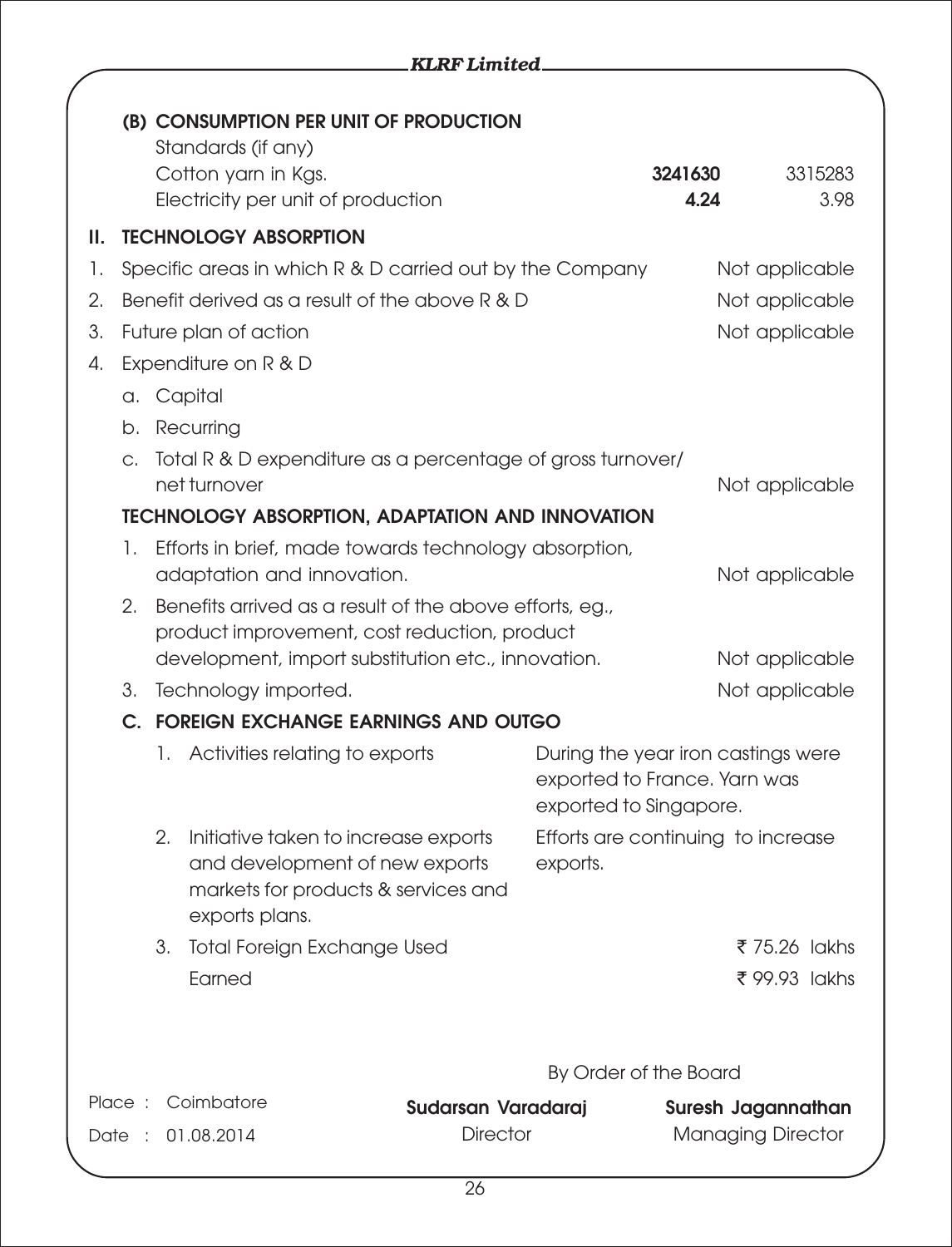#### **REPORT ON CORPORATE GOVERNANCE**

#### **1. COMPANY'S PHILOSOPHY ON CODE OF CORPORATE GOVERNANCE**

The Company firmly believes in and has consistently endeavoured to practice good Corporate Governance. The Company's philosophy on Corporate Governance envisages the attainment of the highest levels of transparency, professionalism and accountability, in all facets of its operations and in all its interactions with its stake holders, including shareholders, employees, the government and lenders. The Company will endeavour to improve on these aspects on an ongoing basis.

#### **2. Board of Directors**

The Board comprises of a Managing Director, one Executive Director, one non independent director and three Non-Executive Directors. There are three independent directors who bring independent judgment in the board's deliberations and decisions.

The composition of the directors and their attendance at the board meetings during the year and at the last Annual General Meeting and also the number of the other directorships are as follows;

| Name of the Director                                                             | Category                           | No.of other<br><b>Directorships</b><br>held in Public<br>Limited | Membership in<br>Committee of<br>other Companies @ |               |  |
|----------------------------------------------------------------------------------|------------------------------------|------------------------------------------------------------------|----------------------------------------------------|---------------|--|
|                                                                                  |                                    | Companies (*)                                                    | <b>Chairman</b>                                    | Member        |  |
| Mr.Suresh Jagannathan<br><b>Managing Director</b>                                | Executive -<br>Promoter            | 4                                                                | Nil                                                | $\mathcal{P}$ |  |
| Mr.V.N.Jayaprakasam                                                              | Non Executive -<br>Non Independent |                                                                  | Nil                                                | Nil           |  |
| Mr.Sudarsan Varadaraj                                                            | Non Executive -<br>Independent     | $\overline{7}$                                                   |                                                    |               |  |
| Mr.K.Gnanasekaran<br>Non Executive-<br>Independent                               |                                    |                                                                  | Nil                                                |               |  |
| Mr.S.Govindan<br>Non Executive-<br>Independent                                   |                                    | Nil                                                              | Nil                                                | Nil           |  |
| Mr.R.Kannan #<br><b>Executive Director cum</b><br><b>Chief Financial Officer</b> | Executive - Non<br>Independent     | Nil                                                              | Nil                                                | Nil           |  |

\* Exclude directorship in Private companies and Foreign Companies.

@ Audit Committee and Shareholders Committee are considered.

# Appointed as an additional director designated as "Executive Director cum Chief Financial Officer" from 1.7.2014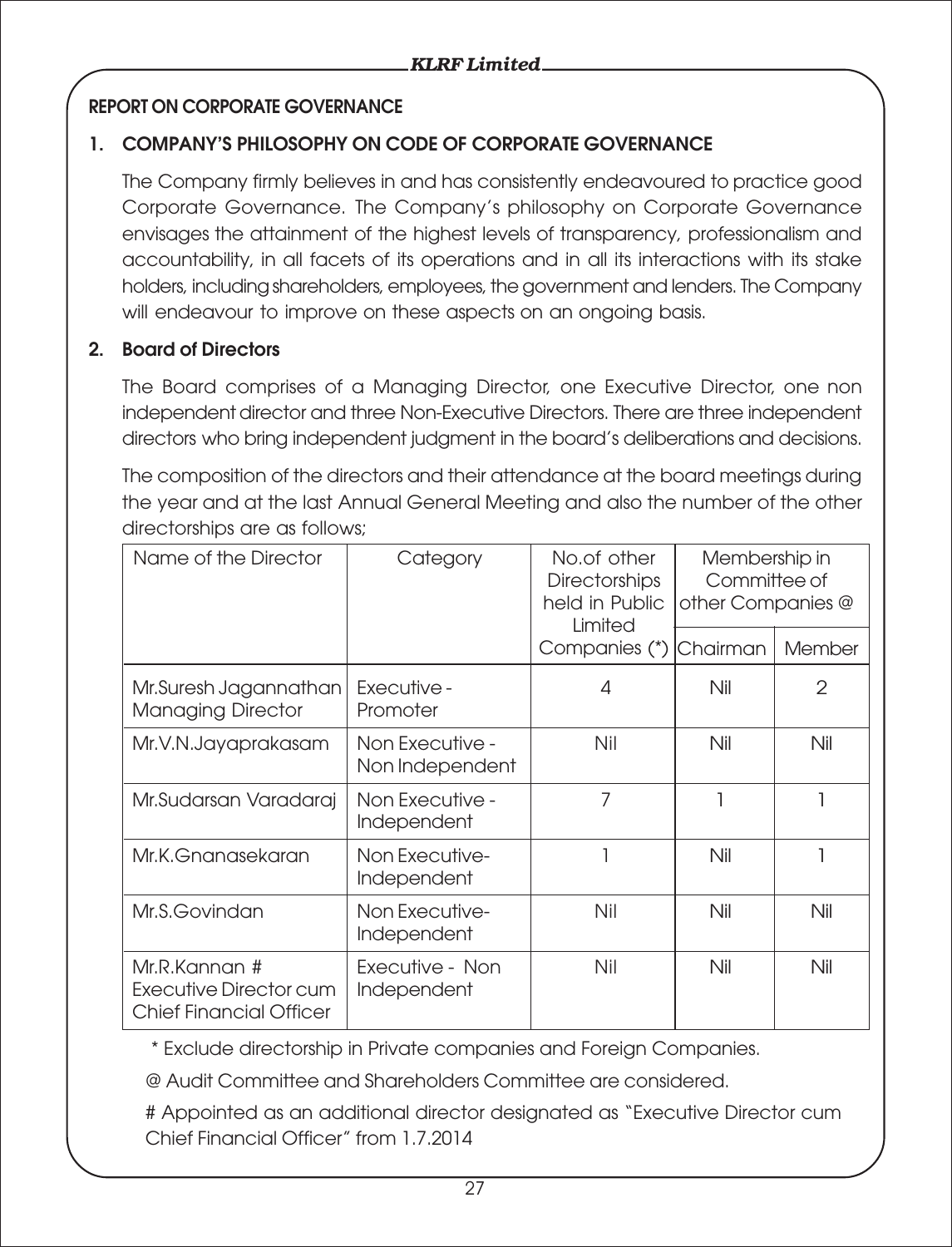The Board met Five times during the financial year on  $28<sup>th</sup>$  May, 2013, 1<sup>st</sup> August,  $2013$ ,  $25<sup>th</sup>$  October, 2013, 27 January, 2014 and  $12<sup>th</sup>$  March, 2014 and the gap between the meetings did not exceed four months. The attendance of Directors at the Board Meetings and the Annual General Meeting held during the years is as under:

| Name of the Director  | <b>Board Meeting</b>                           |          | Attendance at the last AGM |  |  |  |  |
|-----------------------|------------------------------------------------|----------|----------------------------|--|--|--|--|
|                       | <b>Held</b>                                    | Attended | Yes/No                     |  |  |  |  |
| Mr.Suresh Jagannathan | 5<br>5                                         |          | Yes                        |  |  |  |  |
| Mr.V.N.Jayaprakasam   | 5                                              | 5        | Yes                        |  |  |  |  |
| Mr.Sudarsan Varadaraj | 5                                              | 5        | Yes                        |  |  |  |  |
| Mr.K.Gnanasekaran     | 5                                              | 4        | No                         |  |  |  |  |
| Mr.S.Govindan         | 5<br>5                                         |          | Yes                        |  |  |  |  |
|                       | <b>Shareholding of Non-Executive Directors</b> |          |                            |  |  |  |  |
| Name of the Director  | No.of shares held                              |          | % of holdings              |  |  |  |  |
| Mr. S. Govindan       | 225                                            |          | 0.004%                     |  |  |  |  |
| Mr. V.N. Jayaprakasam | 7117                                           |          | 0.141%                     |  |  |  |  |

Other Non-Executive Directors do not hold any shares in the company. The company currently does not have any stock option.

#### **3. COMMITTEES OF THE BOARD**

#### **(a) Audit Committee**

This Committee comprises of three non-executive directors all being independent directors. The terms of reference of this Committee are as required under Section 292 A of the Companies Act, 1956 and under clause 49 of the Listing Agreement by SEBI. Besides having access to all the required information from within the Company, the Committee can obtain external professional advice whenever required. The Committee acts as a link between the Statutory Auditor, Internal Auditors and the Board of Directors of the Company. It is authorised to select and establish accounting policies, review reports of the Statutory and the Internal Auditors and meet with them to discuss their findings, suggestions and other related matters. The Committee is empowered to recommend the appointment and remuneration payable to the Statutory Auditor, Branch Auditor, Internal Auditors and Cost Auditor of the Company.

The composition of the Audit Committee and details of their attendance at the meetings are as follows:

| Name of the Member    | Category                  |   |
|-----------------------|---------------------------|---|
| Mr.Sudarsan Varadaraj |                           |   |
| (Chairman)            | Non-Executive-Independent | 4 |
| Mr.K.Gnanasekaran     | Non-Executive-Independent |   |
| Mr.S.Govindan         | Non-Executive-Independent | 4 |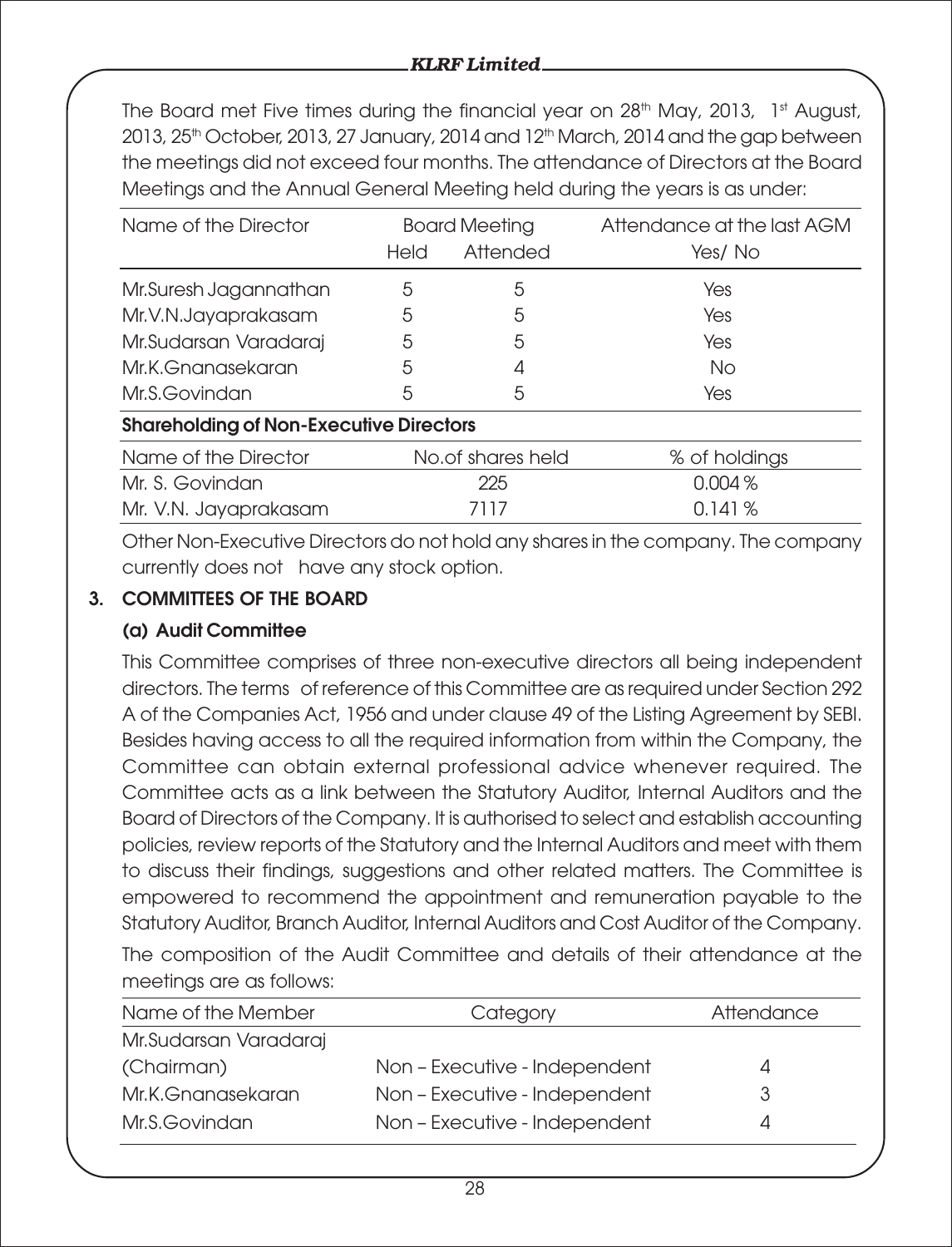The Company Secretary acts as the Secretary to the Committee. The Chief Financial Officer, Branch, Internal and the Statutory Auditor of the Company had also attended the meetings. The minutes of the Audit Committee meetings were circulated to the Board, where it was discussed and taken on record. The Audit Committee considered and reviewed the accounts for the year 2013 – 2014, before it was placed in the Board. The constitution of Audit Committee also meets with the requirements under Section 292A of the Companies Act, 1956.

No. of Audit Committee Meetings held during the last financial year and the dates on which held:

| Number of Audit Committee Meeting held | 4                                                                                                           |
|----------------------------------------|-------------------------------------------------------------------------------------------------------------|
| Dates on which held                    | 28 <sup>th</sup> May, 2013, 1st August, 2013,<br>$25th$ October, 2013 and<br>27 <sup>th</sup> January, 2014 |

The Board of Directors of the Company at their meeting held on  $23<sup>rd</sup>$  May, 2014, have revised the terms of reference of the Audit Committee in conformity with the provisions of Section 177 of the Companies Act, 2013 and revised Clause 49 of the Listing Agreement.

#### **(b) Remuneration Committee**

The Remuneration Committee of the Board comprises of Mr.Sudarsan Varadaraj, Mr. K. Gnanasekaran and Mr. S. Govindan and this Committee determines and recommends to the Board, the compensation payable to the Directors. The Chairman of the Committee is selected among the members at the time of each meeting. The committee has no need to meet during the financial year 2013-2014.

The Board of Directors of the Company at their meeting held on  $23<sup>rd</sup>$  May, 2014, have renamed its Remuneration Committee as "Nomination and Remuneration Committee" and have also revised the terms of reference of the said Committee in conformity with the applicable provisions of Section 178 of the Companies Act, 2013 read with the amended Clause 49 of the Listing Agreement:

#### **Remuneration Policy :**

Managing Director/Executive Director are paid remuneration approved by the Board of Directors on the recommendation of Remuneration Committee. The remuneration so approved is subject to the approval by the shareholders at the general meeting and such other authorities as the case may be.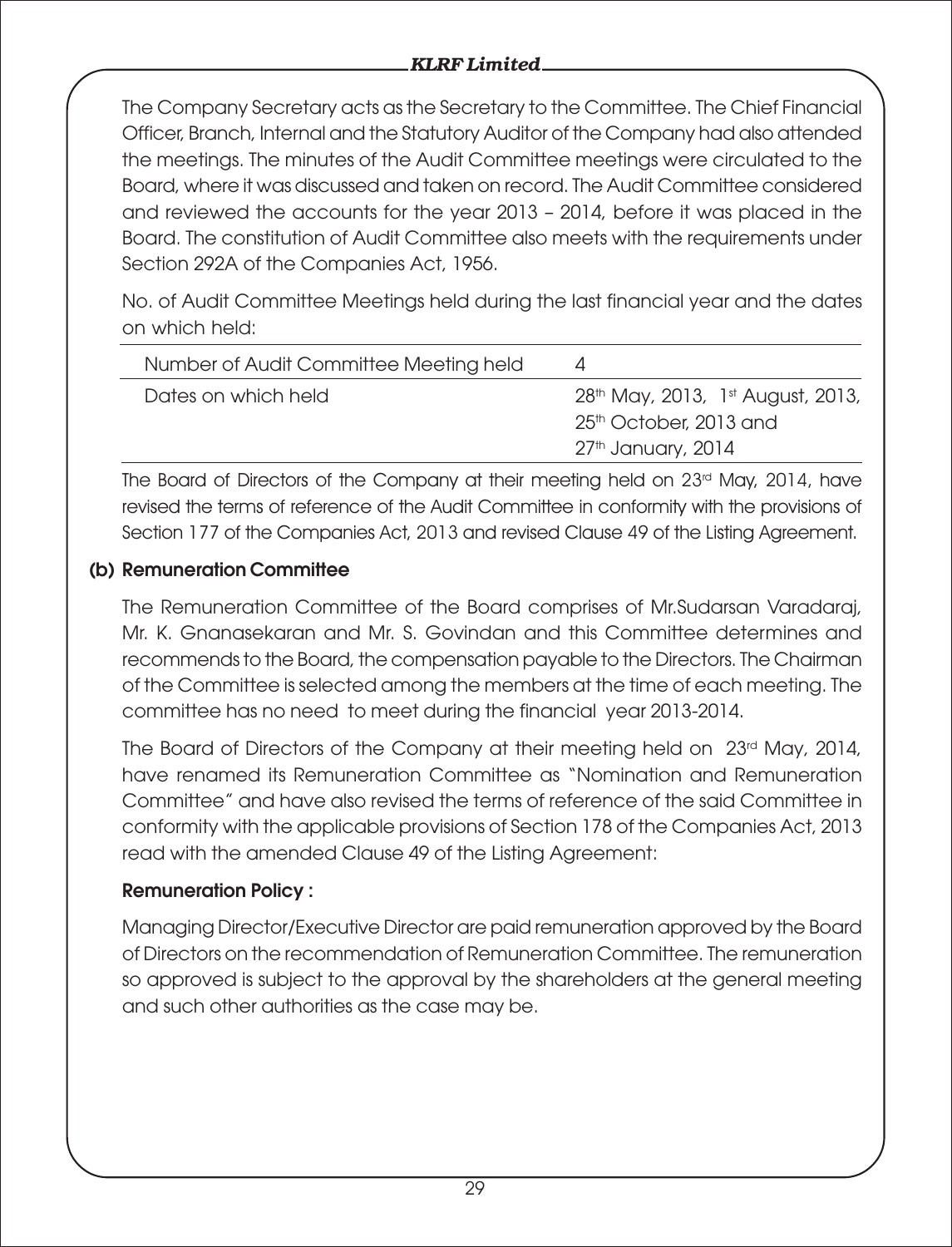#### **Remuneration of Directors :**

The remuneration and sitting fees paid to the Directors during the year under review;

|                        |                |                     | $\bar{\tau}$ in lakhs |
|------------------------|----------------|---------------------|-----------------------|
| Name                   | Remuneration & | <b>Sitting Fees</b> | Total                 |
|                        | Perquisites    |                     |                       |
| Mr. Suresh Jagannathan | 22.12          |                     | 22.12                 |
| Mr. V.N. Jayaprakasam  | 27.33          |                     | 27.33                 |
| Mr. Sudarsan Varadaraj |                | 0.74                | 0.74                  |
| Mr. K. Gnanasekaran    |                | 0.54                | 0.54                  |
| Mr. S. Govindan        |                | 0.80                | 0.80                  |

The Company does not pay remuneration to any of its Non-Executive Directors except sitting fees.

No commission was paid to Directors during the year.

#### **(c) Shareholders Committee**

The Committee comprises of the following Directors;

| Name of the Member     | Category                        | Status   |
|------------------------|---------------------------------|----------|
| Mr. S. Govindan        | Independent                     | Chairman |
| Mr. Suresh Jagannathan | Executive - Promoter            | Member   |
| Mr. V.N. Jayaprakasam  | Non Executive - Non Independent | Member   |

The Committee deals in matters relating to transfer and transmission of shares, issue of duplicate shares certificates and looks into the shareholders/ Investor complaints, if any, on transfer of shares, non-receipt of dividend, annual report etc., In addition, the Committee looks into other issues including status of dematerialization/redematerialization of shares as well as systems and procedures followed to track investor complaints and suggest measures for improvement from time to time. The Compliance Officer for the purpose of the listing agreement is Mr.S.Piramuthu, Company Secretary. The Minutes of Shareholders Committee were placed at the Board Meeting. During the year, no complaint was received from the shareholders. There are no pending complaints as on 31.3.2014.

During the year under review, the Committee met five times to deliberate on various matters referred above.

The Board of Directors of the Company at their meeting held on 23rd May, 2014, have renamed its Shareholders Committee as "Stakeholders Relationship Committee" and have also revised the terms of reference of the said Committee in conformity with the applicable provisions of Section 178 of the Companies Act, 2013 and amended Clause 49 of the Listing Agreement.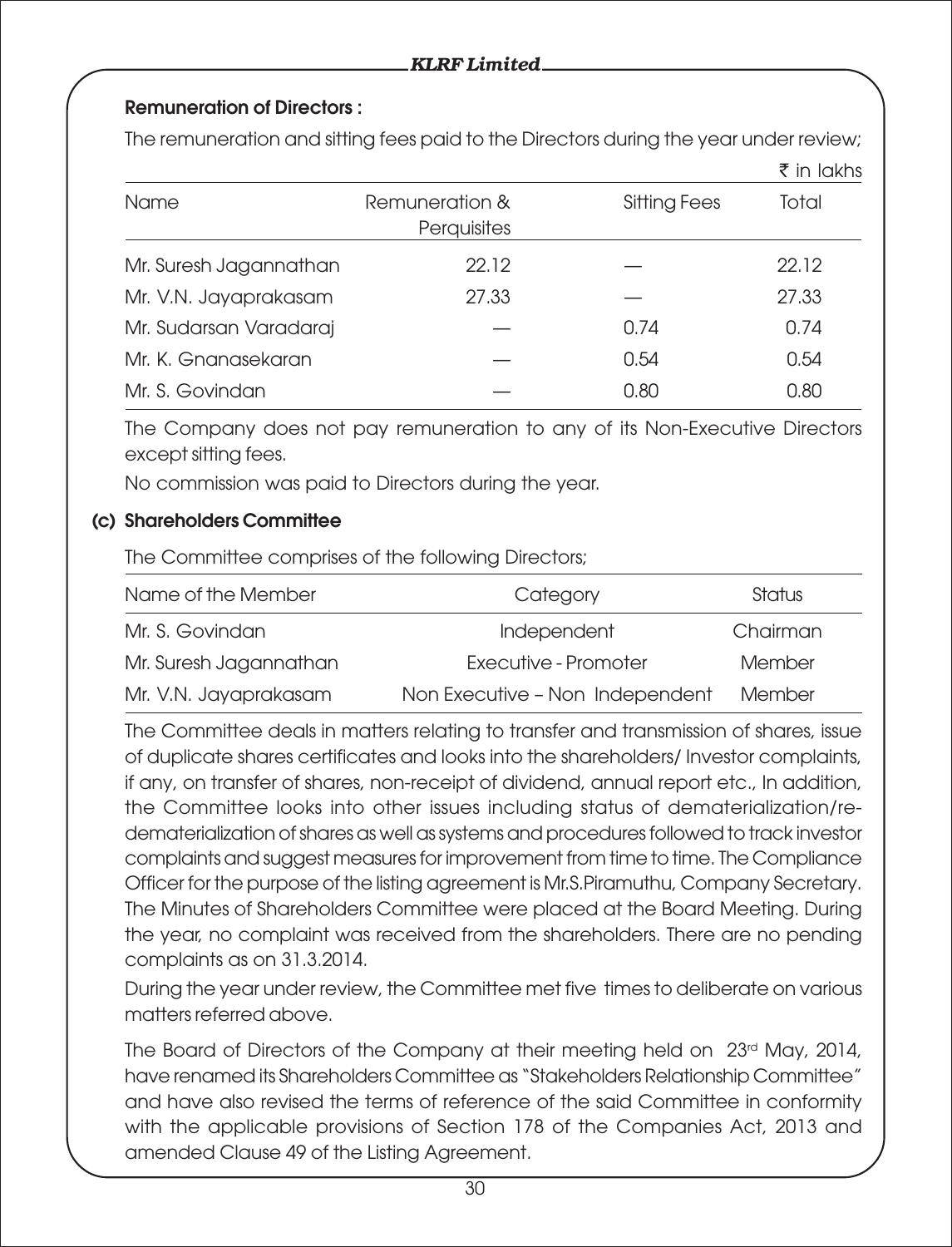#### **Unclaimed shares demat suspense account.**

Pursuant to clause 5A I(g) and 5A II (h) of the listing agreement, Company has opened unclaimed shares demat suspense account with Coimbatore Capital Limited having connectivity with NSDL. Details of unclaimed shares as on 31.3.2014 are as follows;

| Opening<br>Number of | Opening<br>number | Transferred to rightful<br>owner during the year |        | Closing<br>number of   | Closing<br>number |
|----------------------|-------------------|--------------------------------------------------|--------|------------------------|-------------------|
| shareholders         | of shares         | number                                           | shares | shareholders of shares |                   |
| 175                  | 1596.             | Nil                                              | Nil    | 175                    | 1596              |

Voting rights in respect of these shares have been frozen till the rightful owner claims the same.

#### **4. Annual General Meetings**

Location and time for last three AGMs held and the special resolutions, if any, passed there at, are as given below:

| Year    | Date of<br><b>Meeting</b> | Time of<br><b>Meeting</b> | Location                                                              |
|---------|---------------------------|---------------------------|-----------------------------------------------------------------------|
| 2010-11 | 15.09.2011                | 10:45 a.m.                | 75/8, Benares Cape Road,<br>Gangaikondan, Tirunelveli District-627352 |
| 2011-12 | 16.08.2012                | 10:45 a.m.                | 75/8, Benares Cape Road,<br>Gangaikondan, Tirunelveli District-627352 |
| 2012-13 | 16.09.2013                | 10:00 a.m.                | 75/8, Benares Cape Road,<br>Gangaikondan, Tirunelveli District-627352 |

#### **Special Resolutions Passed, if any**

| 49th Annual General Meeting<br>2010-11              | : Resolution $u/s$ 297(a) for entering into a<br>contract with Prokop Eltex India P Ltd., for a<br>period of 5 years commencing from 1.4.2012 |
|-----------------------------------------------------|-----------------------------------------------------------------------------------------------------------------------------------------------|
| <b>50th Annual General Meeting</b><br>2011-12       | : Appointment of Mr.V.N.Jayaprakasam,<br>Executive Director for a period of two years from<br>1.7.2012                                        |
| <b>51st Annual General Meeting : Nil</b><br>2012-13 |                                                                                                                                               |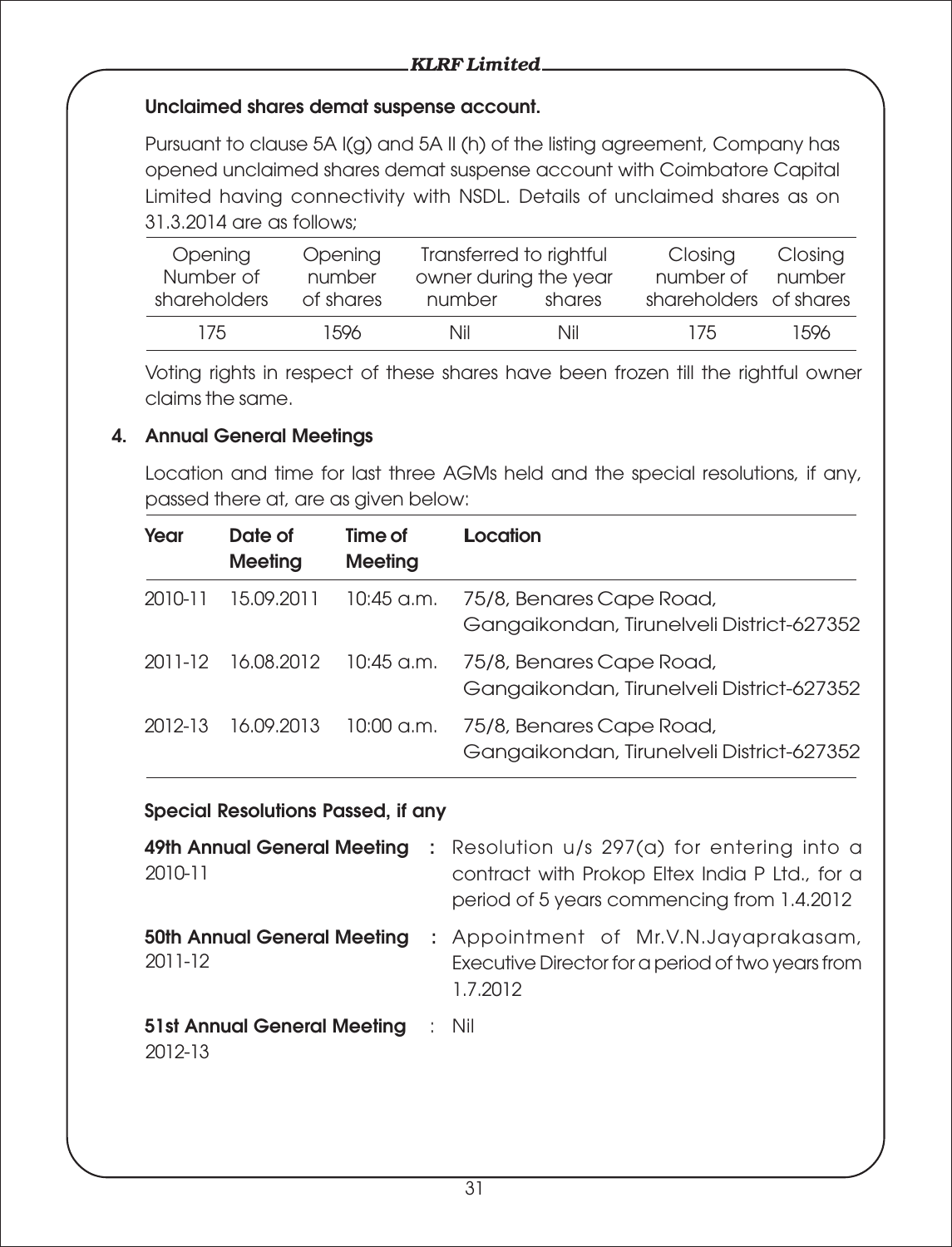#### Postal Ballots

Shareholders of the Company passed a special resolution pursuant to section  $180(1)(a)$  of the Companies Act, 2013 on  $21<sup>st</sup>$  April 2014 by way of Postal Ballot to sell/ transfer/ lease/ slump sale or otherwise dispose of the whole of the undertaking of "KLRF Textiles Unit -II" situated at N.Subbiahpuram Village, Sattur Taluk, Virudhunagar District, Tamilnadu.

The Board of Directors at their meeting held on  $12<sup>th</sup>$  March 2014 had appointed Mr. M.D. Selvaraj, Practicing Company Secretary to act as Scrutinizer for conducting the Postal Ballot.

The Postal Ballot was carried out as per the procedure laid down in terms of Section 192A of the Companies Act, 1956 read with the Companies (Passing of the Resolution by Postal Ballot) Rules, 2011. Sri. M.D. Selvaraj had submitted the report thereon on 21st April, 2014 and based on the Scrutinizer's Report, the Executive Director declared the result of the voting exercise on 21st April, 2014.

The details of postal ballot is given below

| SI<br>No. | Subject                                                                                                                                                                                                                                                                                                         | In favour Against | No. of Votes Cast | Total | Date of<br>Declaration     |
|-----------|-----------------------------------------------------------------------------------------------------------------------------------------------------------------------------------------------------------------------------------------------------------------------------------------------------------------|-------------------|-------------------|-------|----------------------------|
|           | Special Resolution under 27,31,659<br>Section $180(1)$ (a) of the<br>Companies Act, 2013, for the<br>sale/transfer/lease/slump<br>sale of "KIRF Textiles Unit II"<br>a separate undertaking of the<br>Company situated<br>at<br>N. Subbiahpuram Village,<br>Sattur Taluk, Virudhunagar<br>District, Tamil Nadu. |                   |                   |       | 6,433 27,38,092 21.04.2014 |

As required under Clause 35B of the Listing Agreement, the Company has proposed to provide e-voting / postal ballot (in lieu of e-voting) in respect of all shareholder resolutions to be passed at the ensuing Annual General Meeting.

No Extra –Ordinary general meeting was held during the financial year.

#### **5. Management Discussion and Analysis Report**

The contents of the Management Discussion and Analysis Report have been included in the Directors' Report at the appropriate places and thus the said report forms part of the annual report.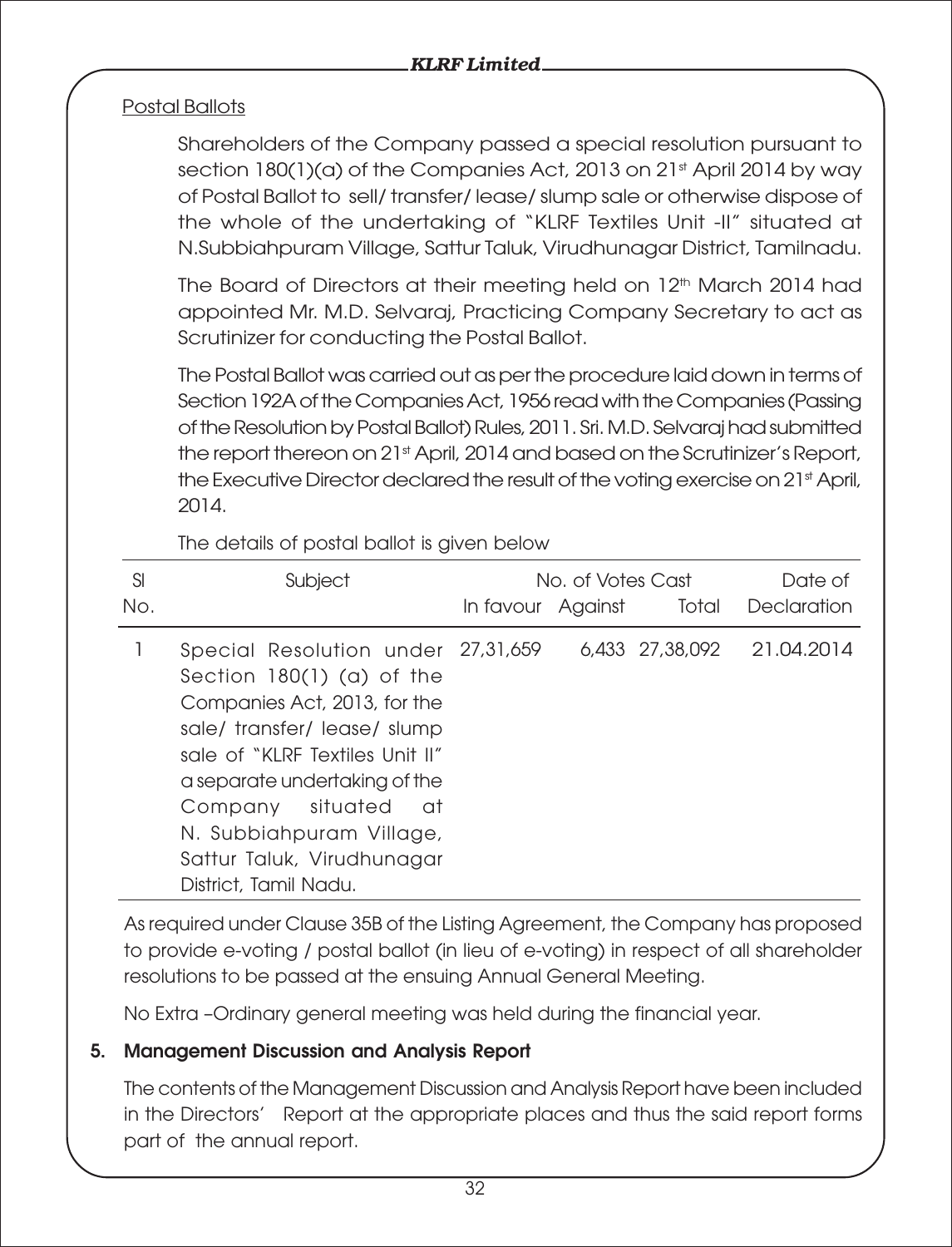#### **6. Disclosures**

#### **a. Disclosures on materially significant related party transactions**

There are no materially significant related party transactions that would have potential conflict with the interests of the Company at large. Details of related party transactions are given elsewhere in the annual report.

#### **b. Details of non compliance by the Company penalties, strictures imposed on the company by Stock Exchange of SEBI or any Statutory Authorities or any matter relating to capital markets during the last three years**

The Company has complied with all the requirements of the listing agreement of the Stock Exchange as well as regulations and guidelines of SEBI. No penalties have been levied or strictures have been passed by SEBI, Stock Exchange or any other statutory authority on matters relating to capital markets in the last three years.

#### **c. Notes on Whistle Blower Policy**

The Company has adopted a whistle blower policy.

#### **d. Details of Compliance with mandatory requirements and adoption of the non mandatory requirements of clause 49**

The Company has complied with all the mandatory requirements of corporate governance norms as enumerated in Clause 49 of the listing agreement with the stock exchange.

The Certification by the CEO and CFO on the financial statements and internal controls relating to financial reporting has been obtained and submitted to the Board.

The Company adopted the non mandatory requirement of corporate governance recommended under Clause 49 of the Listing Agreement and constituted a remuneration committee comprising of three non executive independent directors.

The Company has not adopted any other non-mandatory requirements.

#### **7. Code of Conduct**

The company has in place a Code of Conduct applicable to the Board Members as well as the Senior Management and that the same has been hosted on the Company's website. All the Board Members and the Senior Management Personnel have affirmed compliance with the Code of Conduct, as on 31 March, 2014. The Company's Managing Director's declaration to this effect forms a part of this report.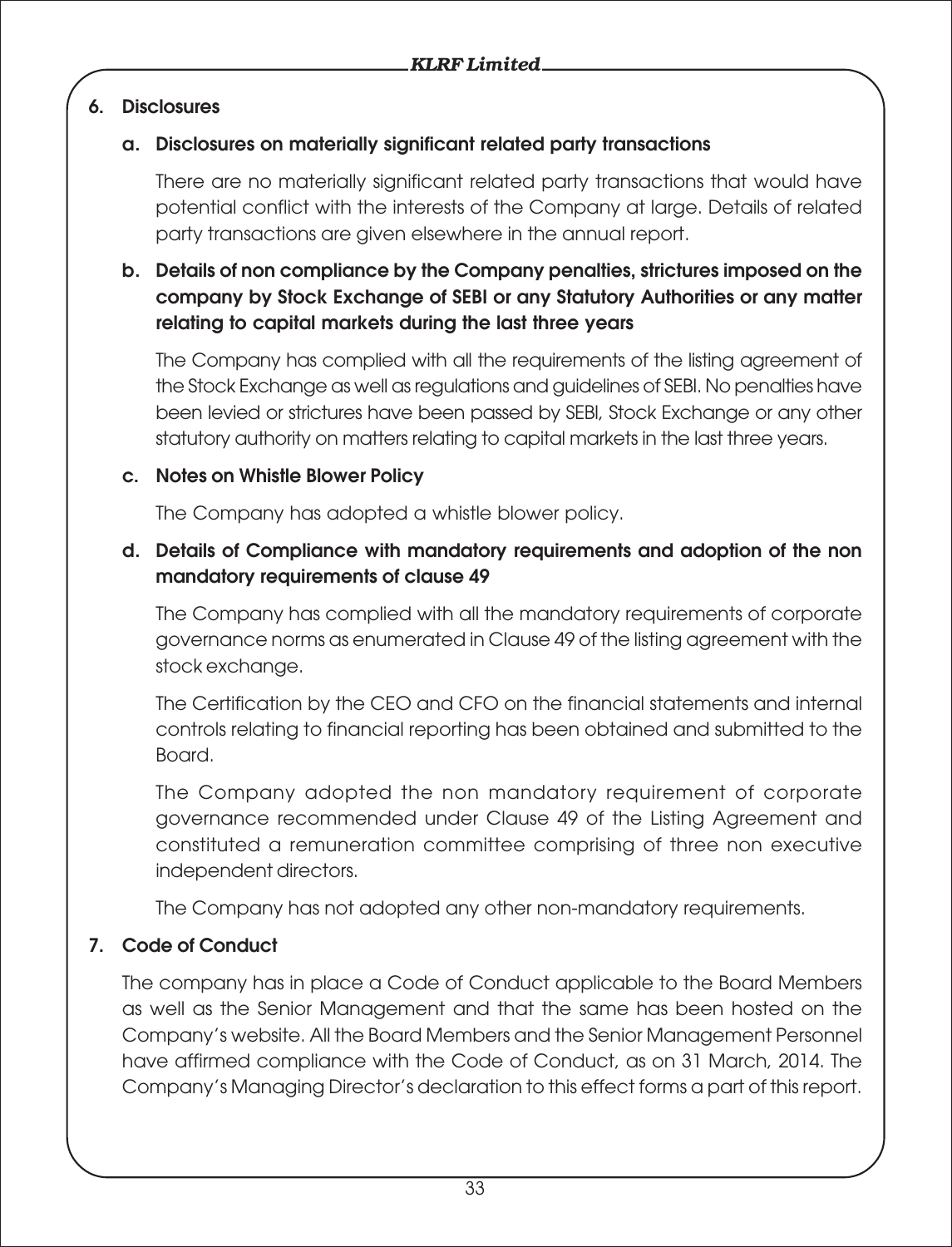#### **8. Code of conduct for prevention of insider trading**

The company has framed a code of conduct for prevention of insider trading based on SEBI (Insider Trading) Regulations, 1992. This code is applicable to all directors / officers / designated employees. The code ensures the prevention of dealing in shares by persons having accessed to unpublished price sensitive information.

#### **9. Means of Communication**

The quarterly results are published in Business Line (National Daily) and Dina Malar (Regional Newspaper).

As per the requirement of the listing agreement the company has also been filing all the data relating to financial results, shareholding pattern and annual report on the Company's website (www.klrf.in)

#### **10. General Shareholder information**

#### **A. Annual General Meeting**

| Date                                     | 18.9.2014     |                                              |
|------------------------------------------|---------------|----------------------------------------------|
| Time                                     | $10.15$ A.M., |                                              |
| Venue                                    |               | 75/8, Benares Cape Road, Gangaikondan-627352 |
| <b>Financial Year</b>                    |               | $:$ 1st April to 31st March                  |
| Financial reporting                      |               |                                              |
| for the quarter ending June 30, 2014     |               | : First week of August 2014.                 |
| for the quarter ending September 30,2014 |               | $\pm$ First week of November 2014.           |
| for the quarter ending December 31,2014  |               | : First week of February 2015.               |
| for the quarter ending March 31, 2015    |               | : End of May 2015.                           |

- **B. Book Closure:** 6.9.2014 to 18.9.2014 (both days inclusive)
- **C. Dividend payment date** : Not applicable

#### **D. Listing on Stock Exchanges**

The Company's Equity Shares are listed at BSE Limited., Phiroze Jeejeebhoy Towers, Dalal Street, Mumbai-400001.

Madras Stock Exchange Ltd., Stock Code : "KOVILPATTI" Exchange Building, Post Box No.183, 11, Second Line Beach, Chennai-600001

Annual listing fees for the year 2014-15 were paid to BSE Limited & Madras Stock Exchange Limited.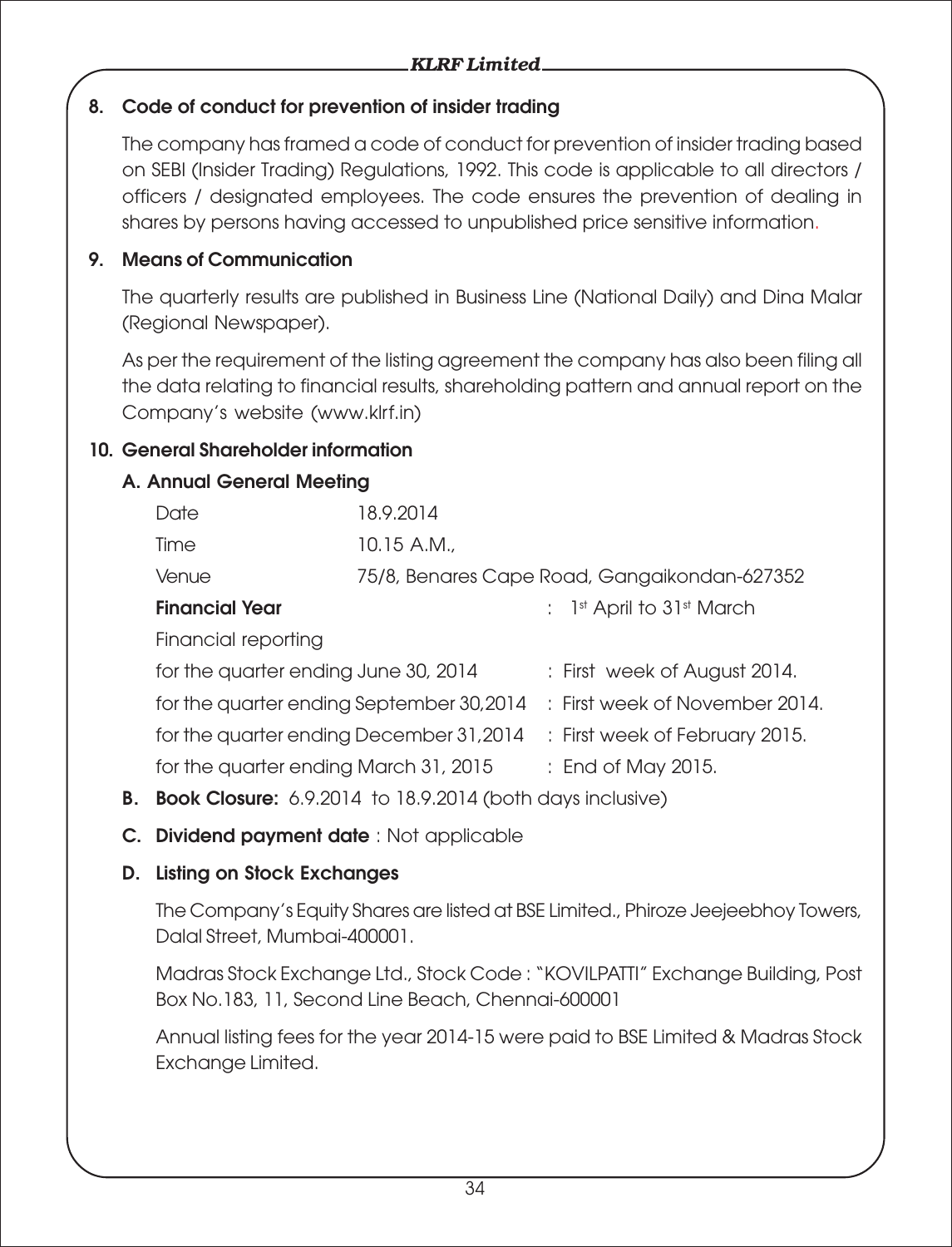#### **STOCK MARKET DATA**

#### **Type of Security: Equity**

#### **Trading group in stock exchanges:**

BSE Limited - B Group

#### **Stock Code:**

Scrip ID : KLRF

Scrip Code : 507598

#### **ISIN number allotted for equity shares**: INE 014E01015

The copies of the results are forwarded to concerned stock exchanges immediately after they are approved by the board for publication in their website.

Official news releases are made whenever it is considered necessary. There were no specific presentations made to Institutional Investors/ analysts during the year.

The Company's equity shares are traded in National Stock Exchange of India Ltd., Mumbai under permitted category.

| Month          |           | <b>Bombay Stock</b><br>Exchange Limited |            | National Stock<br><b>Exchange Limited</b> |  |  |
|----------------|-----------|-----------------------------------------|------------|-------------------------------------------|--|--|
|                | High (Rs) | Low $(Rs.)$                             | High (Rs.) | Low $(Rs.)$                               |  |  |
| April - 2013   | 30.90     | 17.20                                   | 29.75      | 25.40                                     |  |  |
| May            | 26.40     | 21.50                                   | 24.25      | 24.25                                     |  |  |
| June           | 24.90     | 21.30                                   | 22.00      | 20.20                                     |  |  |
| July           | 24.95     | 21.15                                   | 22.25      | 21.20                                     |  |  |
| August         | 24.95     | 21.05                                   |            |                                           |  |  |
| September      | 23.70     | 20.10                                   |            |                                           |  |  |
| October        | 24.50     | 20.80                                   |            |                                           |  |  |
| November       | 24.00     | 20.85                                   |            |                                           |  |  |
| December       | 29.20     | 21.00                                   |            |                                           |  |  |
| January - 2014 | 28.00     | 24.15                                   | 25.95      | 21.85                                     |  |  |
| February       | 25.35     | 19.70                                   | 22.10      | 20.90                                     |  |  |
| March          | 26.70     | 20.65                                   | 25.00      | 20.80                                     |  |  |

#### **E. Market Price Data**

#### **F. Dematerialisation of shares and liquidity as on 31 March, 2014.**

Your company obtained necessary approvals from the NSDL and CDSL for providing demat facilities to our shareholders. The equity shares of the Company are compulsorily traded in dematerialised form.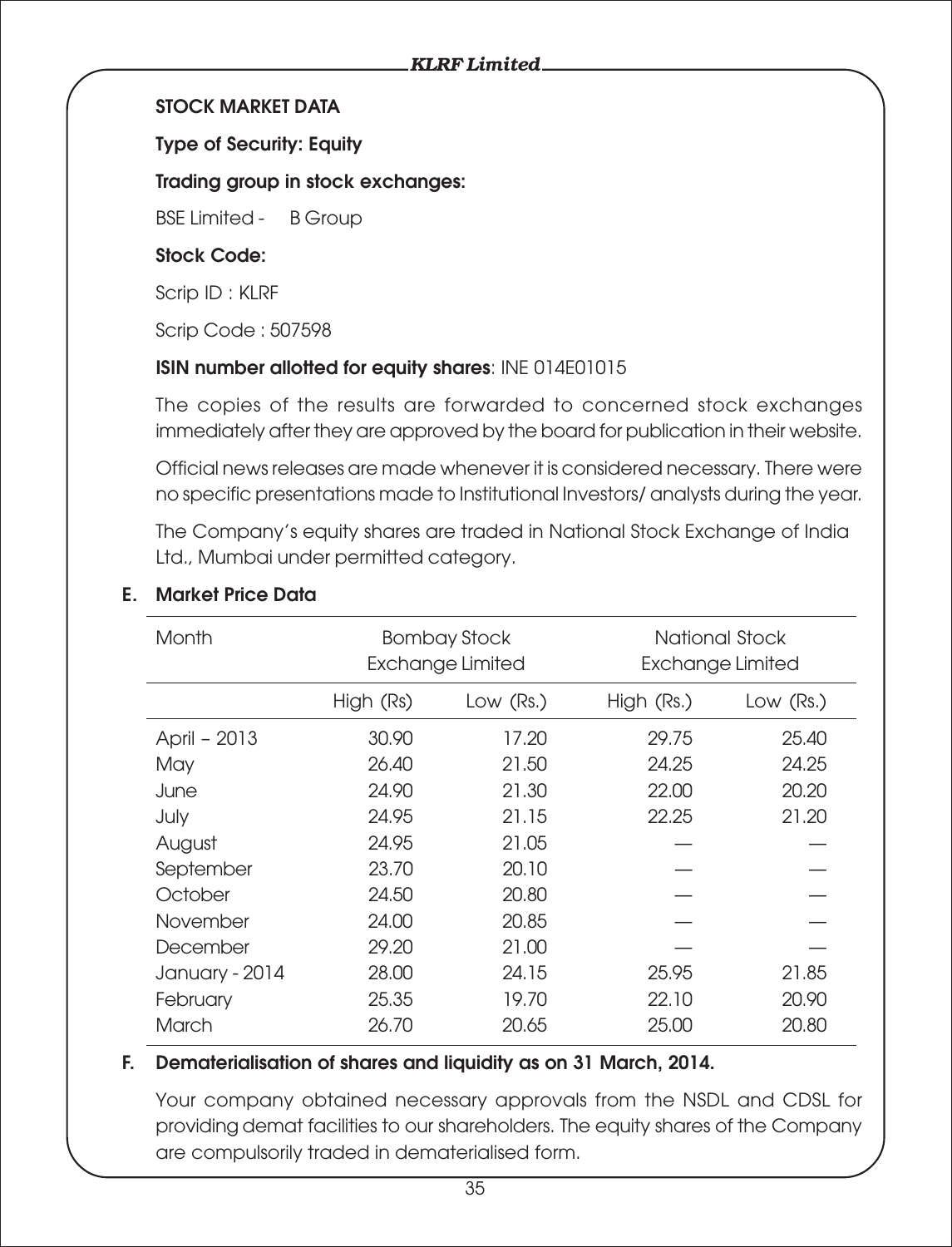#### **Extent of Dematerialisation**

| Name of the Depository                      | No.of   | % to totalpaid- |
|---------------------------------------------|---------|-----------------|
|                                             | shares  | up capital      |
| National Securities Depository Limited      | 4198599 | 83.63           |
| Central Depository Services (India) Limited | 479435  | 9.55            |
| Total                                       | 4678034 | 93.18           |

Outstanding GDRs / ADR / Warrants, Convertible Bonds, conversion date and likely impact on equity : Nil

#### **G. Share transfer registrar & Transfer Agent**

Shareholders are advised to send all their correspondence, transfer/transmission of shares directly to Link Intime India Private Ltd., Branch Office at "Surya" No.35, May Flower Avenue, Behind Senthil Nagar, Sowripalayam Road, Coimbatore–641028.

#### **H. Share Transfer System**

The Share Transfers in physical form are registered and returned within 15 days from the date of receipt if the documents are in order. The Shareholders Committee who usually meets as and when required approves the share transfers.

#### **I. Reconciliation of share capital audit**

A qualified Company Secretary carried out reconciliation of share capital audit to reconcile the total admitted capital with National Securities Depository Limited (NSDL) and Central Depository Services (India) Ltd., (CDSL) and the total issued and listed capital. The reconciliation of share capital audit report confirms that the total issued/paid up capital is in agreement with the total number of shares in physical form and the total number of dematerialised shares held with NSDL and CDSL.

#### **J. Distribution of Shareholding as on 31.3.2014**

| Shareholding<br>range                        | No of<br><b>Holders</b> | % of share<br>holders | No of<br><b>Shares</b> | % of share<br>holding |
|----------------------------------------------|-------------------------|-----------------------|------------------------|-----------------------|
| 500<br>$\overline{\phantom{a}}$              | 4743                    | 87.91                 | 625574                 | 12.46                 |
| 1000<br>501<br>$\qquad \qquad$               | 349                     | 6.47                  | 282645                 | 5.63                  |
| 1001<br>2000<br>$\qquad \qquad \blacksquare$ | 163                     | 3.02                  | 251252                 | 5.00                  |
| 2001<br>3000<br>$\overline{\phantom{a}}$     | 46                      | 0.86                  | 119857                 | 2.39                  |
| 3001<br>4000<br>$\qquad \qquad \blacksquare$ | 16                      | 0.30                  | 57409                  | 1.14                  |
| 4001<br>5000<br>$\overline{\phantom{0}}$     | 19                      | 0.35                  | 86479                  | 1.73                  |
| 5001<br>10000<br>$\qquad \qquad$             | 29                      | 0.54                  | 211216                 | 4.20                  |
| 10001<br>and above                           | 27                      | 0.55                  | 3386212                | 67.45                 |
| <b>Total</b>                                 | 5392                    | 100.00                | 5020644                | 100.00                |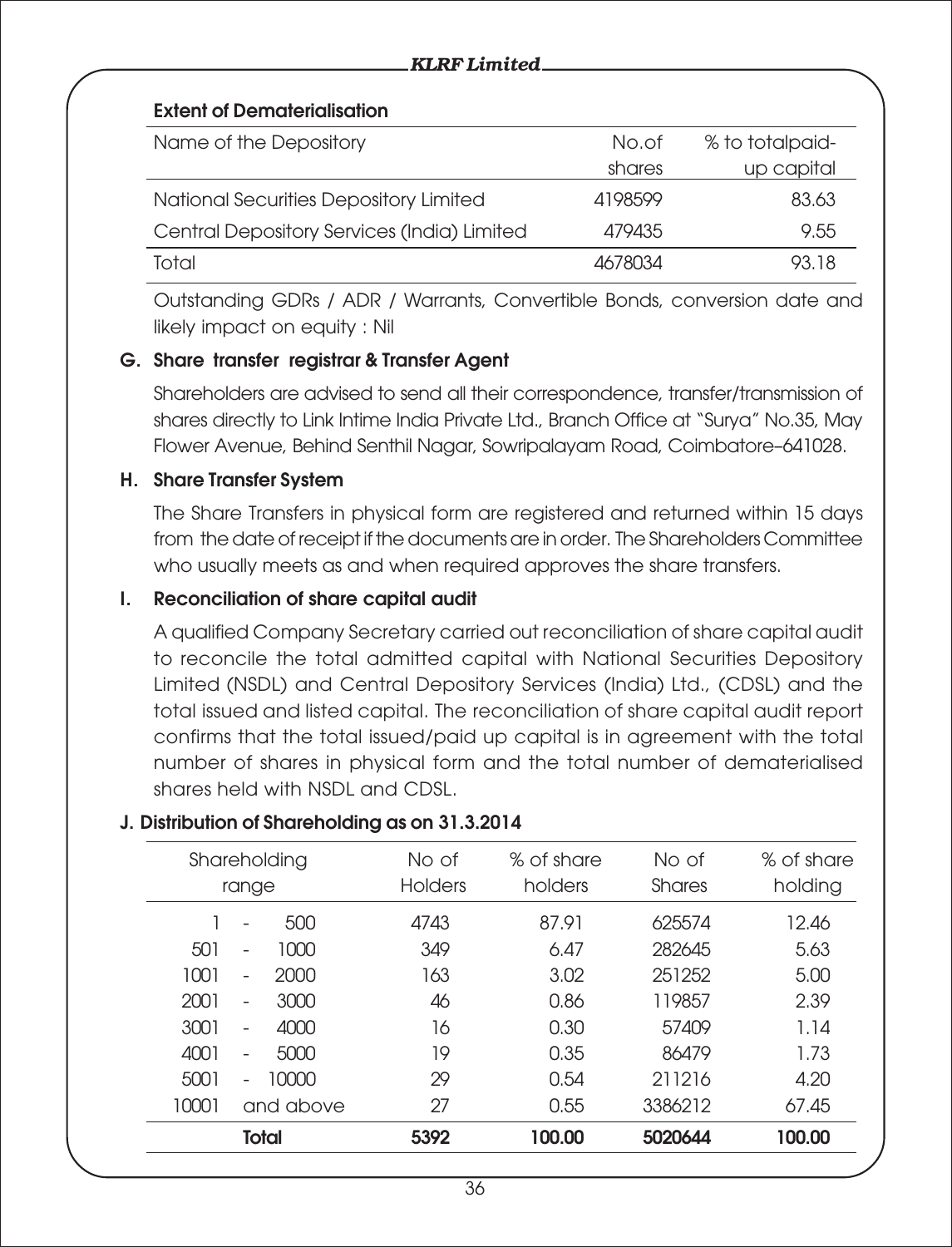| Particulars                                                                                                                                                                                                |                                     | No.of                                                                                                                                                                                                                                             | Percentage of |  |
|------------------------------------------------------------------------------------------------------------------------------------------------------------------------------------------------------------|-------------------------------------|---------------------------------------------------------------------------------------------------------------------------------------------------------------------------------------------------------------------------------------------------|---------------|--|
|                                                                                                                                                                                                            |                                     | shares held                                                                                                                                                                                                                                       | shareholding  |  |
| Promoter's Holding                                                                                                                                                                                         |                                     | 2473473                                                                                                                                                                                                                                           | 49.26         |  |
| Directors and their Relatives                                                                                                                                                                              |                                     | 20192                                                                                                                                                                                                                                             | 0.41          |  |
| <b>Banks/FIS/Mutual Funds</b>                                                                                                                                                                              |                                     | 805                                                                                                                                                                                                                                               | 0.02          |  |
| Private Corporate Bodies                                                                                                                                                                                   |                                     | 172620                                                                                                                                                                                                                                            | 3.44          |  |
| Insurance Companies                                                                                                                                                                                        |                                     | 250000                                                                                                                                                                                                                                            | 4.98          |  |
| NRI/OCBs                                                                                                                                                                                                   |                                     | 15165                                                                                                                                                                                                                                             | 0.30          |  |
| Indian Public                                                                                                                                                                                              |                                     | 2088389                                                                                                                                                                                                                                           | 41.59         |  |
| Total                                                                                                                                                                                                      |                                     | 5020644                                                                                                                                                                                                                                           | 100.00        |  |
| <b>Plant location</b>                                                                                                                                                                                      |                                     |                                                                                                                                                                                                                                                   |               |  |
| <b>Food Division</b>                                                                                                                                                                                       | ÷.                                  | Gangaikondan, Tirunelveli District                                                                                                                                                                                                                |               |  |
| <b>Textile Division</b>                                                                                                                                                                                    | t.<br><b>District</b>               | Unit- I, Gangaikondan, Tirunelveli DistrictUnit-II,<br>N.Subbiahpuram Village, Sattur Taluk, Virudhunagar                                                                                                                                         |               |  |
| <b>Wind Farms</b>                                                                                                                                                                                          |                                     | Aralvoimozhi Village, Kanyakumari DistrictPazhavoor<br>Village, Radhapuram Taluk, Tirunelveli District<br>Dhanukkarkulam Village, Radhapuram Taluk,<br>Tirunelveli District, Parameshwarapuram Vilalge,<br>Radhapuram Taluk, Tirunelveli District |               |  |
|                                                                                                                                                                                                            |                                     | Engineering Division : Periyanaickenpalayam, Coimbatore.                                                                                                                                                                                          |               |  |
| M. Address for correspondence                                                                                                                                                                              |                                     |                                                                                                                                                                                                                                                   |               |  |
|                                                                                                                                                                                                            |                                     | Share Transfer and other communications may be addressed to:                                                                                                                                                                                      |               |  |
| Link Intime India Private Limited (Unit. KLRF Limited), 'Surya', 35, Mayflower<br>Avenue Behind Senthil Nagar, Sowripalayam Road, Coimbatore-641028.<br>Phone: 0422 - 2315792, 2314792 Fax: 0422 - 2314792 |                                     |                                                                                                                                                                                                                                                   |               |  |
|                                                                                                                                                                                                            | E-mail: coimbatore@linkintime.co.in |                                                                                                                                                                                                                                                   |               |  |

Investors' complaints may be addressed to : The Company Secretary, KLRF Limited, 75/8, Benares Cape Road, Gangaikondan - 627352, Tirunelveli District Phone : 0462 - 2486532, Fax 0462 - 2486132 E-mail : cosec@klrf.in website : www.klrf.in Name of the Compliance Officer : Mr. S.Piramuthu, Company Secretary

By Order of the Board

| Place : Coimbatore | Sudarsan Varadaraj | Suresh Jagannathan       |
|--------------------|--------------------|--------------------------|
| Date: 01.08.2014   | Director           | <b>Managing Director</b> |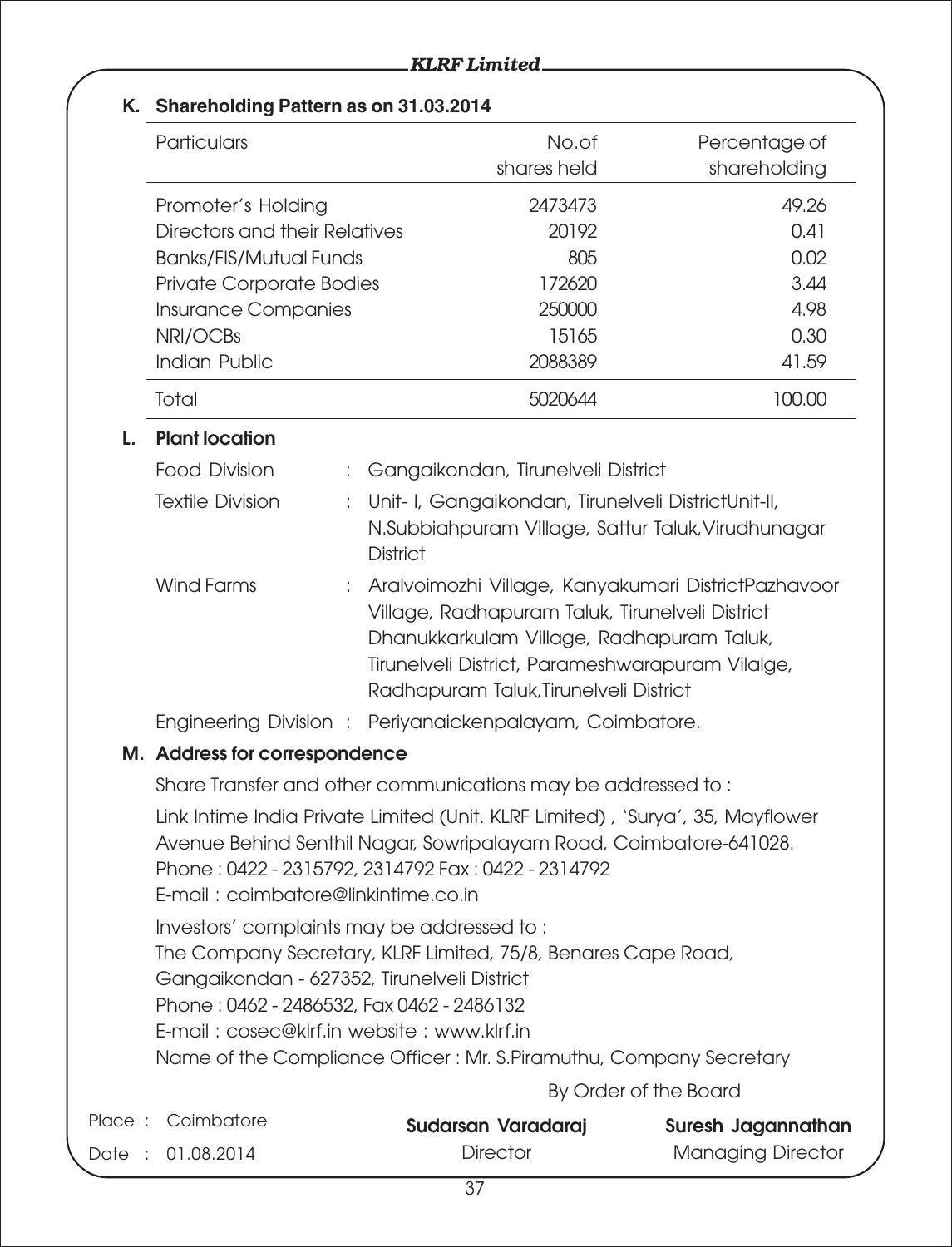#### **CHIEF EXECUTIVE OFFICER'S DECLARATION ON CODE OF CONDUCT**

I hereby declare that the Board of Directors of the Company have adopted a code of conduct for Board members and the senior management of the company and the same has also been posted on the website of the Company and that all the Board members and senior management personnel to whom this code of conduct is applicable have affirmed the compliance of code of conduct during the year 2013 – 2014.

By Order of the Board

| Place : Coimbatore | Sudarsan Varadaraj | Suresh Jagannathan       |
|--------------------|--------------------|--------------------------|
| Date: 01.08.2014   | Director           | <b>Managing Director</b> |

#### **Auditors' certificate on compliance with conditions of Corporate Governance as per Clause 49 of the Listing Agreement with Stock Exchanges**

To

The Members of KLRF Limited

I have examined the compliance of conditions of Corporate Governance by KLRF Limited for the year ended on 31.03.2014, as stipulated in Clause 49 of the Listing Agreement of the said Company with Stock Exchanges.

The Compliance of conditions of corporate governance is the responsibility of the management. My examination was limited to procedures and adopted by the Company for ensuring the compliance of the conditions of the Corporate Governance. It is neither an audit nor an expression of opinion of the financial statements of the Company.

In my opinion and to the best of my information and according to the explanations given to me;

I certify that the Company has complied with the conditions of Corporate Governance as stipulated in the above mentioned Listing Agreement.

I state that no Investor grievances are pending for a period exceeding one month against the Company as per the records maintained by the shareholders/Investors Grievance Committee.

I further state that such compliance is neither an assurance as to the future viability of the Company nor the efficiency or effectiveness with which the management has conducted the affairs of the Company.

Place : Coimbatore Date : 1.8.2014

P. Marimuthu Chartered Accountant Membership No.5770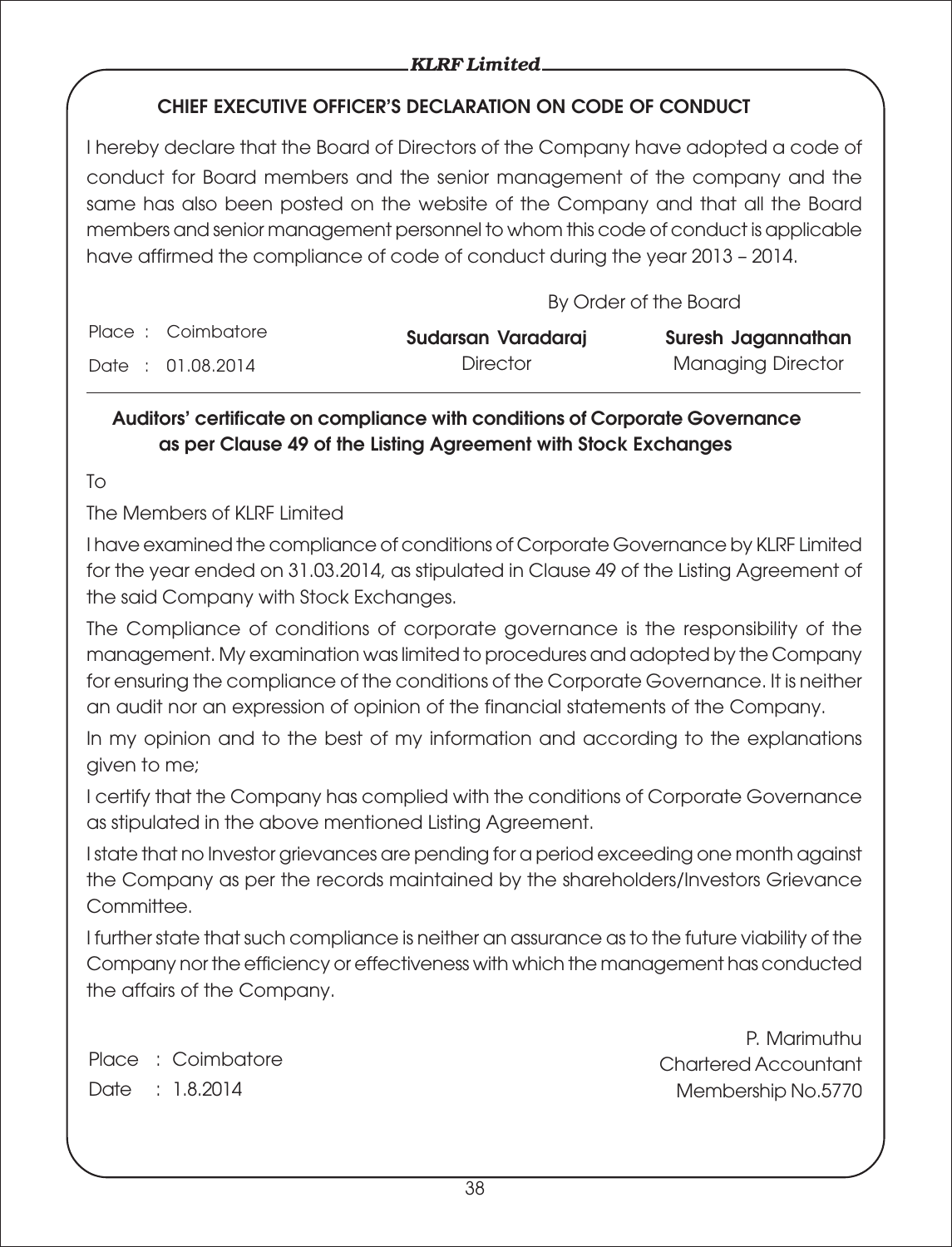#### **INDEPENDENT AUDITOR REPORT**

I have audited the accompanying financial statements of KLRF LIMITED ("the Company") which comprise the Balance Sheet as at March 31, 2014 and the Statement of Profit and Loss and Cash Flow Statement for the year then ended, and a summary of significant accounting policies and other explanatory information.

#### **Management's Responsibility for the Financial Statements**

Management is responsible for the preparation of these financial statements that give a true and fair view of the financial position, financial performance and cash flows of the Company in accordance with the Accounting Standards referred to in sub section (3C) of section 211 of the Companies Act,1956 ("the Act"). This responsibility includes the design, implementation and maintenance of internal control relevant to the preparation and presentation of financial statements that give a true and fair view and are free from material misstatement, whether due to fraud or error.

#### **Auditor's Responsibility**

My responsibility is to express an opinion on these financial statements based on my audit. I conducted my audit in accordance with the Standards on Auditing issued by the Institute of Chartered Accountants of India. Those Standards require that I comply with ethical requirements and plan and perform the audit to obtain reasonable assurance about whether the financial statements are free from material misstatement.

An audit involves performing procedures to obtain audit evidence about the amounts and disclosures in the financial statements. The procedures selected depend on the auditor's judgment, including the assessment of the risks of material misstatement of the financial statements, whether due to fraud or error. In making those risk assessments, the auditor considers internal control relevant to the Company's preparation and fair presentation of the financial statements in order to design audit procedures that are appropriate in the circumstances. An audit also includes evaluating the appropriateness of accounting policies used and the reasonableness of the accounting estimates made by management, as well as evaluating the overall presentation of the financial statements.

I believe that the audit evidence I have obtained is sufficient and appropriate to provide a basis for my audit opinion

#### **Opinion**

In my opinion and to the best of my information and according to the explanations given to me, the financial statements give the information required by the Act in the manner so required and give a true and fair view in conformity with the accounting principles generally accepted in India: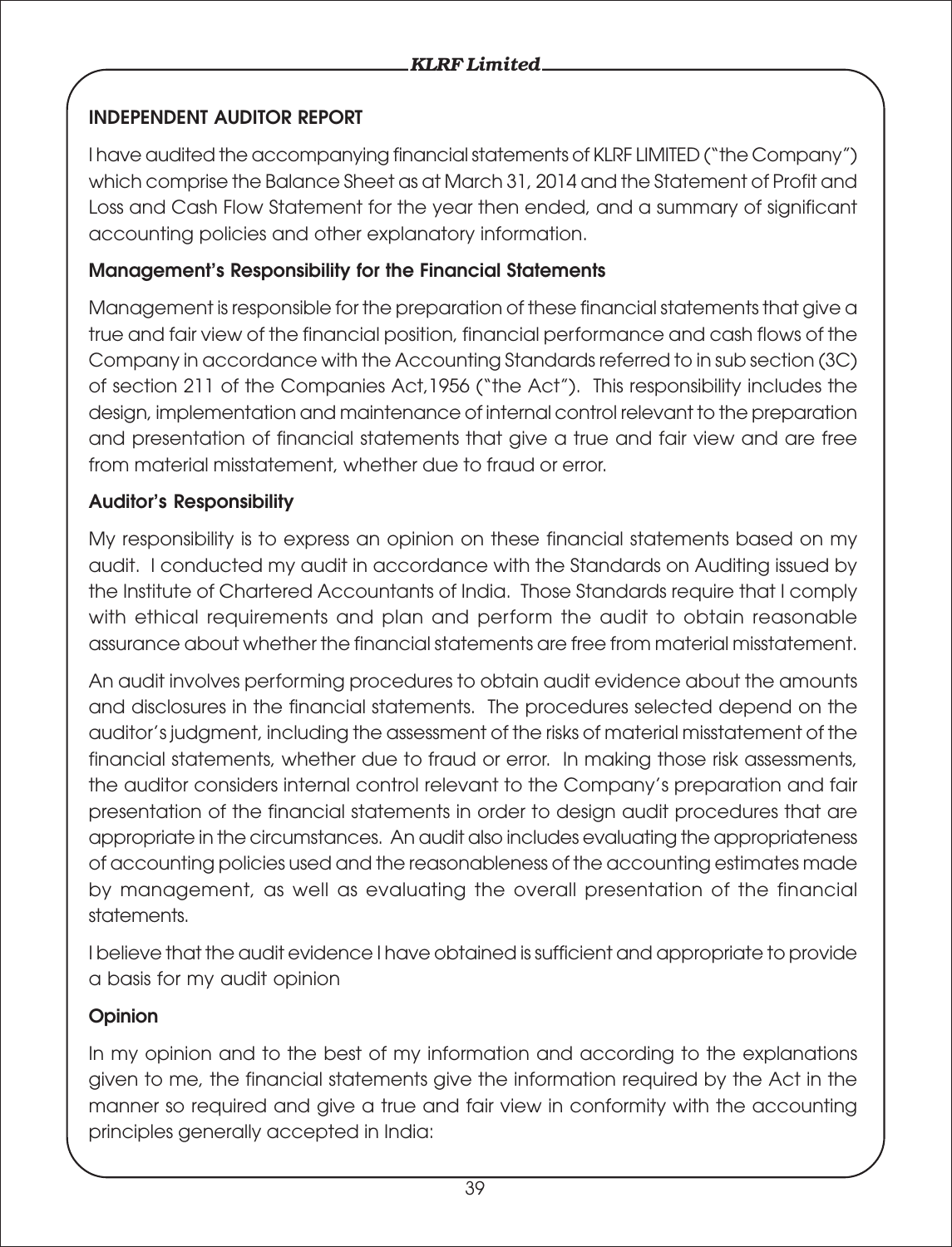- (a) in the case of the Balance Sheet, of the state of affairs of the Company as at March 31, 2014;
- (b) in the case of the Statement of Profit and Loss, of the loss for the year ended on that date; and
- (c) in the case of the Cash Flow Statement, of the cash flows for the year ended on that date.

#### **Report on Other Legal and Regulatory Requirements**

- 1. As required by the Companies (Auditor's Report) Order, 2003, ("the Order") issued by the Central Government of India in terms of sub-section (4A) of section 227 of the Act, I give in the Annexure a Statement on the matters specified in paragraphs 4 and 5 of the Order.
- 2. As required by section 227(3) of the Act, I report that:
	- a. I have obtained all the information and explanations which to the best of my knowledge and belief were necessary for the purpose of my audit.
	- b. in my opinion, proper books of account as required by law have been kept by the Company so far as appears from my examination of those books and proper returns adequate for the purposes of my audit have been received from the Branches not visited by me. Branch Auditors' reports have been forwarded to me and has been appropriately dealt with.
	- c. the Balance Sheet, Statement of Profit and Loss, and Cash Flow Statement dealt with by this Report are in agreement with the books of account.
	- d. in my opinion, the Balance Sheet, Statement of Profit and Loss and Cash Flow Statement comply with the Accounting Standards referred to in sub-section (3C) of section 211 of the Companies Act, 1956.
	- e. on the basis of written representations received from the directors as on March 31,2014, and taken on record by the Board of Directors, none of the directors are disqualified as on March 31, 2014, from being appointed as a director in terms of /clause (g) of sub-section (1) of section 274 of the Companies Act, 1956.

Place : Coimbatore Date : 23.05.2014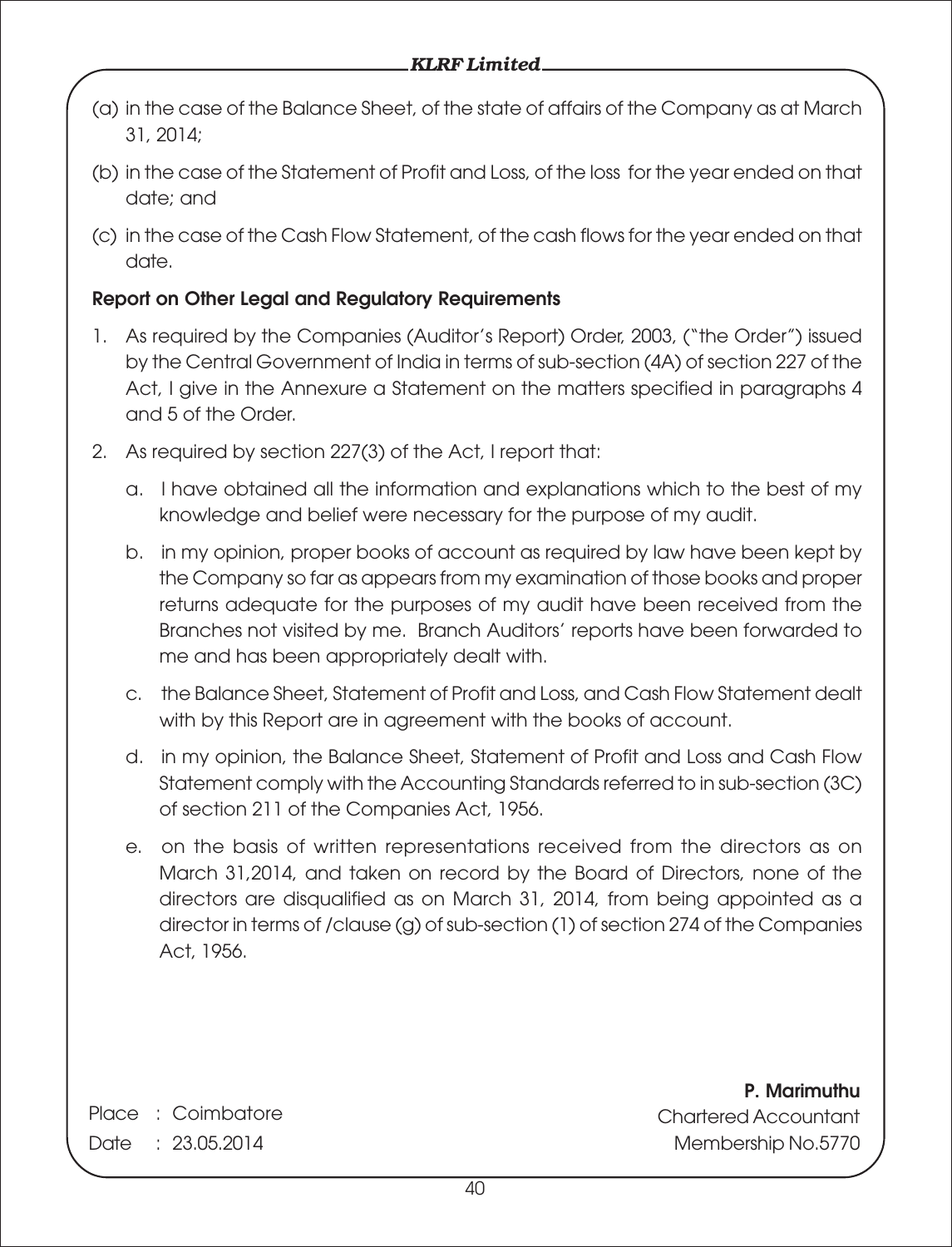### **ANNEXURE TO THE AUDITOR'S REPORT**

Referred to in paragraph 3 of my report of even date,

- 1. The Company has maintained proper records showing full particulars including quantitative details and situation of fixed assets.
- 2. All the assets have been physically verified by the management during the year and there is a regular programme of verification which, in my opinion, is reasonable having regard to the size of the company and the nature of its business. No material discrepancies were noticed on such verification.
- 3. The company has not disposed of a major part of the fixed assets. According to the information and explanations given to me, I am of the opinion that the sale of the part of plant and machinery has not affected the going concern status of the company.
- 4. The inventories have been physically verified during the year by the management. In my opinion, the frequency of verification is reasonable.
- 5. The procedures of physical verification of inventories followed by the management are reasonable and adequate in relation to the size of the company and the nature of its business.
- 6. The Company is maintaining proper records of inventories. The discrepancies noticed on verification between the physical stocks and the book records were not material.
- 7. The company has not granted any unsecured loan which attract Section 301 of the Companies Act, 1956. Hence, the question of rate of interest and other terms and conditions on which the loan was granted does not arise.
- 8. The Company has not taken any loans except deposits, secured or unsecured from companies, firms or other parties covered in the register maintained under section 301 of the Companies Act, 1956. Hence the question of rate of interest and the terms and conditions of such loan taken by the company and repayment of such loan with interest thereon in due dates does not arise.
- 9. In my opinion and according to the information and explanations given to me, there are adequate internal control procedures commensurate with the size of the company and the nature of its business with regard to purchase of inventory, fixed assets and with regard to the sale of goods and services. During the course of my audit, I have not observed any continuing failure to correct major weaknesses in internal control system.
- 10. According to the explanations and information given to me I am of the opinion that the particulars of contracts or arrangements referred to in section 301 of the Companies Act, 1956 have been entered in the register required to be maintained under that section.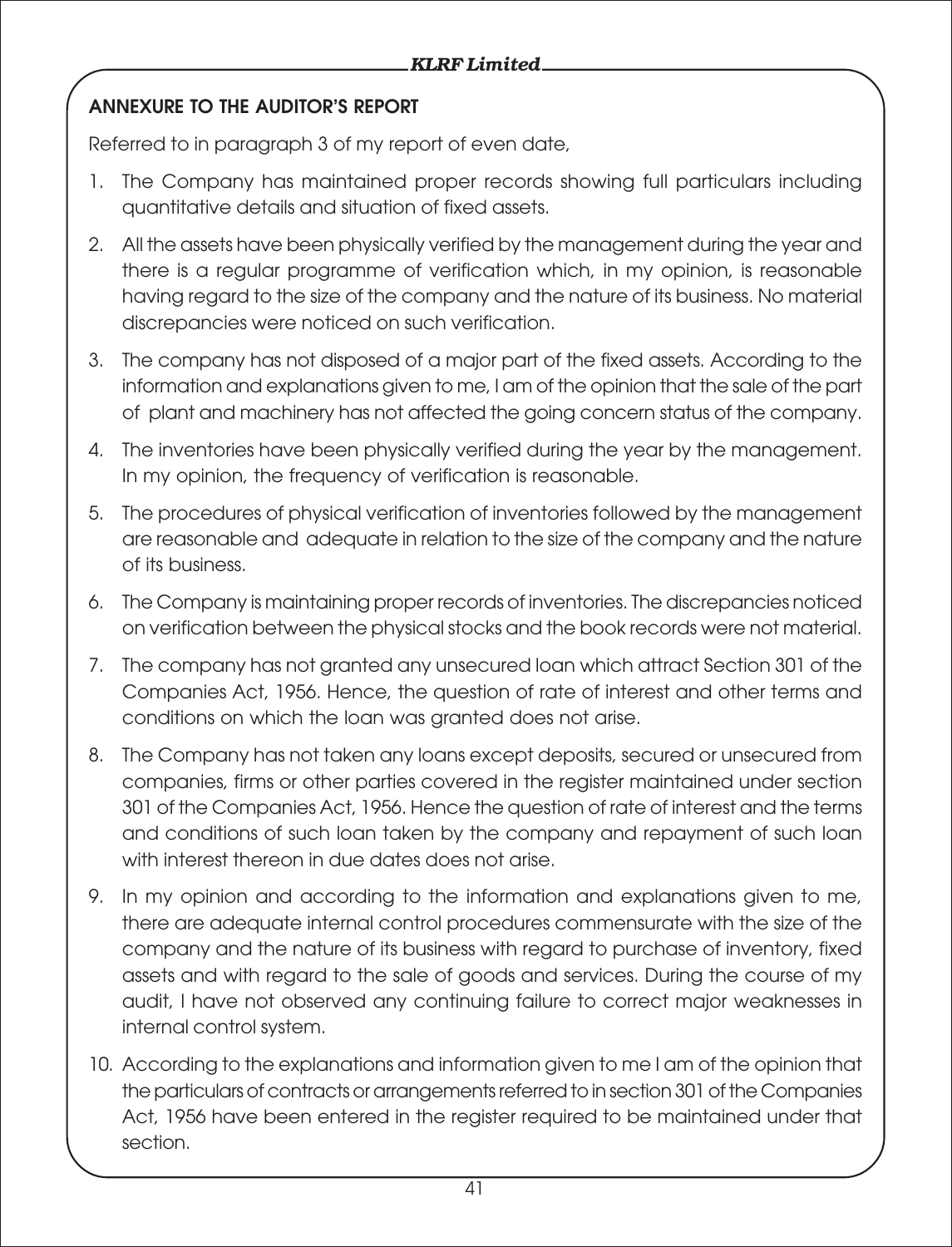- 11. According to the explanations and information given to me, the transactions made in pursuance of such contracts or arrangements have been made at prices which are reasonable having regard to the prevailing market prices at the relevant time.
- 12. In my opinion and according to the informations and explanations given to me, the company has complied with the provisions of section 58A and 58AA or any other relevant provisions of the Companies Act, 1956 and the Companies (Acceptance of Deposits) Rules, 1975 with regard to the deposits accepted from the public. No order has been passed by the Company Law Board or National Company Law Tribunal or Reserve Bank of India or any Court or any other Tribunal.
- 13. In my opinion, the company has an internal audit system commensurate with the size and nature of its business.
- 14. I have broadly reviewed the books of account relating to materials, labour and other items of cost maintained by the company pursuant to the Rules made by the Central Government for the maintenance of cost records in the textile and engineering division under section 209 (1) (d) of the Companies Act, 1956 and I am of the opinion that prima facie the prescribed accounts and records have been made and maintained. The cost auditor has done the cost audit of food, textiles and engineering divisions.
- 15. The company is regular in depositing with appropriate authorities undisputed statutory dues including provident fund, investor education protection fund, employee's state insurance, income tax, sales tax, wealth tax, service tax, custom duty, excise duty, cess and other statutory dues applicable to it.
- 16. According to the information and explanations given to me, no undisputed amounts payable in respect of income tax, wealth tax, sales tax, service tax, customs duty, excise duty and cess were in arrears, as at 31.03.2014 for a period of more than six months from the date they became payable.
- 17. According to the information and explanations given to me, disputed statutory dues pending for payment as at 31.3.2014 is  $\bar{\tau}$  22.24 lakhs.
- 18. In my opinion and according to the information and explanations given to me, the company has not defaulted in repayment of dues to a financial institution, bank or debenture holders
- 19. In my opinion the company has not granted any loans and advances on the basis of security by way of pledge of shares, debentures and other securities.
- 20. In my opinion, the company is not a chit fund or a nidhi / mutual benefit fund/ society. Therefore, the provisions of clause 4 (xiii) of the Companies (Auditor's Report) Order, 2003 are not applicable.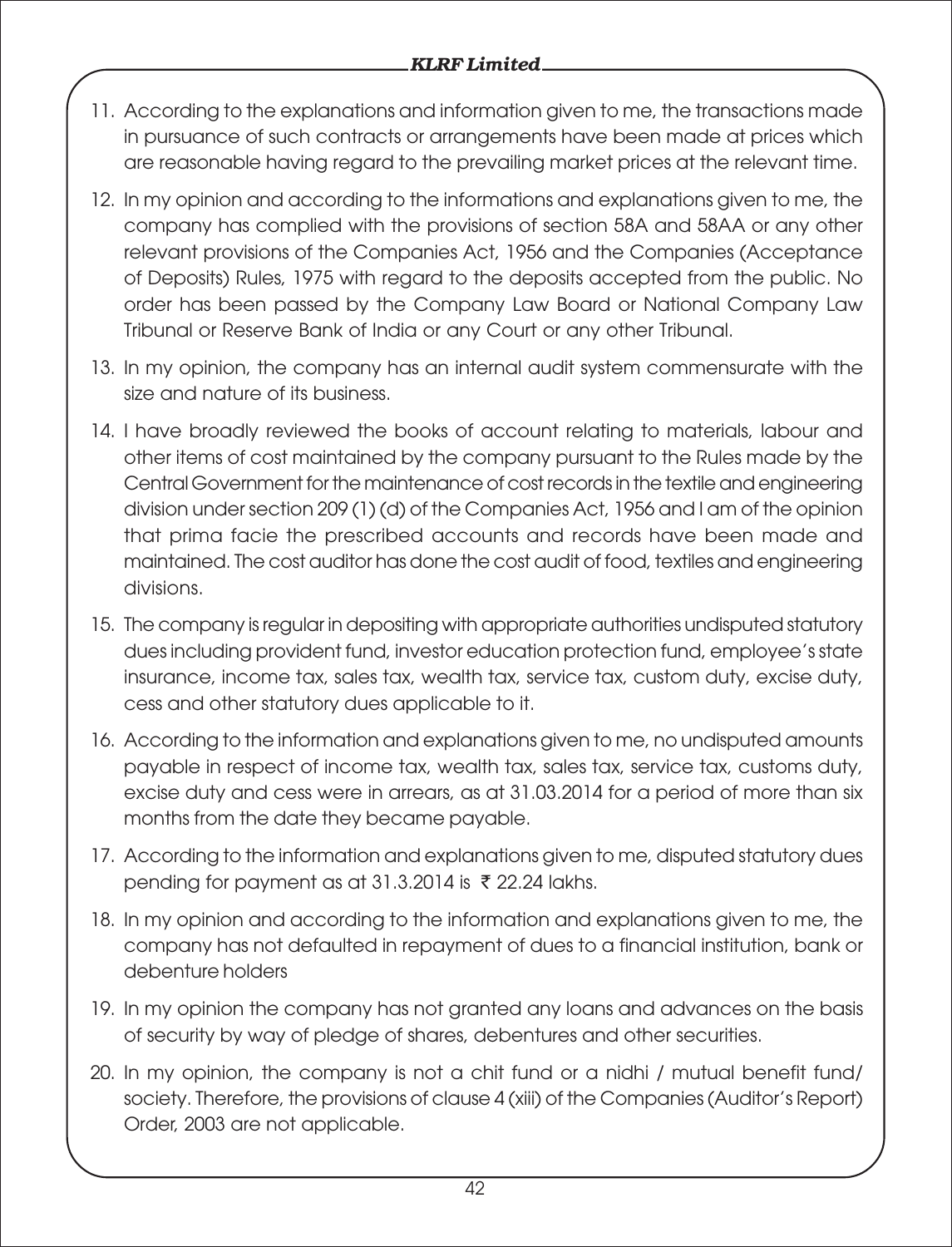- 21. In my opinion, the company is not dealing in or trading in shares, securities, debentures and other Investments. Accordingly, the provisions of Clause xiv of para 4 of the Companies (Auditor's Report) Order, 2003 are not applicable.
- 22. In my opinion, on the basis of information the company has not given any guarantees for loans taken by others from banks or financial institutions.
- 23. Company has not availed term loan during the year from Financial Institutions/ Banks.
- 24. According to the information and explanations given to me and on an overall examination of the balance sheet of the company, I report that no funds raised on short-term basis have been used for long term investment.
- 25. The company has not made any preferential allotment of shares during the year and hence the provisions of clause (xviii) of para 4 of this order are not applicable.
- 26. According to the information and explanations given to me, during the period covered in my audit report the company had not issued any debentures.
- 27. Accordisng to the information and explanations given to me, no fraud on or by the company has been noticed or reported during the course of my audit.

Place : Coimbatore Date : 23.05.2014

#### **P. Marimuthu** Chartered Accountant Membership No.5770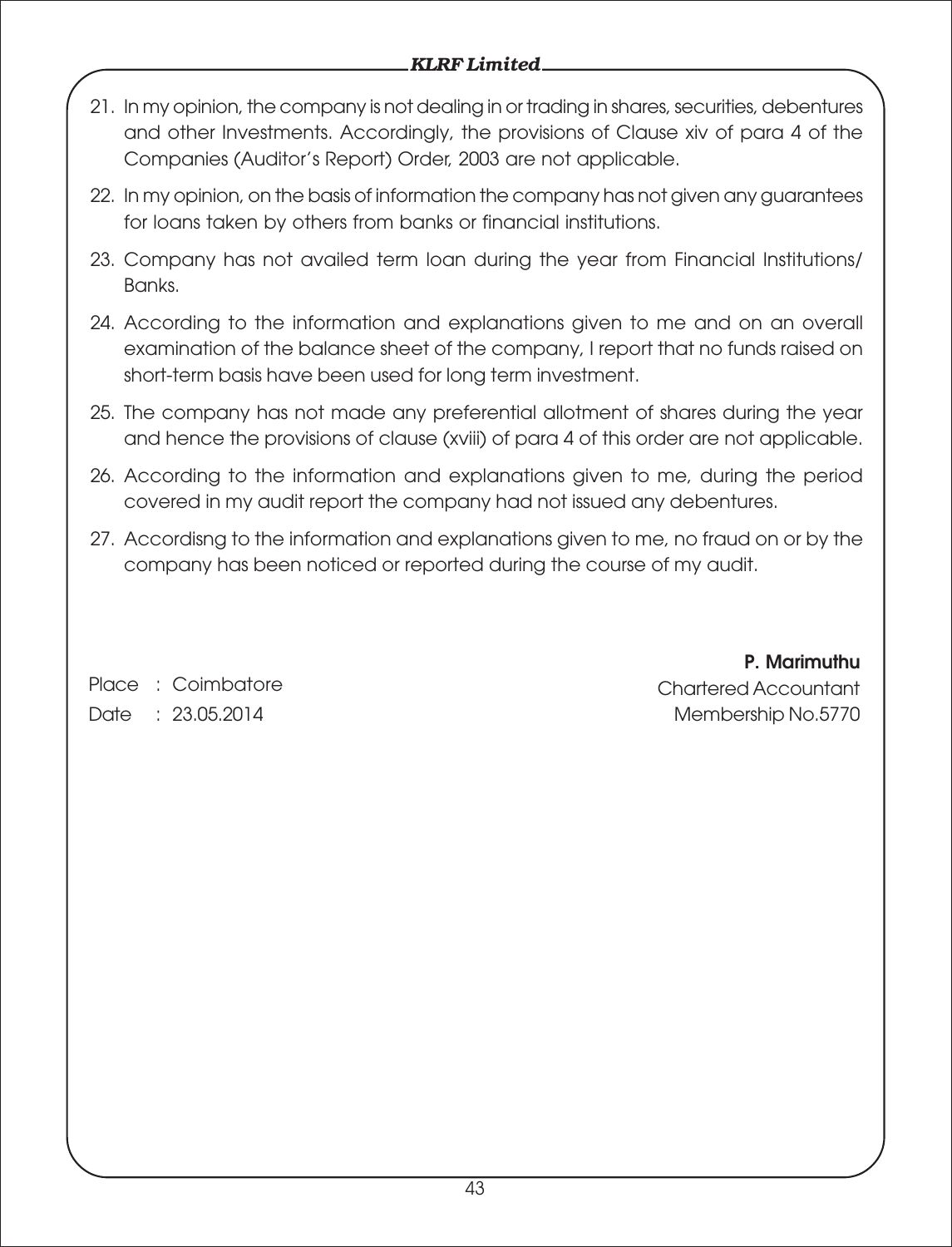# **Balance Sheet as at 31st March, 2014**

|    |                                    |                |            | (in ₹)    |
|----|------------------------------------|----------------|------------|-----------|
|    | <b>Particulars</b>                 | Note No.       | 31.3.2014  | 31.3.2013 |
|    | <b>EQUITY AND LIABILITIES</b>      |                |            |           |
|    | <b>Shareholders' funds</b>         |                |            |           |
|    | (a) Share Capital                  | 1              | 50206440   | 50206440  |
|    | (b) Reserves and Surplus           | $\overline{2}$ | 174832149  | 179621397 |
|    | <b>Non-current liabilities</b>     |                |            |           |
|    | (a) Long Term Borrowings           | 3              | 106534008  | 162858768 |
|    | (b) Deferred tax liabilities (Net) |                | 1928562    | 1830827   |
|    | (c) Other Long Term Liabilities    | 4              | 332500     | 312500    |
|    | <b>Current liabilities</b>         |                |            |           |
|    | (a) Short - term borrowings        | 5              | 432251692  | 305320118 |
|    | (b) Trade payables                 |                | 123881289  | 73617068  |
|    | (c) Other current liabilities      | 6              | 62579752   | 70714862  |
|    | (d) Short - term liabilities       | 7              | 62185944   | 42405065  |
|    | <b>TOTAL</b>                       |                | 1014732336 | 886887045 |
| Ш. | <b>ASSETS</b>                      |                |            |           |
|    | Non-current assets                 |                |            |           |
|    | (a) Fixed Assets                   |                |            |           |
|    | Tangible assets<br>(i)             | 8              | 278168200  | 323460883 |
|    | (ii) Intangible assets             |                | 13294622   | 665427    |
|    | (iii) Capital work-in-progress     |                | 39568173   | 39198713  |
|    | (b) Non Current Investments        | 9              | 241040     |           |
|    | (c) Long-Term Loans and advances   | 10             | 20016308   | 23808331  |
|    | <b>Current assets</b>              |                |            |           |
|    | (a) Inventories                    | 11             | 406485547  | 310664281 |
|    | (b) Trade Receivables              | 12             | 197433087  | 128344959 |
|    | (c) Cash and Cash equivalents      | 13             | 6982995    | 6295285   |
|    | (d) Short-term Loans and advances  | 14             | 52542364   | 54449166  |
|    | <b>TOTAL</b>                       |                | 1014732336 | 886887045 |
|    |                                    |                |            |           |

Other notes on accounts 22

The accompanying notes are an integral part of these financial statements. In accordance with my report of date attached

| P.Marimuthu<br><b>Chartered Accountant</b><br>Membership No.5770 | Sudarsan Varadaraj<br><b>Director</b> | For and on behalf of the Board<br>Suresh Jagannathan<br><b>Managing Director</b> |
|------------------------------------------------------------------|---------------------------------------|----------------------------------------------------------------------------------|
| Place : Coimbatore                                               | R. Kannan                             | S. Piramuthu                                                                     |
| Date: 23rd May, 2014                                             | <b>Chief Financial Officer</b>        | Company Secretary                                                                |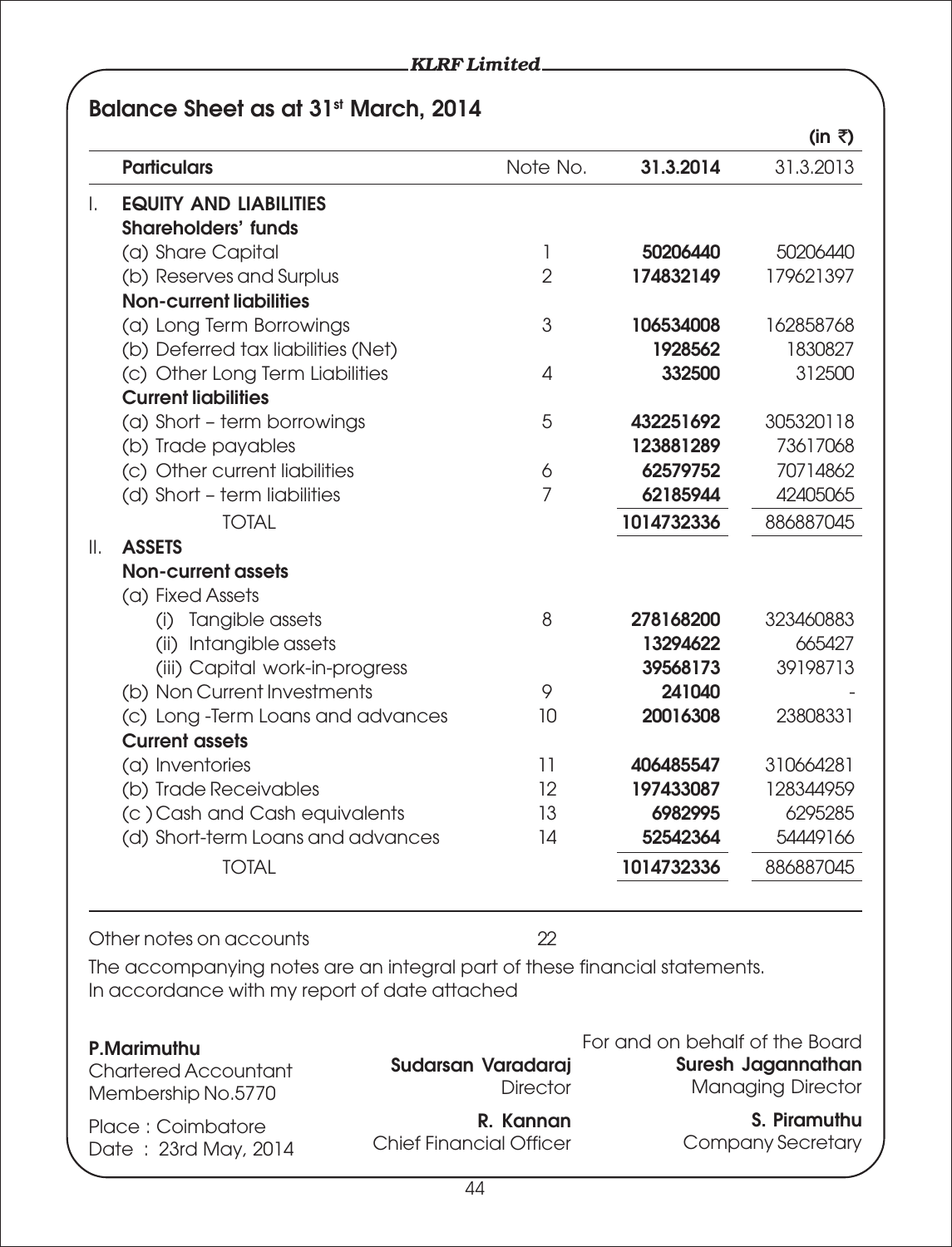| Statement of Profit and Loss for the year ended 31st March, 2014 |  |  |
|------------------------------------------------------------------|--|--|
|------------------------------------------------------------------|--|--|

|      |                                              |          |            | $(in \bar{z})$ |
|------|----------------------------------------------|----------|------------|----------------|
|      | <b>Particulars</b>                           | Note No. | 31.3.2014  | 31.3.2013      |
| I.   | <b>Revenue from Operations (gross)</b>       | 15       | 2549671141 | 2187774930     |
|      | Less : Excise duty                           |          | 72334393   | 45557264       |
|      | Revenue from Operations (Net)                |          | 2477336748 | 2142217666     |
| Ш.   | Other Income                                 | 16       | 3031693    | 1538620        |
| Ш.   | Total Revenue (I + II)                       |          | 2480368441 | 2143756286     |
| IV.  | <b>Expenses:</b>                             |          |            |                |
|      | Cost of material consumed                    | 17       | 1748418179 | 1465370952     |
|      | Changes in inventories of finished goods     |          |            |                |
|      | work-in-progress and Stock-in-Trade          | 18       | (7084993)  | (13409438)     |
|      | Employee benefits expense                    | 19       | 106766310  | 101778037      |
|      | Finance cost                                 | 20       | 74652919   | 82301100       |
|      | Depreciation and amortization expense        |          | 54127495   | 51976533       |
|      | Other expenses                               | 21       | 498074636  | 440845515      |
|      | Total expenses                               |          | 2474954546 | 2128862699     |
| V.   | Profit before exceptional and extraordinary  |          |            |                |
|      | items and tax (III-IV)                       |          | 5413895    | 14893587       |
| VI.  | <b>Exceptional items</b>                     |          |            |                |
| VII. | Profit/(Loss) before extraordinary items     |          |            |                |
|      | and $\text{tax}(V - VI)$                     |          | 5413895    | 14893587       |
|      | <b>VIII. Extraordinary Items</b>             |          |            |                |
|      | Tax expense:                                 |          |            |                |
|      | (1) Current tax                              |          | 9647087    |                |
|      | MAT adjustment                               |          |            | 2973904        |
|      | (2) Deferred tax - Asset /(-) Liabilities    |          | (97733)    | (4743563)      |
| XI   | Profit/(Loss) for the period from continuing |          |            |                |
|      | operations (VII-VIII)                        |          | (4330925)  | 13123928       |
| XII  | Profit/(loss) from discontinuing operations  |          |            |                |
| XIII | Tax expense of discontinuing operations      |          |            |                |
| XIV  | Profit/(Loss) from Discontinuing operations  |          |            |                |
|      | (after tax) (XII-XIII)                       |          | (4330925)  | 13123928       |
| XV   | Profit (Loss) for the period (XI + XIV)      |          | (4330925)  | 13123928       |
| XVI  | Earnings per equity share:                   |          |            |                |
|      | (1) Basic                                    |          | (0.86)     | 2.61           |
|      | (2) Diluted                                  |          | (0.86)     | 2.61           |
|      | Other notes on accounts                      | 22       |            |                |

The accompanying notes are an integral part of these financial statements. In accordance with my report of date attached

| P.Marimuthu<br><b>Chartered Accountant</b><br>Membership No.5770 | Sudarsan Varadaraj<br><b>Director</b> | For and on behalf of the Board<br>Suresh Jagannathan<br><b>Managing Director</b> |
|------------------------------------------------------------------|---------------------------------------|----------------------------------------------------------------------------------|
| Place: Coimbatore                                                | R. Kannan                             | S. Piramuthu                                                                     |
| Date: 23rd May, 2014                                             | <b>Chief Financial Officer</b>        | Company Secretary                                                                |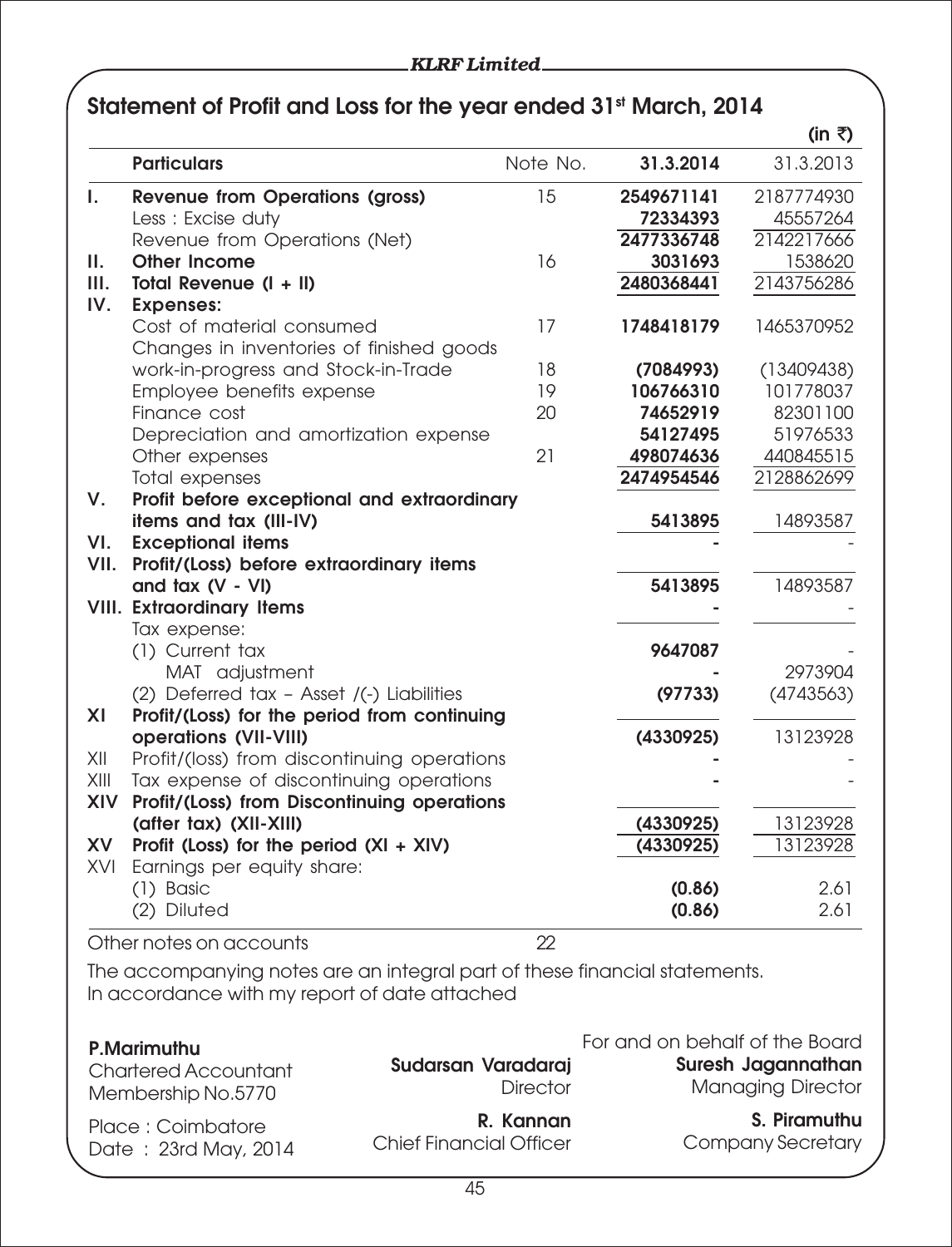# Notes to Financial Statements for the year ended 31<sup>st</sup> March, 2014

| <b>Share Capital</b>                   |               | 30.03.2014 |               | 31.03.2013 |
|----------------------------------------|---------------|------------|---------------|------------|
|                                        | <b>Number</b> | ₹          | <b>Number</b> | ₹          |
| <b>Authorised</b>                      |               |            |               |            |
| 10% Cumulative Redeemable              |               |            |               |            |
| Preference shares of ₹10/-each         | 6000000       | 60000000   | 6000000       | 60000000   |
| Equity Shares of $\bar{\tau}$ 10/-each | 9000000       | 90000000   | 9000000       | 90000000   |
|                                        | 15000000      | 150000000  | 15000000      | 150000000  |
| <b>Issued</b>                          |               |            |               |            |
| Equity Shares of $\bar{\tau}$ 10/-each | 5119598       | 51195980   | 5119598       | 51195980   |
| Subscribed & fully Paid up             |               |            |               |            |
| Equity Shares of $\bar{\tau}$ 10/-each | 5020644       | 50206440   | 5020644       | 50206440   |
| Total                                  | 5020644       | 50206440   | 5020644       | 50206440   |
|                                        |               |            |               |            |

98954 partly paid equity shares were forfeited on 25.3.1998 vide board resolution dated 25.3.1998

- a. Terms/Rights attached to Equity Shares The Company has only one class of equity shares having par value of  $\bar{\tau}$ 10 per share. Each shareholder is entitled to one vote per share.
- b. Reconciliation of number of Shares Shares outstanding at the beginning / closing of the year Equity Shares **5020644 50206440** 5020644 50206440
- c. No shares have been allotted as fully paid up, by way of bonus shares during 5 years immediately preceding 31.3.2014
- d. Details of equity shareholder holding more than 5% shares in the Company

|                                                            | 31.3.2014                       |                          | 31.3.2013                       |                   |
|------------------------------------------------------------|---------------------------------|--------------------------|---------------------------------|-------------------|
| Name of Shareholder                                        | No. of<br><b>Shares</b><br>held | $%$ of<br><b>Holding</b> | No. of<br><b>Shares</b><br>held | $%$ of<br>Holding |
| Sri.Suresh Jagannathan<br>Cape Flour Mills Private Limited | 1094205<br>997935               | 21.79<br>19.88           | 948148<br>1137071               | 18.88<br>22.65    |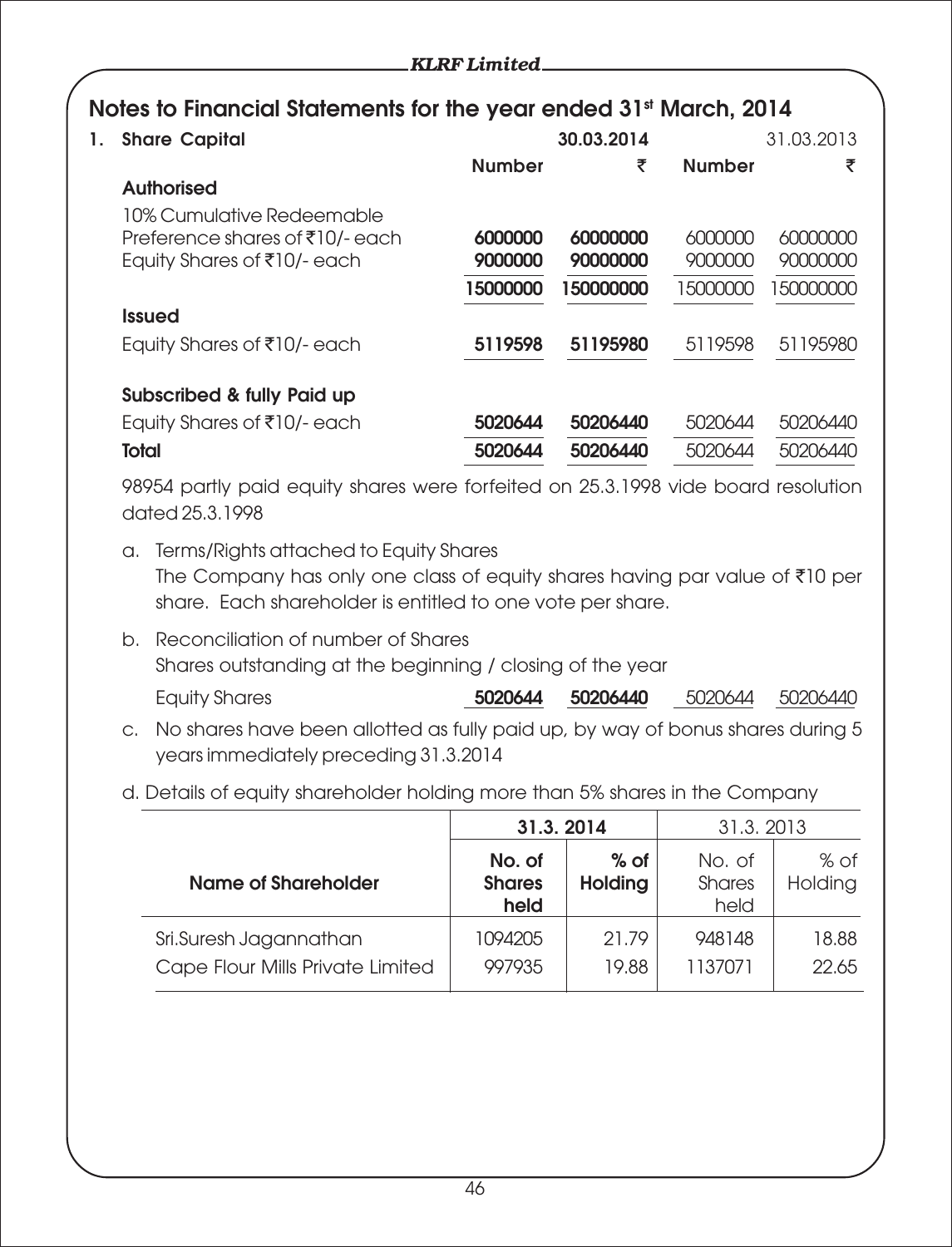|    |    |                                                                                                                                                                                                                                                          | <b>KLRF</b> Limited.                        |                                              |                                            |                                            |
|----|----|----------------------------------------------------------------------------------------------------------------------------------------------------------------------------------------------------------------------------------------------------------|---------------------------------------------|----------------------------------------------|--------------------------------------------|--------------------------------------------|
| 2. |    | <b>Notes to Financial Statements (Contd.,)</b><br><b>Reserves &amp; Surplus</b>                                                                                                                                                                          |                                             |                                              | 31.3.2014                                  | (in ₹)<br>31.3.2013                        |
|    |    | a. Capital Reserves<br>Opening/Closing Balance                                                                                                                                                                                                           |                                             |                                              | 2071233                                    | 2071233                                    |
|    |    | b. Securities Premium Account<br>Opening/Closing Balance                                                                                                                                                                                                 |                                             |                                              | 164215420                                  | 164215420                                  |
|    |    | c. Revaluation Reserve<br>Opening Balance<br>Less: Written Back in Current Year<br>Closing Balance                                                                                                                                                       |                                             |                                              | 11691343<br>458323<br>11233020             | 12142845<br>451502<br>11691343             |
|    |    | d. General Reserve<br>Opening/Closing Balance                                                                                                                                                                                                            |                                             |                                              | 99497443                                   | 99497443                                   |
|    | е. | <b>Surplus</b><br>Opening balance<br>(+) Net Profit/(Net Loss) For the current year<br>(-) Proposed Dividends<br>(-) Interim Dividends<br>Closing Balance                                                                                                |                                             |                                              | (97854042)<br>(4330925)<br>(102184967)     | (110977970)<br>13123928<br>(97854042)      |
|    |    | Total                                                                                                                                                                                                                                                    |                                             |                                              | 174832149                                  | 179621397                                  |
| 3. |    | <b>Long Term Borrowings</b>                                                                                                                                                                                                                              | 31.3.2014                                   | Non Current portion                          | 31.3.2013 31.3.2014                        | <b>Current maturities</b><br>31.3.2013     |
|    |    | (a) Secured<br>Term loans from banks<br>(Guaranteed by Managing<br>Director for term loans)<br>Canara Bank<br>(i)<br>Indian Overseas Bank<br>(i)<br>(iii) Punjab National Bank<br>(iv) IDBI Bank Ltd.,<br>(v) Vehicle Loan from<br>Indian Overseas Bank, | 12142968<br>6984000<br>24899796<br>13333336 | 17000152<br>12223500<br>46898334<br>39999999 | 4857184<br>6986000<br>22042733<br>26666664 | 4857184<br>6986000<br>29733000<br>26666667 |
|    |    | Canara Bank and<br><b>ICICI Bank Ltd</b><br>Total<br>(b) Unsecured                                                                                                                                                                                       | 1664034<br>59024134<br>47509874             | 4613917<br>120735902<br>42122866             | 1609054<br>62161635<br>31208737            | 1913016<br>70155867                        |
|    |    | Deposits (ref. note no. 5)<br>Total                                                                                                                                                                                                                      | 106534008                                   | 162858768                                    | 93370372                                   | 32392358<br>102548225                      |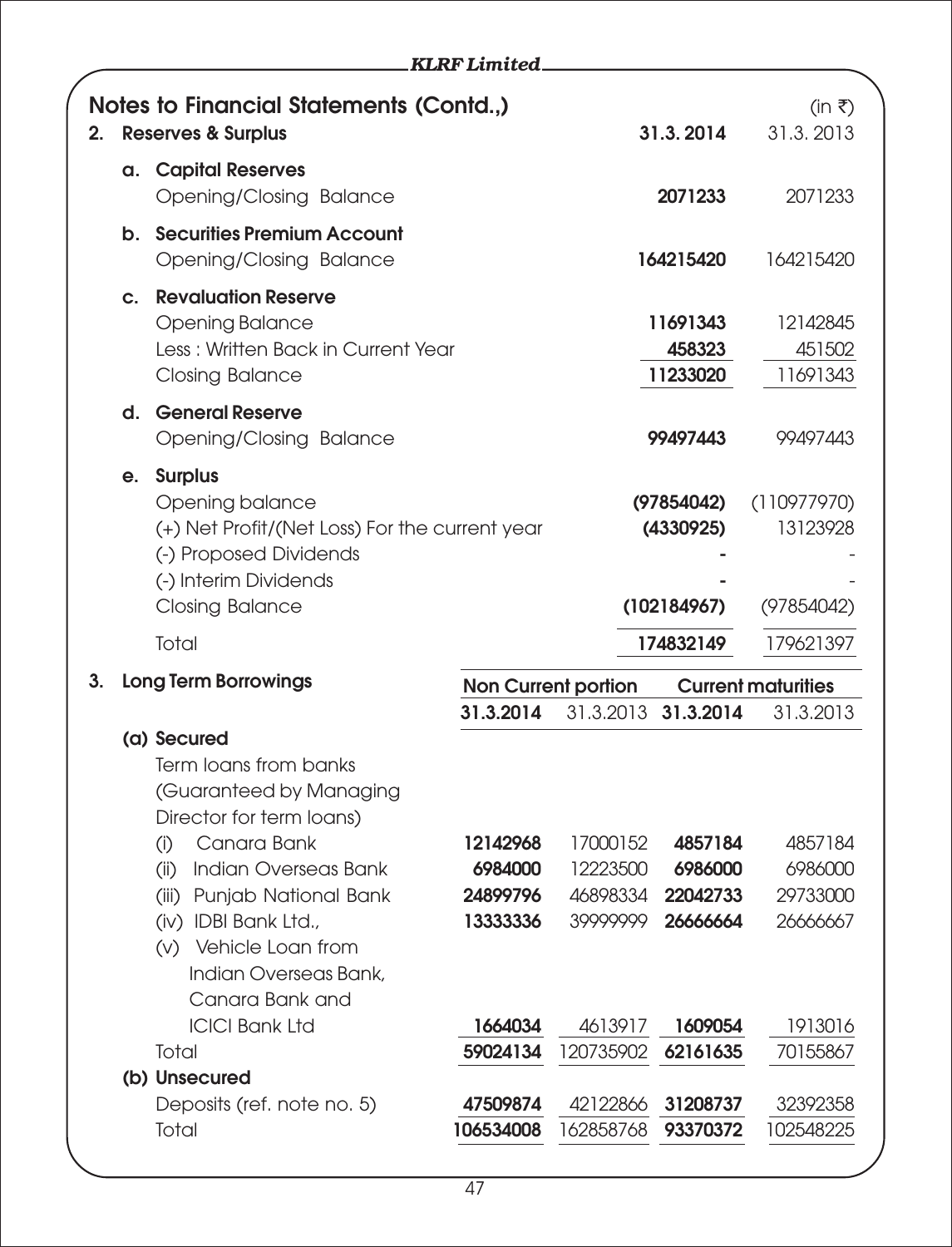- a. i). Rupee term loan availed from Canara Bank carries interest @ 12.70% p.a., ( base rate+2.50 p.a.,+1% p.a.,). The loan is repayable in quarterly instalment of  $\bar{\tau}$  12.14 lakhs each. The interest is payable on quarterly basis. The loan matures in August, 2017. The loan is secured by way of exclusive charge on Land, Buildings and Machineries pertaining to 1 No 1250 KW Wind Mill situated at Parameshwarapuram Village, Tirunelveli District.
	- ii). Rupee term loan availed from Indian Overseas Bank carries interest @ 13% p.a., (base rate+2.75%). The loan is repayable in quarterly instalment of  $\bar{\tau}$  17.47 lakhs each. The interest is payable on monthly basis. The loan matures in December, 2015. The loan is secured by way of exclusive charge on Land, Buildings and Machineries pertaining to 1 No 1250 KW Wind Mill situated at Parameshwarapuram Village Tirunelveli District.
	- iii). Rupee terms loans availed from Punjab National Bank carries interest @ 14.50 % p.a., (BPLR+0.50%p.a.,). TUF loan interest @ 9.50%p.a., (BPLR+0.50% p.a., - 5 % p.a.,) The interest payable on monthly basis. The loans are repayable on quarterly basis. The loan will mature in October, 2016. The loans are secured by way of pari-passu first charge on Land, Buildings and Machiners except the Wind Mill fixed assets to Canara Bank and Indian Overseas Bank and Land and Buildings of foundry division charged to IDBI Bank Ltd.,
	- iv).Rupee term loan availed from IDBI Bank Ltd., carries interest @ 14.25% p.a., ( base rate+4% p.a,). The loan is repayable on monthly basis. The interest also payable on monthly basis. The loan matures in September, 2015. The loan is secured by exclusive charge on the Land and Buildings of foundry division.
	- v). Vechilce loan availed from Canara Bank and ICICI Bank. The loan is repayble on monthly basis.The loans are secured by vehicle.
- b) Deposits are accepted pursuant to provisions of Companies (Acceptance of Deposits) Rules 1975 and having maturity periods of one year two years and three years. Interest payable on quarterly basis @ 11.50% p.a., 12% p.a., and 12.50% p.a., respectively.

| 4. Other Long Term Liabilities                                          | 31.3.2014 | (in ₹)<br>31.3.2013 |
|-------------------------------------------------------------------------|-----------|---------------------|
| Security deposits from dealers<br>Advance received for sale of property | 332500    | 312500              |
| Total                                                                   | 332500    | 312500              |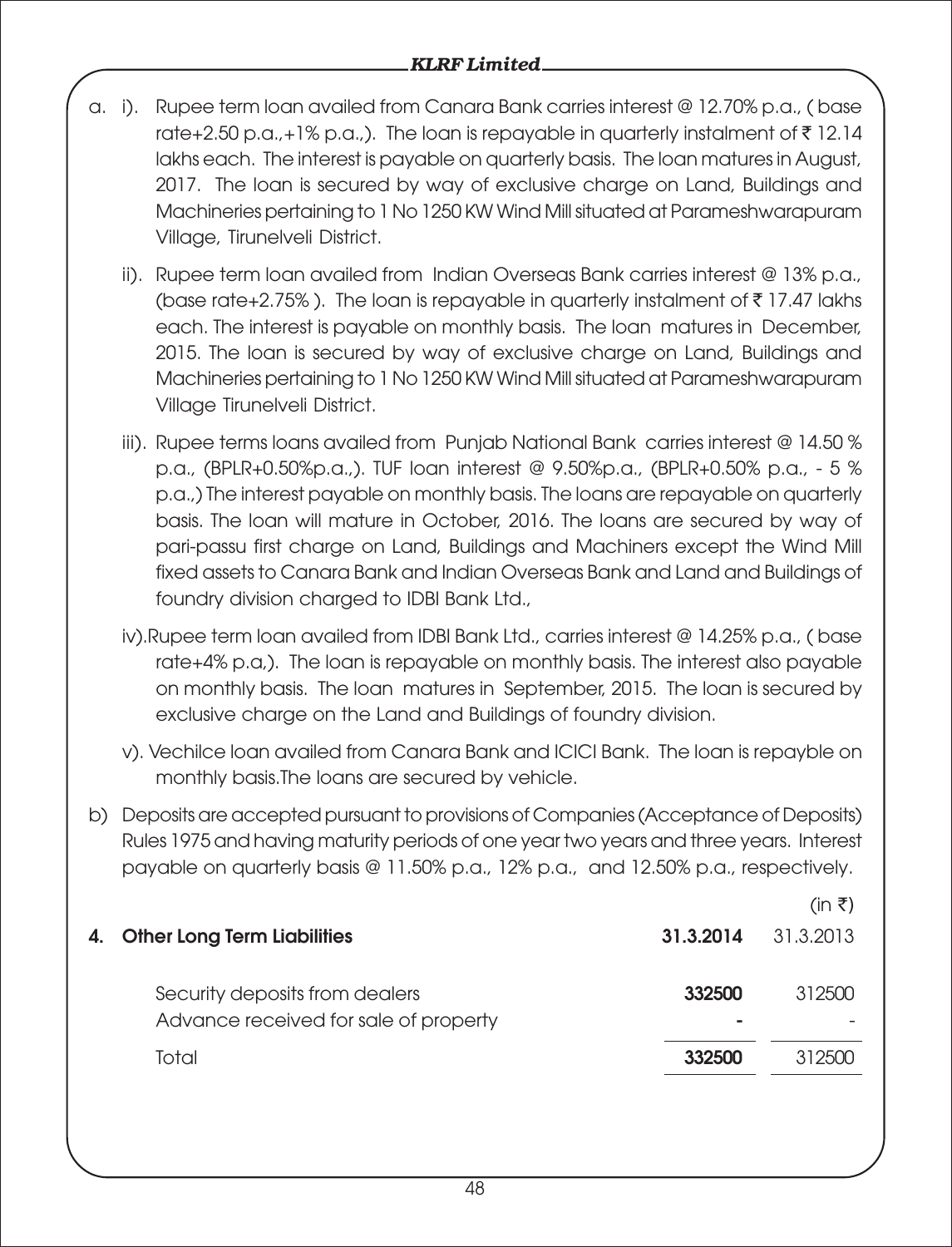|                                                                                                                                                                                                                                                                                                                                       | <b>KLRF Limited</b>                                                                                                                                                                                                                                                                       |                                               |                                   |  |  |
|---------------------------------------------------------------------------------------------------------------------------------------------------------------------------------------------------------------------------------------------------------------------------------------------------------------------------------------|-------------------------------------------------------------------------------------------------------------------------------------------------------------------------------------------------------------------------------------------------------------------------------------------|-----------------------------------------------|-----------------------------------|--|--|
|                                                                                                                                                                                                                                                                                                                                       | <b>Notes to Financial Statements (Contd.,)</b>                                                                                                                                                                                                                                            |                                               | (in ₹)                            |  |  |
| 5.                                                                                                                                                                                                                                                                                                                                    | <b>Short Term Borrowings</b><br>a) Secured<br>Loans repayable on demand<br>(Guaranteed by Managing Director<br>for working capital loan)<br>Open Loan and Packing Credit Loan                                                                                                             | 31.3.2014                                     | 31, 3, 2013                       |  |  |
|                                                                                                                                                                                                                                                                                                                                       | from Canara Bank<br>Open Loan from Indian Overseas Bank                                                                                                                                                                                                                                   | 282598962<br>108443993                        | 166821551<br>106106209            |  |  |
|                                                                                                                                                                                                                                                                                                                                       | Total<br><b>Unsecured</b><br>b)<br>Deposits (ref. note no. 3)<br>Other loans<br>Total                                                                                                                                                                                                     | 391042955<br>31208737<br>10000000<br>41208737 | 272927760<br>32392358<br>32392358 |  |  |
| Total $(a) + (b)$<br>432251692<br>305320118<br>Working capital loans from Canara Bank carries an interest rate @ 13.70% (base<br>1.<br>rate+2.50%+1%) and secured by pari-passu first charge on all the current assets<br>and pari-passu second charge on all the immovable assets except those which<br>are having exclusive charge. |                                                                                                                                                                                                                                                                                           |                                               |                                   |  |  |
|                                                                                                                                                                                                                                                                                                                                       | 2.<br>Working capital loans from Indian Overseas Bank carries an interest rate @ 13 %<br>(base rate+2.50% and secured by pari-passu first charge on all the current assets<br>and pari-passu second charge on all the immovable assets except those which<br>are having exclusive charge. |                                               |                                   |  |  |

# **6. Other Current Liabilities**

|    | a) Current maturities of long-term debt | 62161635 | 70155867 |
|----|-----------------------------------------|----------|----------|
|    | b) Unclaimed dividends                  | 418117   | 558995   |
|    | Total                                   | 62579752 | 70714862 |
| 7. | <b>Short Term Liabilities</b>           |          |          |
|    | Provision for Bonus                     | 2500289  | 2213833  |
|    | Outstanding expenses                    | 36502146 | 32157151 |
|    | Statutory dues payable                  | 12044429 | 7406941  |
|    | Advance from customers                  | 1491993  | 627140   |
|    | Income tax provision                    | 9647087  |          |
|    | Total                                   | 62185944 | 42405065 |
|    |                                         |          |          |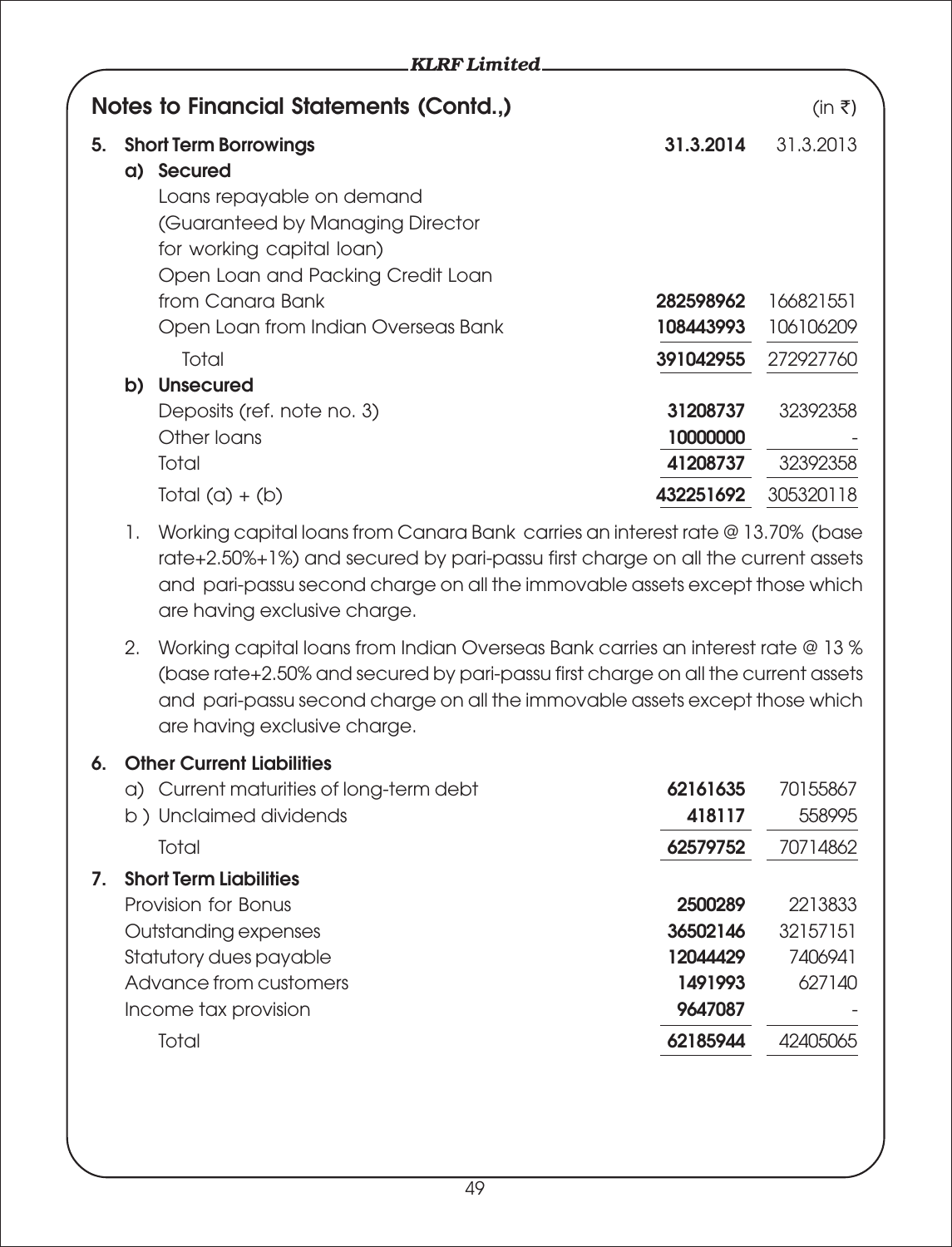| Notes to Financial Statemer                                                |                           | nts (contd.,)             |                  |                                                                              |                                                                |                                             |                       |                               |                                      | (in 7)                               |
|----------------------------------------------------------------------------|---------------------------|---------------------------|------------------|------------------------------------------------------------------------------|----------------------------------------------------------------|---------------------------------------------|-----------------------|-------------------------------|--------------------------------------|--------------------------------------|
|                                                                            |                           |                           | Gross Block      |                                                                              |                                                                | <b>Accumulated Depreciation</b>             |                       |                               | <b>Tel</b>                           | Block                                |
| 8. Fixed<br>Assets                                                         | Balance as<br>ot 1.4.2013 | ditions<br>$\overline{A}$ | (Disposals)      | 31.3.2014<br><b>Balance</b><br>as at                                         | .4.2013<br><b>Balance</b><br>as at<br>$\overline{\phantom{0}}$ | charge for<br>Deprecia-<br>the year<br>tion | disposals<br>$\delta$ | 31.3.2014<br>Balance<br>as at | 31.3.2014<br><b>Balance</b><br>as at | 31.3.2013<br><b>Balance</b><br>as at |
| Tangible Assets                                                            | (Not Under Lease)         |                           |                  |                                                                              |                                                                |                                             |                       |                               |                                      |                                      |
| Plant and<br><b>Buildings</b><br>Land                                      | 15558579<br>111744213     | 226837                    |                  | 15558579<br>111971050                                                        | 44924201                                                       | 3237077                                     | $\blacksquare$        | 48161278                      | 15558579<br>63809772                 | 15558579<br>66820012                 |
| Equipment                                                                  | 819334517                 | 7626530                   | 2722853          | 824238194                                                                    | 601735105                                                      | 47301645                                    | 2504533               | 646532217                     | 177705977                            | 217599412                            |
| Furniture and<br>Vehicles<br><b>Fixtures</b><br>Office                     | 4275926<br>17530076       | 35590<br>776384           | 50937<br>4527261 | 4260579<br>14779199                                                          | 5992589<br>2826534                                             | 49074<br>1244011                            | 468595                | 2875608<br>6768005            | 8011194<br>1384971                   | 1449392<br>11537487                  |
| equipment                                                                  | 16671919                  | 404404                    | 22400            | 18053923                                                                     | 12529508                                                       | 201818                                      | 22855                 | 12708471                      | 5345452                              | 4142411                              |
| Equipment<br>Electrical<br>Mould &                                         | 15910963                  | 936355                    | 27405            | 16819913                                                                     | 14207114                                                       | 210417                                      | 26035                 | 14391496                      | 2428417                              | 1703849                              |
| Pattern                                                                    | 8626716                   |                           |                  | 8626716                                                                      | 3976975                                                        | 725903                                      |                       | 4702878                       | 3923838                              | 4649741                              |
| Total (a)                                                                  | 1009652909                | 006100<br>$\geq$          | 7350856          | 1014308153                                                                   | 686192026                                                      | 52969945                                    | 3022018               | 736139953                     | 278168200                            | 323460883                            |
| Assets<br>feeder line<br>Intangible<br>software &<br>dedicated<br>Computer | 794160                    | 245068<br>$\overline{4}$  |                  | 15039228                                                                     | 128733                                                         | 1615873                                     | J.                    | 1744606                       | 13294622                             | 665427                               |
| Total (b)                                                                  | 794160                    | 245068<br>$\overline{4}$  |                  | 15039228                                                                     | 128733                                                         | 1615873                                     | ٠                     | 1744606                       | 13294622                             | 665427                               |
| Capital Work<br>Progress                                                   | 39198713                  | 369460                    |                  | 39568173                                                                     |                                                                |                                             |                       |                               | 39568173                             | 39198713                             |
| Total (c)                                                                  | 39198713                  | 369460                    |                  | 39568173                                                                     |                                                                |                                             |                       |                               | 39568173                             | 39198713                             |
| $Total (a + b + c)$                                                        | 1049645782                | 620628<br>26              | 7350856          | 1068915554                                                                   | 686320759                                                      | 54585818                                    | 3022018               | 737884559                     | 331030995                            | 363325023                            |
|                                                                            |                           |                           |                  | Less : Transferred to revaluation reserve<br>Total depreciation for the year |                                                                |                                             |                       |                               | 54585818<br>458323                   |                                      |
|                                                                            |                           |                           |                  | Depreciation charged in Statement of Profit and Loss A/c                     |                                                                |                                             |                       |                               | 54127495                             |                                      |

*KLRF Limited*

50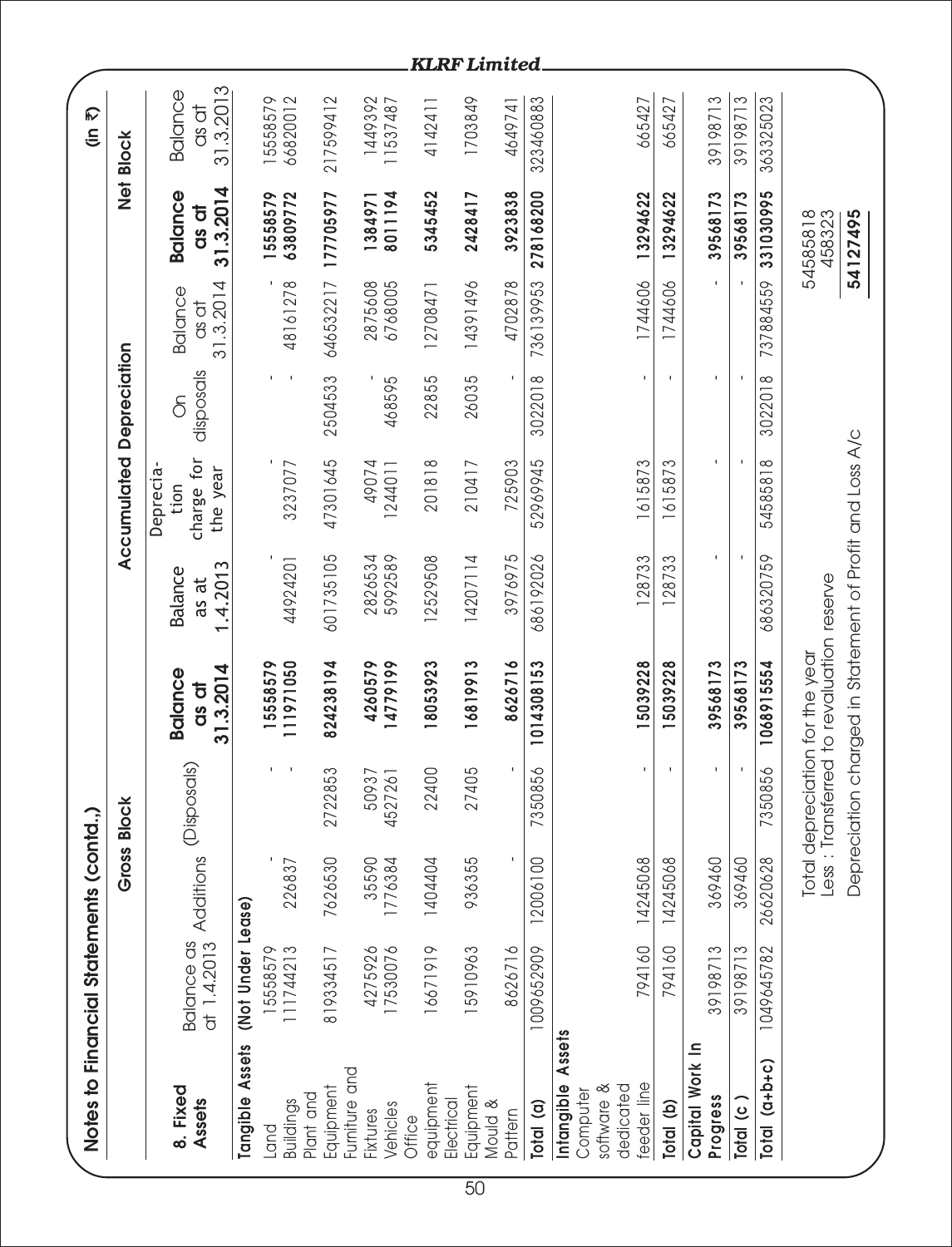|                                         |      |                                     |                   |                                  |              |        | KLKF Limited                                                                        |        |             |                                                                             |                                              |        |         |      |      |  |  |
|-----------------------------------------|------|-------------------------------------|-------------------|----------------------------------|--------------|--------|-------------------------------------------------------------------------------------|--------|-------------|-----------------------------------------------------------------------------|----------------------------------------------|--------|---------|------|------|--|--|
|                                         |      |                                     |                   |                                  |              | (in 7) | Valuation<br>Basis of                                                               |        | Ξ           | Cost                                                                        | Cost                                         |        |         |      |      |  |  |
|                                         |      |                                     |                   |                                  |              |        |                                                                                     | 2013   | $\supseteq$ |                                                                             |                                              |        |         |      |      |  |  |
|                                         |      |                                     |                   |                                  |              |        | Rupees                                                                              | 2014   | $\circ$     | 18000                                                                       | 223040                                       | 241040 |         |      |      |  |  |
|                                         |      |                                     |                   |                                  |              |        |                                                                                     | 2013   | $\infty$    |                                                                             |                                              |        |         |      |      |  |  |
|                                         |      |                                     |                   |                                  |              |        | Holding (%)<br>Extent of                                                            | 2014   |             | 18%                                                                         |                                              |        |         |      |      |  |  |
|                                         |      |                                     |                   |                                  |              |        | Partly Paid/<br>Fully Paid                                                          |        | ∘           | Fully paid                                                                  | Fully paid                                   |        |         |      |      |  |  |
|                                         | (54) | 31.3.2013                           |                   | $\mathbf{I}$                     | $\mathbf{I}$ |        | uncoated<br>Quoted/                                                                 |        | 5           | Unquoted                                                                    | Unquoted                                     |        |         |      |      |  |  |
|                                         |      |                                     |                   |                                  |              |        |                                                                                     |        | 4           |                                                                             |                                              |        |         |      |      |  |  |
|                                         |      |                                     |                   |                                  | 31.3.2014    |        |                                                                                     | 241040 | 241040      |                                                                             | No. of Shares/<br>Unit                       |        | <u></u> | 1800 | 1640 |  |  |
| Notes to Financial Statements (contd.,) |      |                                     |                   |                                  |              |        | Subsidiary /<br>Associate /<br>JV/ Controlled<br>Special Purpose<br>Entity / Others |        | $\sim$      |                                                                             |                                              |        |         |      |      |  |  |
|                                         |      | Non Current Investments<br>$\infty$ | Trade Investments | Investment in Equity Instruments | <b>Total</b> |        | Particulars                                                                         |        |             | Cape Power Private<br>Investment in Equity<br><b>Instruments</b><br>Limited | Power Private Limited<br>Suryadev Alloys and | Total  |         |      |      |  |  |

*KLRF Limited*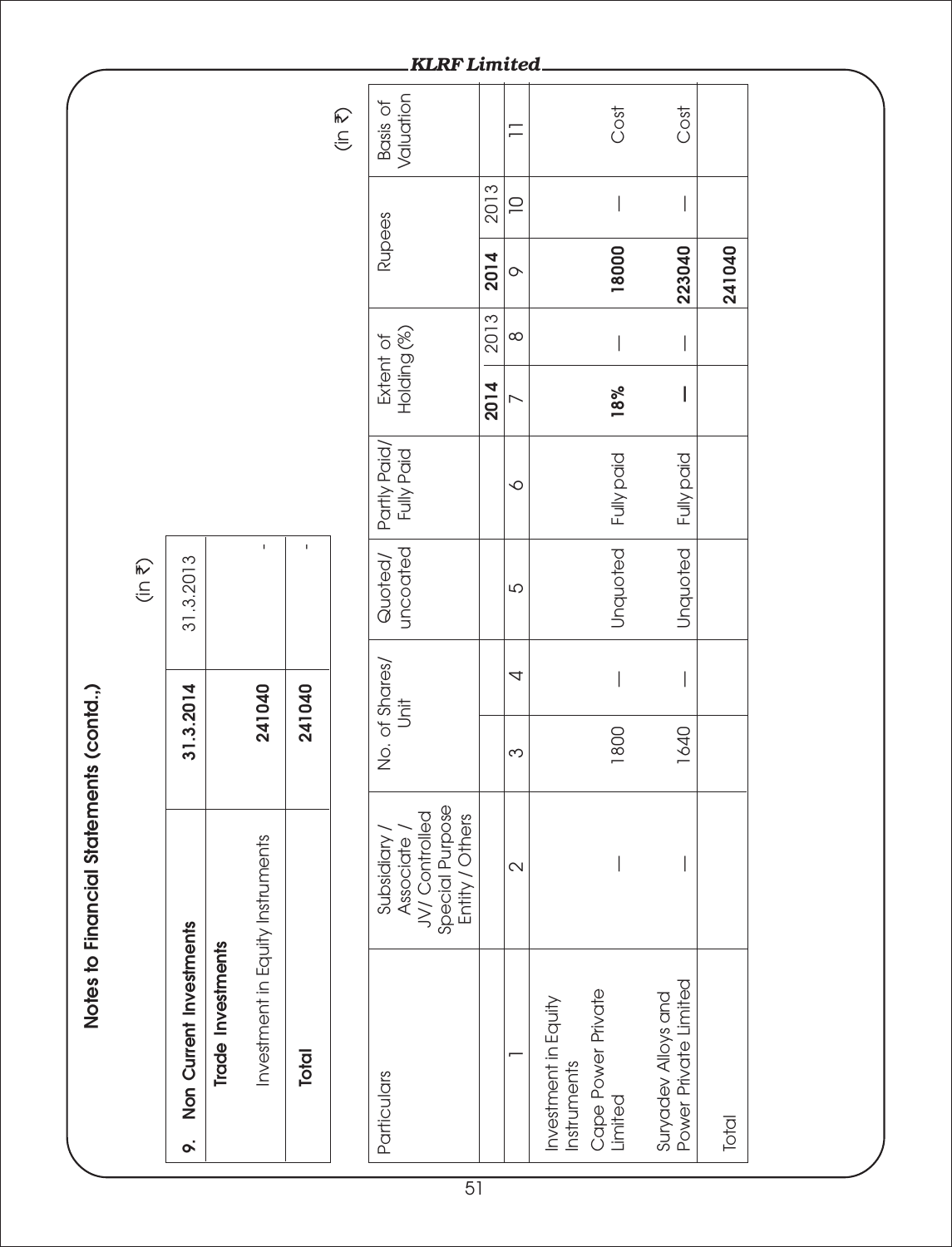| <b>KLRF Limited</b>                                                                 |                     |                     |
|-------------------------------------------------------------------------------------|---------------------|---------------------|
|                                                                                     |                     |                     |
| Notes to Financial Statements (Contd.,)                                             |                     | $(in \bar{z})$      |
| 10. Long Term Loans and Advances                                                    | 31.3.2014           | 31.3.2013           |
| <b>Security Deposits</b><br>Unsecured, considered good                              | 20016308            | 23808331            |
| Total                                                                               |                     |                     |
| 11. Inventories (Valued at lower of cost and net                                    | 20016308            | 23808331            |
| realizable value)                                                                   |                     |                     |
| Raw Materials and components                                                        | 275375622           | 183884273           |
| Work-in-progress                                                                    | 23464720            | 23024098            |
| Finished goods                                                                      | 88586529            | 83817707            |
| Stores and spares                                                                   | 11068375            | 13823451            |
| Impurities, Runner and Riser                                                        | 3372616             | 2871644             |
| Gunnies                                                                             | 4617685             | 3243108             |
| Total                                                                               | 406485547           | 310664281           |
| 12. Trade Receivables                                                               |                     |                     |
| Trade receivables outstanding for a period less than                                |                     |                     |
| six months from the date they are due for payment                                   |                     |                     |
| Unsecured, considered good                                                          | 197247145           | 128179303           |
| Trade receivables outstanding for a period exceeding                                |                     |                     |
| six months from the date they are due for payment<br>Unsecured, considered good     | 185942              | 165656              |
|                                                                                     |                     |                     |
| Total                                                                               | 197433087           | 128344959           |
| 13. Cash and cash equivalents<br>Balances with bank - current account<br>$\Omega$ . | 160933              | 371840              |
| b. Cash on hand                                                                     | 1373824             | 1150016             |
| c. Earmarked Balances                                                               |                     |                     |
| Unpaid dividend deposit account                                                     | 5030121             | 558995              |
| Bank deposits with more than 12 months maturity                                     | 418117              | 4214434             |
| Total                                                                               | 6982995             | 6295285             |
| 14. Short-term loans and advances                                                   |                     |                     |
| Unsecured, considered good                                                          |                     |                     |
| <b>Interest Receivables</b>                                                         | 713004              | 211626              |
| Advance for purchases                                                               | 2702075             | 9473839             |
| Prepaid expenses                                                                    | 6486102             | 5790685             |
| <b>Receivables</b>                                                                  | 8597516             | 10150412            |
| Other advances                                                                      | 7475457             | 8010141             |
| Taxes paid<br>MAT credit entitlement                                                | 23594306<br>2973904 | 17838559<br>2973904 |
|                                                                                     |                     |                     |
| Total                                                                               | 52542364            | 54449166            |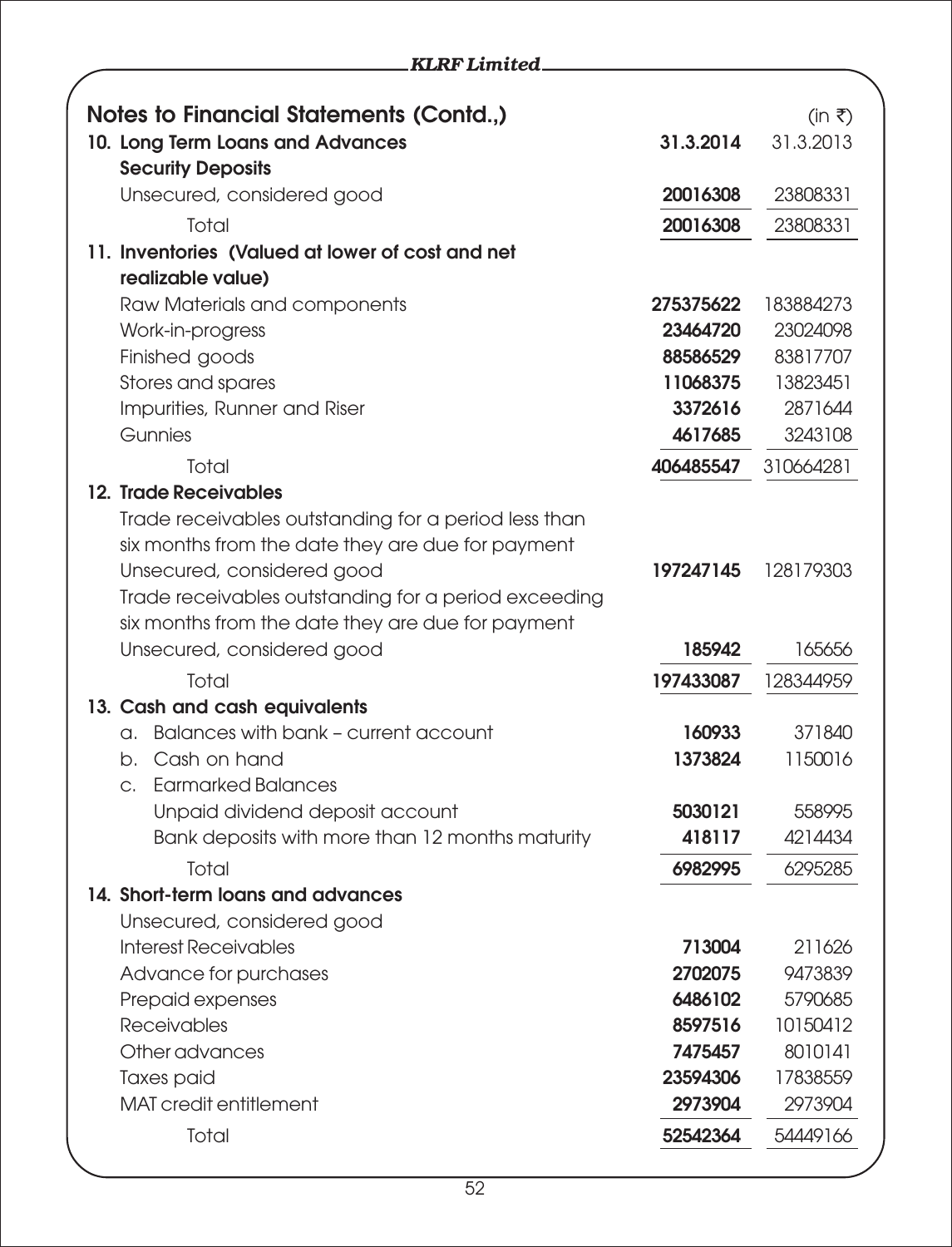| <b>KLRF Limited</b>                                     |           |            |                       |
|---------------------------------------------------------|-----------|------------|-----------------------|
| <b>Notes to Financial Statements (Contd.,)</b>          |           |            | (in ₹)                |
| 15. Revenue from operations                             |           | 31.3.2014  | 31.3.2013             |
| a) Sale of products                                     |           |            |                       |
| Wheat, wheat products and impurities                    |           |            | 1279827945 1164782885 |
| Yarn and waste cotton                                   |           | 599807614  | 596236216             |
| Sheet metal components                                  |           | 57913669   | 57247146              |
| Castings                                                |           | 600874702  | 357227061             |
| b) Sale of services - fabrication charges               |           | 3452742    | 2794073               |
| c) Other operating revenues - sale of scrap and gunnies |           | 7794469    | 9487549               |
| Sale of products and services (Gross) - Total           |           |            | 2549671141 2187774930 |
| d) Less : Excise duty                                   |           | 72334393   | 45557264              |
| Total                                                   |           |            | 2477336748 2142217666 |
| 16. Other Income                                        |           |            |                       |
| Dividend Income                                         |           | 4500       |                       |
| Interest Income                                         |           | 2179286    | 1933976               |
| Net gain / (Loss) on sale of fixed assets               |           | (314967)   | (2670868)             |
| Other non-operating income - Miscellaneous Income       |           | 1162874    | 2275512               |
| Total                                                   |           | 3031693    | 1538620               |
| 17. Cost of material consumed                           |           |            |                       |
| Wheat                                                   |           | 1094984727 | 949605781             |
| Cotton                                                  |           | 396268994  | 355709096             |
| <b>Iron Materials</b>                                   |           | 257164458  | 160056075             |
| Total                                                   |           |            | 1748418179 1465370952 |
| 18. Changes in Inventories of finished goods            |           |            |                       |
| and work in progess                                     | 31.3.2014 | 31.3.2013  | Increase /            |
|                                                         |           |            | <b>Decrease</b>       |
| Inventory at the end of the year                        |           |            |                       |
| Work-in-Progress                                        |           |            |                       |
| Cotton                                                  | 20953413  | 16945940   | (4007473)             |
| Iron Materials and Sheet Metal                          |           |            |                       |
| Components                                              | 2511307   | 6078158    | 3566851               |
| <b>Finished Goods</b>                                   |           |            |                       |
| Wheat products                                          | 29958210  | 24560979   | (5397231)             |
| Yarn                                                    | 40137694  | 39565515   | (572179)              |
| Castings & Sheet Metal Components                       | 26480926  | 25805965   | (674961)              |
| Total                                                   | 120041550 | 112956557  | (7084993)             |
|                                                         |           |            |                       |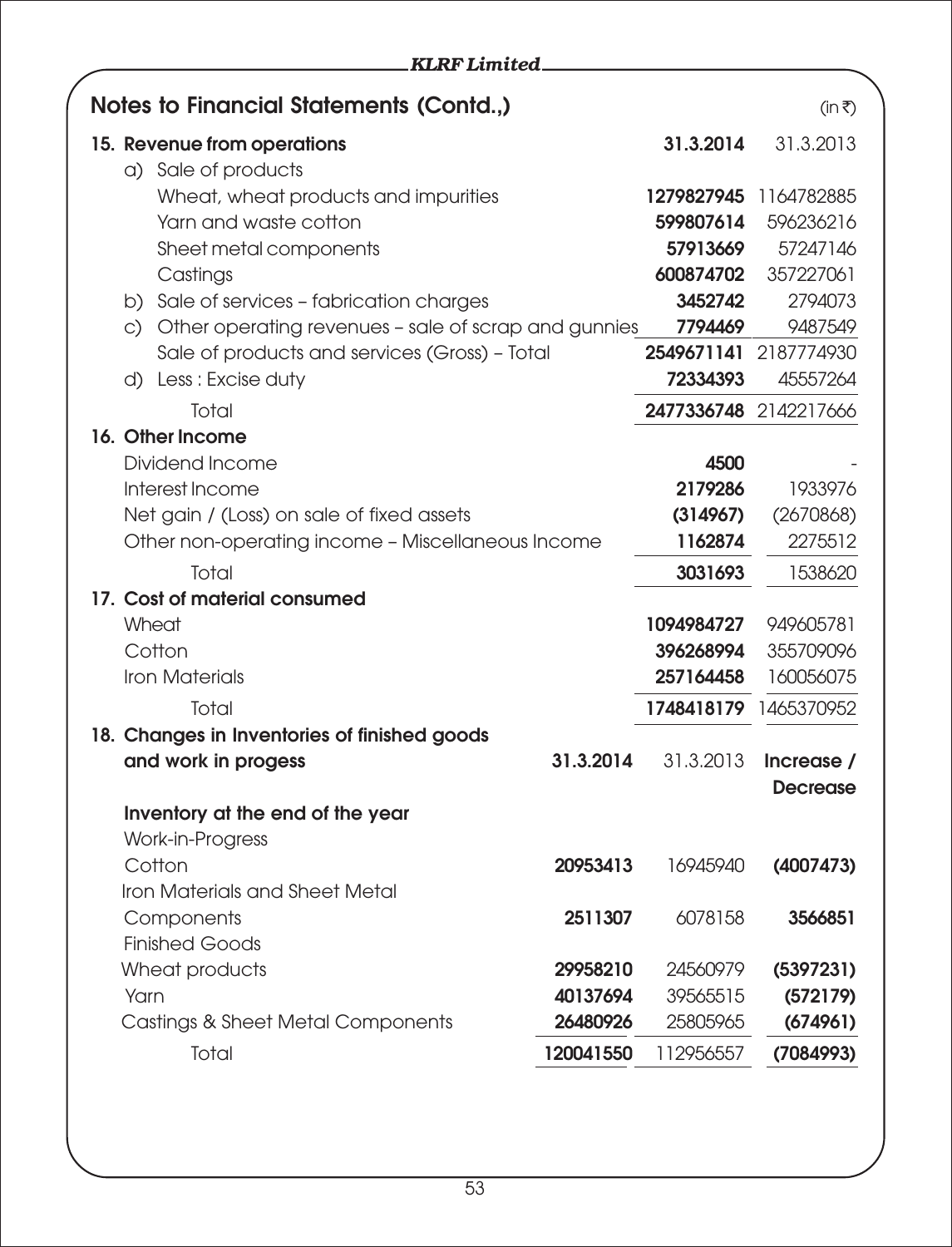| <b>KLRF Limited</b>                                                                                                            |           |           |                                         |
|--------------------------------------------------------------------------------------------------------------------------------|-----------|-----------|-----------------------------------------|
| <b>Notes to Financial Statements (Contd.,)</b><br>18. Changes in Inventories of finished goods<br>and work-in-progess (Contd.) | 31.3.2014 | 31,3,2013 | (in ₹)<br>Increase /<br><b>Decrease</b> |
| Inventory at the beginning of the year                                                                                         |           |           |                                         |
| Work-in-Progress                                                                                                               |           |           |                                         |
| Cotton                                                                                                                         | 16945940  | 10100146  | (6845794)                               |
| Iron Materials and Sheet Metal Components<br><b>Finished Goods</b>                                                             | 6078158   | 7964602   | 1886444                                 |
| Wheat products                                                                                                                 | 24560979  | 18300942  | (6260037)                               |
| Yarn                                                                                                                           | 39565515  | 46303706  | 6738191                                 |
| Castings and Sheet Metal Components                                                                                            | 25805965  | 16877723  | (8928242)                               |
| Total                                                                                                                          | 112956557 | 99547119  | (13409438)                              |
| 19. Employees Benefit Expenses                                                                                                 |           | 31.3.2014 | 31.3.2013                               |
| Directors remuneration and fees                                                                                                |           | 5153104   | 4278675                                 |
| Salaries, Wages and Bonus                                                                                                      |           | 88877878  | 85090872                                |
| Contribution to PF and other Funds                                                                                             |           | 7290885   | 6950903                                 |
| Employees' Welfare                                                                                                             |           | 4944443   | 3939149                                 |
| Gratuity                                                                                                                       |           | 500000    | 1518438                                 |
| Total                                                                                                                          |           | 106766310 | 101778037                               |
| 20. Finance cost                                                                                                               |           |           |                                         |
| Interest expense - Banks and Institutions                                                                                      |           | 59024914  | 64954337                                |
| Interest expense - Fixed deposits and others                                                                                   |           | 14161922  | 15550633                                |
| Other borrowing costs                                                                                                          |           | 1466083   | 1796130                                 |
| Total                                                                                                                          |           | 74652919  | 82301100                                |
| 21. Other Expenses                                                                                                             |           |           |                                         |
| <b>Fabrication Charges</b>                                                                                                     |           | 78019505  | 43622174                                |
| Power and Fuel                                                                                                                 |           | 164099130 | 169046463                               |
| Stores, Spares and Packing Materials                                                                                           |           | 95914301  | 83986613                                |
| <b>Repairs to Machineries</b>                                                                                                  |           | 65475685  | 69032803                                |
| Factory Maintenance and Buildings Repairs                                                                                      |           | 14248789  | 11110388                                |
| Commission and Discount                                                                                                        |           | 9791610   | 7967263                                 |
| Freight                                                                                                                        |           | 23548723  | 15614795                                |
| Insurance                                                                                                                      |           | 2558118   | 2668808                                 |
| Auditor's Fees and Expenses                                                                                                    |           | 1730951   | 1408719                                 |
| Rent and Office Maintenance                                                                                                    |           | 4254223   | 3186294                                 |
| Rates and Taxes                                                                                                                |           | 5940637   | 5220591                                 |
| Advertisement and Sales Promotion Expenses                                                                                     |           | 1671269   | 4061346                                 |
| Donation                                                                                                                       |           | 113040    |                                         |
| Miscellaneous Expenses                                                                                                         |           | 12175     | 13555                                   |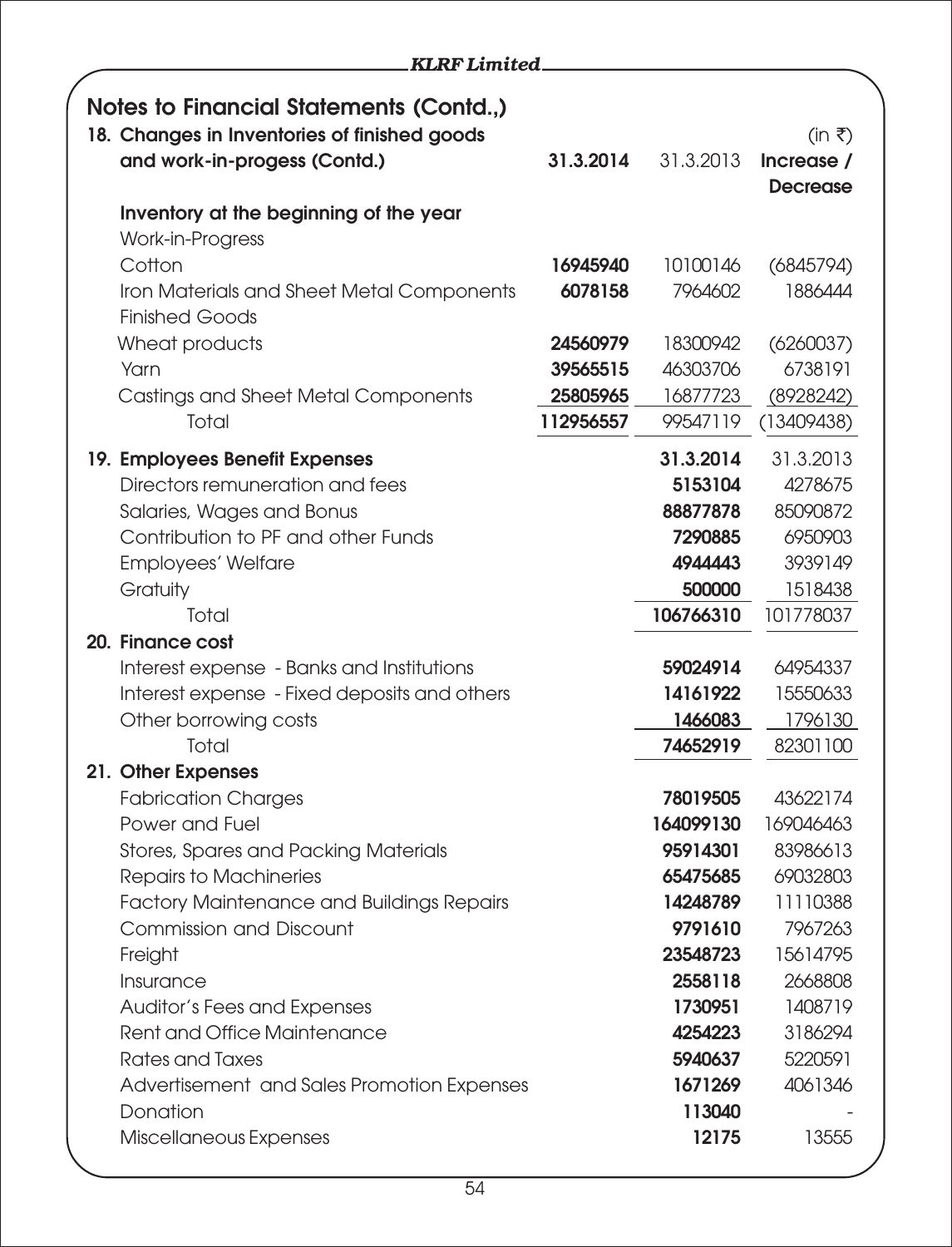| <b>KLRF Limited</b>                     |           |           |
|-----------------------------------------|-----------|-----------|
| Notes to Financial Statements (Contd.,) |           |           |
| 21. Other Expenses (Contd.)             |           | (in ₹)    |
|                                         | 31.3.2014 | 31.3.2013 |
| Water Charges and Maintenance           | 54510     | 62613     |
| Printing and Stationery                 | 1086564   | 1147510   |
| Postage, Telegram and Telephones        | 1541442   | 1532945   |
| Subscription and Periodicals            | 434726    | 561099    |
| Vehicle Maintenance                     | 2209414   | 2517528   |
| Travelling                              | 10098423  | 9592298   |
| <b>Filing Fees</b>                      | 13350     | 11530     |
| Legal Expenses and Professional Charges | 9503729   | 4493693   |
| <b>Enlisting Fees</b>                   | 39751     | 40316     |
| <b>Furniture and Other Repairs</b>      | 113885    | 17678     |
| Lighting                                | 330499    | 379102    |
| Data Processing                         | 1136391   | 1308030   |
| Yarn Conversion Charges                 | 1710516   | 1270469   |
| <b>Pollution Control Expenses</b>       | 250156    | 423621    |
| <b>Bank Commission</b>                  | 416981    | 547271    |
| Bad debts written off                   | 1756143   |           |
| <b>TOTAL</b>                            | 498074636 | 440845515 |
|                                         |           |           |

#### **22. NOTES ON ACCOUNTS**

#### 1 **Significant Accounting Policies**

#### a. **METHOD OF ACCOUNTING**

 The Company follows mercantile system of accounting and recognise income and expenditure on accrual basis.

#### b **FIXED ASSETS**

Interest and commitment charges on term loans specifically availed for acquisition of assets for modernisation is capitalised untill commencement of production.

Exchange rate fluctuations on assets acquired under foreign currency loan are capitalised.

Depreciation on assets has been provided on Straight Line Basis at the rates specified in Schedule XIV of the Companies Act, 1956, as amended.

Recoverable amount of every asset is higher of its carrying amount and its value in use.

#### c **INVENTORIES**

Inventories other than finished goods are valued at cost. Costs include expenses incurred in bringing the inventories upto the present location and condition and is net of modvat. Finished goods are valued at lower of cost and net realisable value.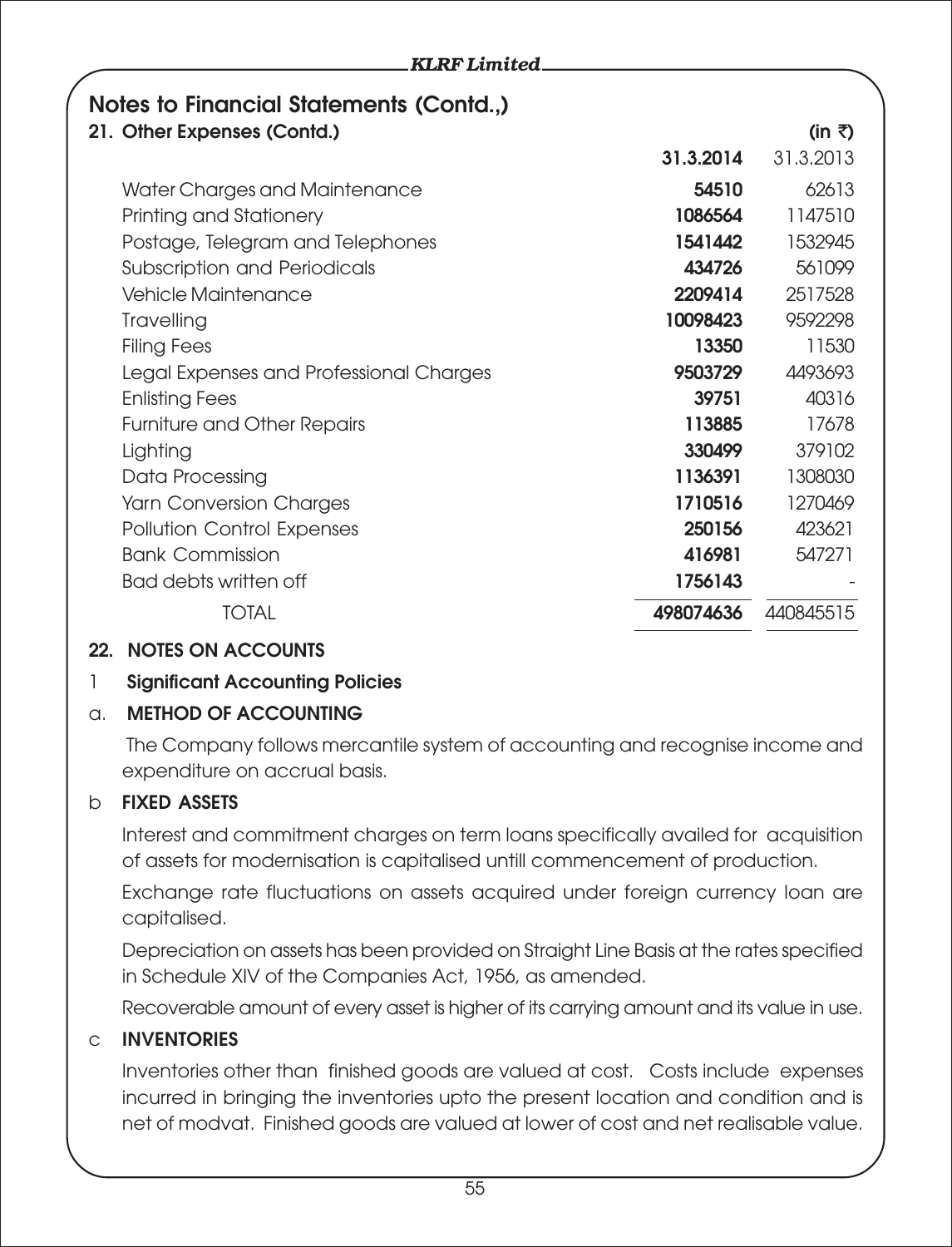# **Notes on Accounts (Contd.,)**

#### d **INVESTMENTS**

Investments are meant to be long term investments and are stated at cost. Diminution in the value of investments other than temporary in nature are provided for.

#### e **FOREIGN CURRENCY TRANSACTION**

Transactions in foreign currency are accounted at exchange rate prevailing on the date of transactions.

Exchange gains/losses are recognised in the Statement of Profit and Loss except in respect of liabilities incurred for acquisition of fixed asset.

#### f **EMPLOYEES BENEFITS**

Future liability towards gratuity to employees is determined on the basis of actuarial valuation as at the year end and funded through separate approved trust administed by LIC of India. Contributions to Provident Fund, ESI and Family Pension Fund being fixed contributions are absorbed in the accounts.

#### g **INCOME TAX**

i) Current Tax

Current tax has been provided as per the Income Tax Act, 1961

ii) Deferred Tax

Deferred Taxation is accounted for in respect of all timing differences on a liability method.

|   |                                                                                                                                                 | 31.3.2014  | 31.3.2013 |
|---|-------------------------------------------------------------------------------------------------------------------------------------------------|------------|-----------|
| 2 | Number of employees who are in receipt<br>or entitled to receive emoluments amounting<br>in aggregate $\bar{\tau}$ 5,00,000/- or more per month | Nil        | Nil       |
| З | <b>Contingent Liabilities</b>                                                                                                                   |            |           |
|   | Claims, Excise and Customs Duty, Taxes and other<br>matter-not acknowledged by the Company                                                      |            |           |
|   | a) Guarantees by Banks                                                                                                                          | <b>Nil</b> | Nil       |
|   | b) Claims against the company not                                                                                                               |            |           |
|   | acknowledged as debts                                                                                                                           | 2223758    | 3123758   |
| 4 | Income tax appeals are pending before                                                                                                           |            |           |
|   | the Supreme Court for the Assessment years                                                                                                      |            |           |
|   | 1991-92 to 1993-94, 1995-96 and 1996-97                                                                                                         |            |           |
|   | Commercial tax and levy of PF damages                                                                                                           |            |           |
|   | are pending in appeal.                                                                                                                          |            |           |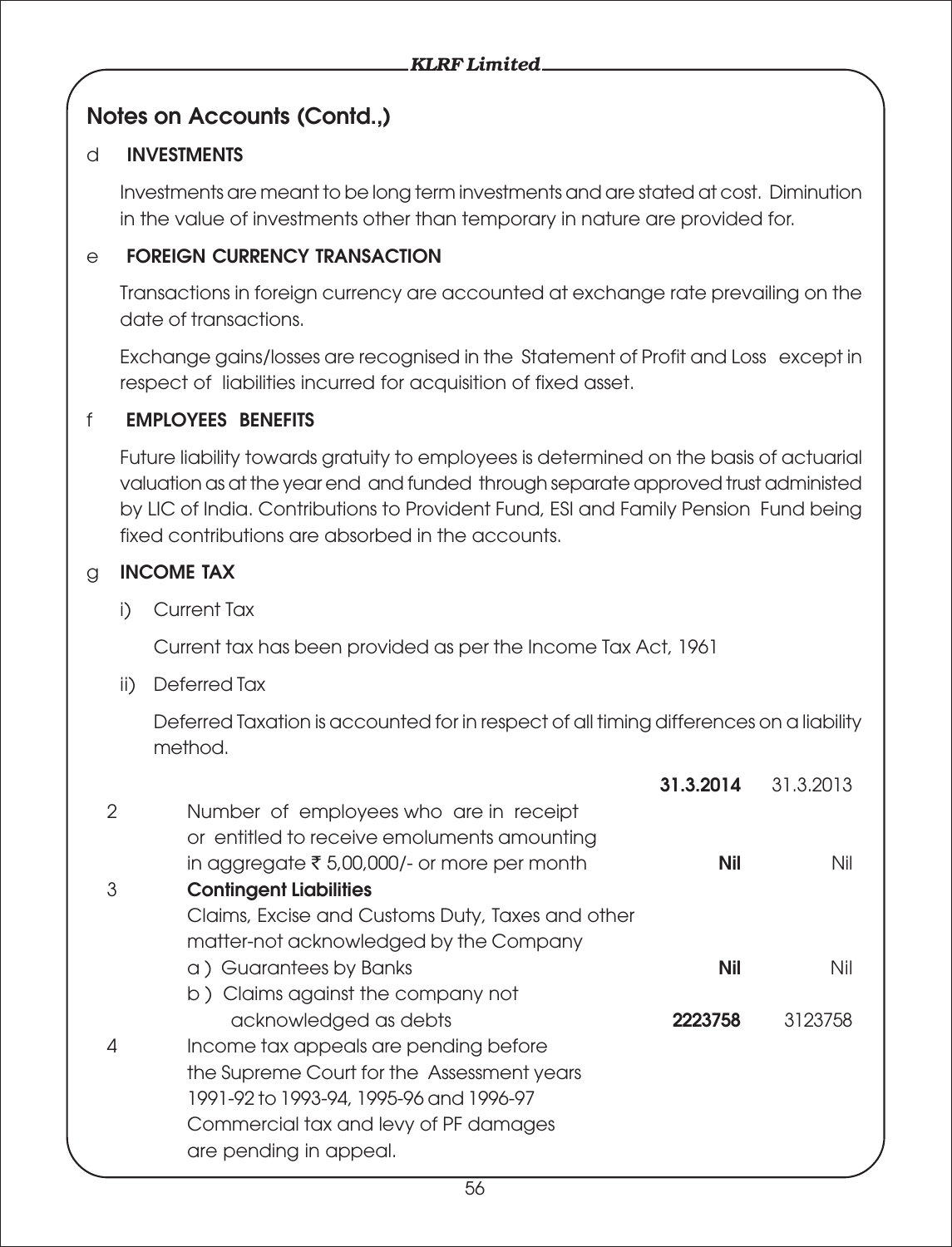|        | Notes on Accounts (Contd.,)                                                                                                          |                                                                |            |                                         | (in ₹)                                 |
|--------|--------------------------------------------------------------------------------------------------------------------------------------|----------------------------------------------------------------|------------|-----------------------------------------|----------------------------------------|
| SI.No. | <b>Particulars</b>                                                                                                                   |                                                                |            | 31.3.2014                               | 31.3.2013                              |
| 5<br>6 | <b>Expenditure in foreign currency:</b><br>a) Foreign travel<br>b) Others<br>Value of imports on c.i.f. basis                        |                                                                |            | 1881246                                 | 2602696                                |
|        | a) Raw Material<br>b) Spares<br>c) Machinery                                                                                         |                                                                |            | 5645735                                 | 4793776<br>6566382<br>382873           |
| 7      | Earnings in foreign exchange :<br>a) Export of goods on f.o.b. basis                                                                 |                                                                |            | 9992771                                 | 42980170                               |
|        | <b>Commission Received</b><br>b)                                                                                                     |                                                                |            | <b>Nil</b>                              | Nil                                    |
|        |                                                                                                                                      |                                                                | 31.03.2014 |                                         | 31.03.2013                             |
| 8      | Raw material consumed<br>Wheat                                                                                                       | <b>Value</b>                                                   | %          | Value                                   | %                                      |
|        | Indigenous                                                                                                                           | 1094984727                                                     | 62.63      | 949605781                               | 64.80                                  |
|        | Imported<br>Cotton                                                                                                                   |                                                                |            |                                         |                                        |
|        | Indigenous<br>Imported                                                                                                               | 396268994                                                      | 22.66      | 355709096                               | 24.27                                  |
|        | Iron Materials                                                                                                                       |                                                                |            |                                         |                                        |
|        | Indigenous                                                                                                                           | 251518723                                                      | 14.39      | 155262299                               | 10.60                                  |
|        | Imported                                                                                                                             | 5645735                                                        | 0.32       | 4793776                                 | 0.33                                   |
|        | Total                                                                                                                                | 1748418179                                                     | 100.00     | 1465370952                              | 100.00                                 |
| 9      | Audit fees and expenses :<br><b>Statutory Audit Fees</b><br><b>Statutory Cost Audit Fees</b><br>Fees for other services and expenses |                                                                |            | 31.3.2014<br>419000<br>107000<br>397951 | 31.3.2013<br>374000<br>77000<br>237719 |
|        | <b>Internal Audit Fees</b><br><b>Branch Audit Fee</b>                                                                                |                                                                |            | 390000<br>417000                        | 348000<br>372000                       |
|        | Total                                                                                                                                |                                                                |            | 1730951                                 | 1408719                                |
| 10     | Licensed and installed capacity:                                                                                                     |                                                                |            |                                         |                                        |
|        | Flour Mill Division<br><b>Textile Division</b>                                                                                       | Installed M.T<br>Installed Spindles<br><b>Installed Rotors</b> |            | 74000<br>29520<br>2760                  | 74000<br>29520<br>2760                 |
|        | Foundry                                                                                                                              | Installed M.T                                                  |            | 9600                                    | 9600                                   |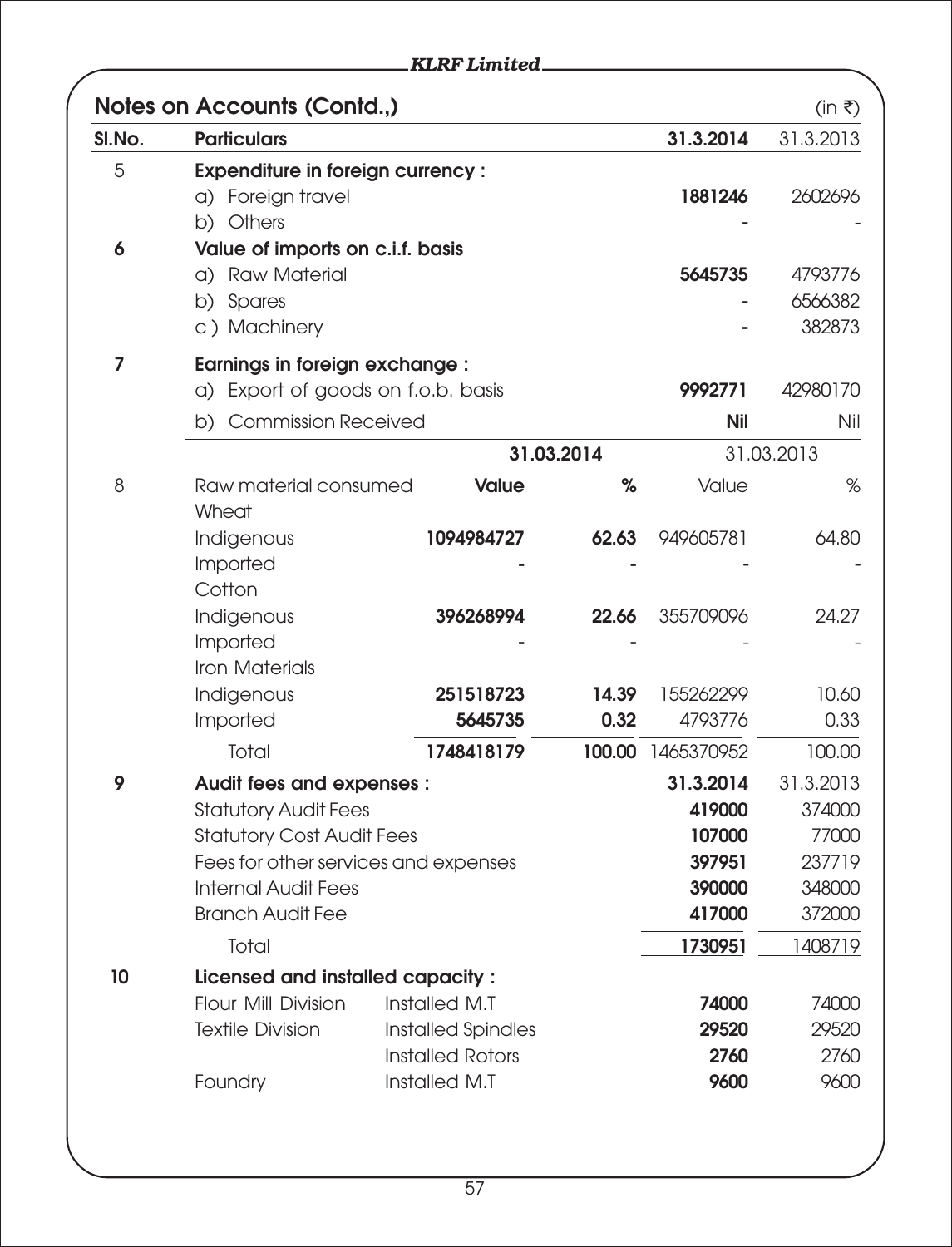|        | Notes on Accounts (Contd.,)                                                  |           | (in ₹)    |
|--------|------------------------------------------------------------------------------|-----------|-----------|
| SI.No. | <b>Particulars</b>                                                           | 31.3.2014 | 31.3.2013 |
| 11     | Actual production meant for sale:                                            |           |           |
|        | a) Wheat Milled M.T                                                          | 55923     | 56940     |
|        | Products obtained M.T                                                        | 55264     | 56258     |
|        | b) Cotton                                                                    |           |           |
|        | Consumed Kgs.                                                                | 4210064   | 4178109   |
|        | Products obtained Kgs.                                                       | 3241630   | 3315283   |
|        | c) Iron material                                                             |           |           |
|        | Consumed M.T                                                                 | 7858      | 4417      |
|        | Products obtained M.T                                                        | 7805      | 4295      |
| 12     | Opening and closing stock of finished goods:                                 |           |           |
|        | a) Wheat Products                                                            |           |           |
|        | Opening Stock M.T                                                            | 893       | 840       |
|        | Closing Stock M.T                                                            | 992       | 893       |
|        | b) Cotton yarn                                                               |           |           |
|        | Opening Stock Kgs.                                                           | 225726    | 216255    |
|        | Closing Stock Kgs.                                                           | 203939    | 225726    |
|        | c) Iron materials                                                            |           |           |
|        | <b>Foundry Returns</b>                                                       |           |           |
|        | Opening Stock M.T                                                            | 96        | 167       |
|        | Closing Stock M.T                                                            | 73        | 96        |
|        | Finished goods                                                               |           |           |
|        | Opening Stock M.T                                                            | 298       | 157       |
|        | Closing Stock M.T                                                            | 331       | 298       |
| 13     | Earning per share                                                            |           |           |
|        | Profit after taxes                                                           | (4330925) | 13123928  |
|        | Fully paid shares of ₹10/- each                                              | 5020644   | 5020644   |
|        | Earning per share                                                            | (0.86)    | 2.61      |
|        | 14 During the year the Campany has generated for the deferred toyation which |           |           |

- 14 During the year the Company has accounted for the deferred taxation which represents the amount determined and considered upto the Balance Sheet date, in accordance with Accounting Standard 22 issued by the Institute of Chartered Accountants of India, to neutralise the tax effect of "timing differences" between taxable income & depreciation and accounting income & depreciation that originate in one period and are capable of reversal in subsequent periods.
- 15 Company has initiated the process of obtaining confirmation from suppliers who have registered themselves under the "Micro, Small and Medium Enterprises Development Act, 2006". Based on the information and evidence available with the company, there are no dues to micro and small enterprises, outstanding as on 31.03.2014.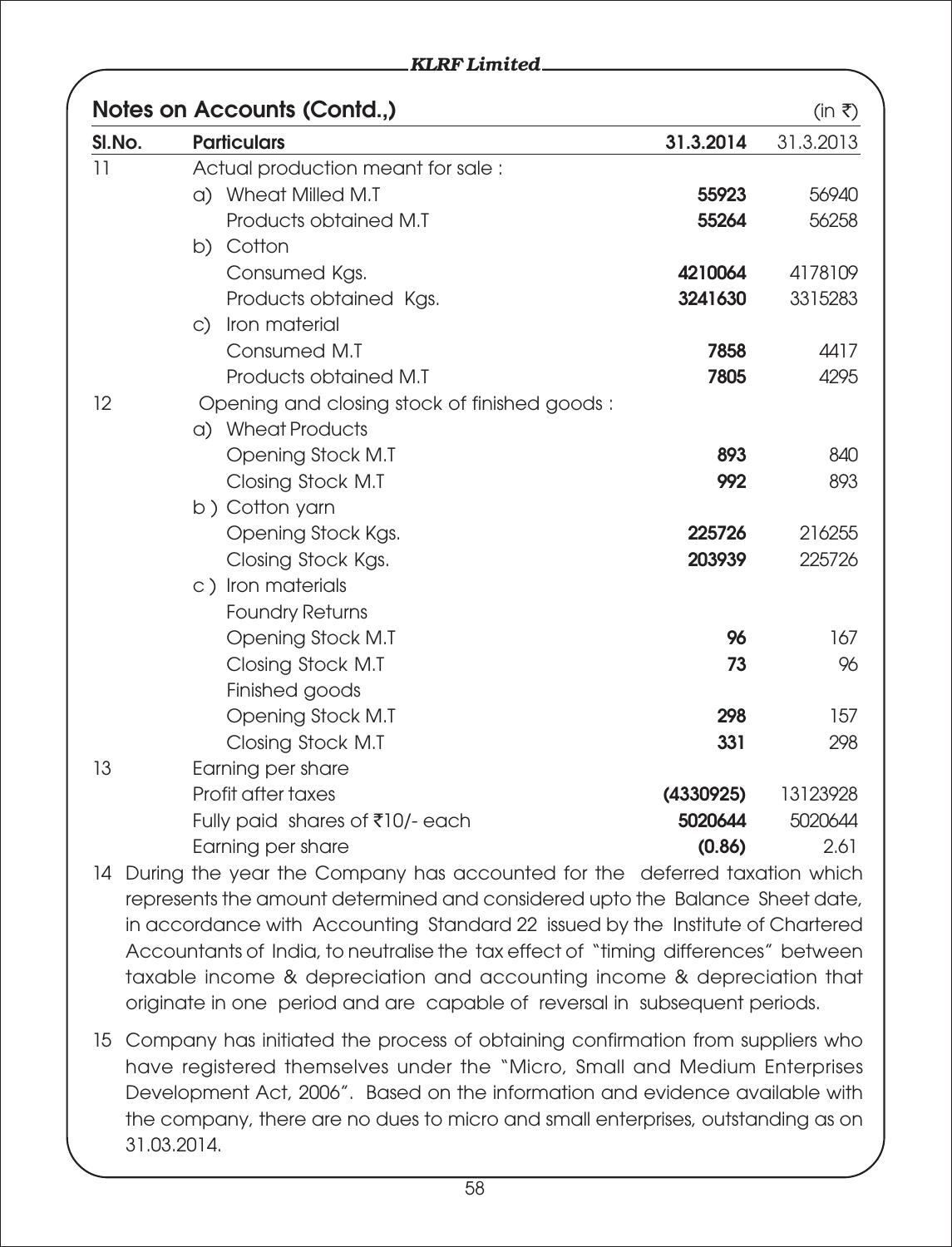# **Notes on Accounts (Contd.,)**

#### 16 **Related Party Disclosure**

The following are the transactions with related parties in terms of AS 18 issued by the Institute of Chartered Accountants of India. Reimbursement of expenses has not been treated as related party transactions.

| SI.<br>No | Name of the party                            | Relationship                          | Nature of<br>Transaction                                                       | (in ₹)                   |
|-----------|----------------------------------------------|---------------------------------------|--------------------------------------------------------------------------------|--------------------------|
| 1         | The Lakshmi Textile<br>Suppliers             | Director interested<br>concern        | Purchase of<br>electrical goods                                                | 874298                   |
| 2         | Ellargi & Co.,                               | Director interested<br>concern        | Purchase of fuel                                                               | 95340                    |
| 3         | Cape Flour Mills P Ltd.,                     | Director interested<br>concern        | Purchase of power<br>Service - Trade mark<br>permission                        | <b>NIL</b><br>165000     |
|           |                                              |                                       | Sale of sheet metal<br>components<br>Rent received                             | <b>NIL</b><br><b>NIL</b> |
| 4         | Mckinnon India P Ltd.,                       | Director interested<br>concern        | Purchase of scrap<br>Sale of sheet metal<br>components and<br>castings         | 184693<br>4132693        |
| 5         | Super Springs P Ltd.,                        | Director interested<br>concern        | Purchase of scrap<br>Sale of sheet metal<br>components                         | 1142934<br>617967        |
| 6         | Prokop Eltex Inida P Ltd.,                   | <b>Director interested</b><br>concern | Purchase of flour<br>mill machineries and<br>sale of sheet metal<br>components | 476485                   |
| 7         | Cape Power Private Ltd., Director interested | concern                               | Purchase of power                                                              | 1671824                  |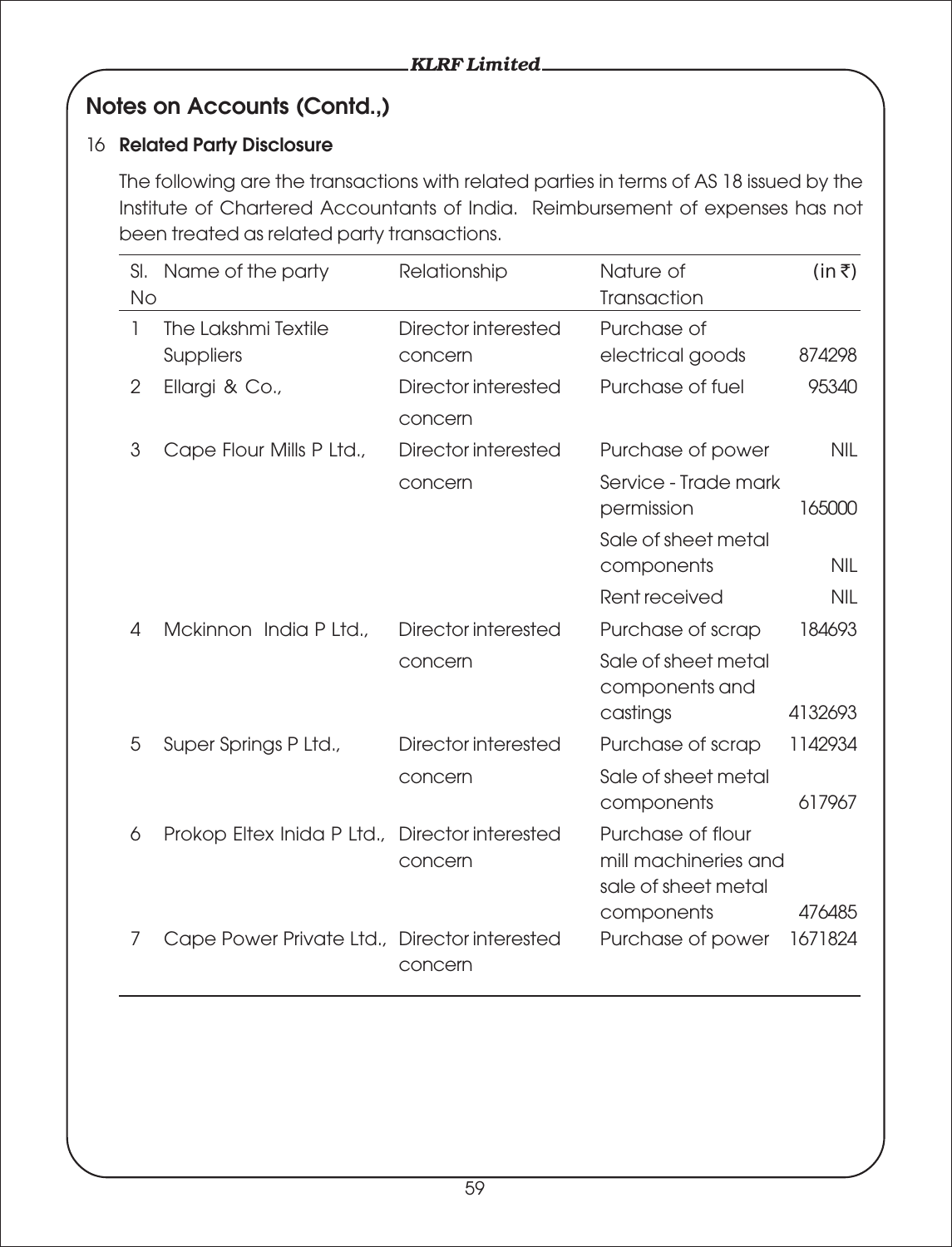# **Notes on Accounts (Contd.,)** (*†* in lakhs)

#### 17 **Segment Reporting**

| SI. | Information about primary,<br>No. Segments - Business Segments | Food<br>Division | Textile<br>Division | Engineering<br>Division | Total    |
|-----|----------------------------------------------------------------|------------------|---------------------|-------------------------|----------|
|     |                                                                |                  |                     |                         |          |
|     | Revenue                                                        | 12829.21         | 5998.65             | 5945.51                 | 24773.37 |
| 2   | Segment Results - Operating Profit                             | 717.42           | (180.66)            | 263.90                  | 800.66   |
|     | Less: Finance Cost                                             | 178.50           | 398.94              | 169.08                  | 746.52   |
|     | Add : Other unallocable income                                 |                  |                     |                         |          |
|     | net of un allocable expenditure                                |                  |                     |                         |          |
|     | Net Profit before Tax                                          | 538.92           | (579.60)            | 94.82                   | 54.14    |
| 3   | Capital Employed (Segment Assets -                             |                  |                     |                         |          |
|     | Segment Liabilities)                                           | 3560.24          | 2921.26             | 2855.50                 | 9337.00  |
|     | Unallocable corporate assets less                              |                  |                     |                         |          |
|     | corporate liabilities                                          |                  |                     |                         | 810.32   |
|     | <b>Total Capital Employed</b>                                  |                  |                     |                         | 10147.32 |

#### 18 **Disclosure as required under Accounting Standard (AS) 15 of The Companies (Accounting Standards) Rules** ` in lakhs

| (ACCOUNTING STANDATES) RUIES                                |           | K INTOKNS |
|-------------------------------------------------------------|-----------|-----------|
|                                                             | As at     | As at     |
|                                                             | 31.3.2014 | 31.3.2013 |
| <b>Defined Benefit Plans: Gratuity</b>                      |           |           |
| Changes in present value of obligations<br>Q)               |           |           |
| Present value of benefit obligations at the                 |           |           |
| beginning of the year                                       | 114.82    | 116.24    |
| Interest cost                                               | 9.18      | 9.30      |
| Current service cost                                        | 3.46      | 4.76      |
| Benefits paid                                               | (9.94)    | (17.90)   |
| Actuarial (gain) / loss on benefit obligation               | (17.47)   | 2.42      |
| Present value of benefit obligations at the end of the year | 100.05    | 114.82    |
| Changes in the fair value of plan assets<br>b)              |           |           |
| Fair value of plan assets at the beginning of the year      | 123.21    | 116.24    |
| Expected return on plan assets                              | 10.87     | 9.69      |
| Contributions                                               | 5.00      | 15.18     |
| Actuarial gain / loss on plan assets                        |           |           |
| <b>Benefits paid</b>                                        | (9.94)    | (17.90)   |
| Fair value of plan assets at the end of the year            | 129.14    | 123.21    |
| Actuarial gain / loss recognised<br>$\circ$                 |           |           |
| Actuarial gain / loss for the year - obligation             | 17.47     | 2.42      |
| Actuarial gain / loss for the year - plan assets            |           |           |
| Total gain / loss recognised in the financial Year          | 17.47     | 2.42      |
|                                                             |           |           |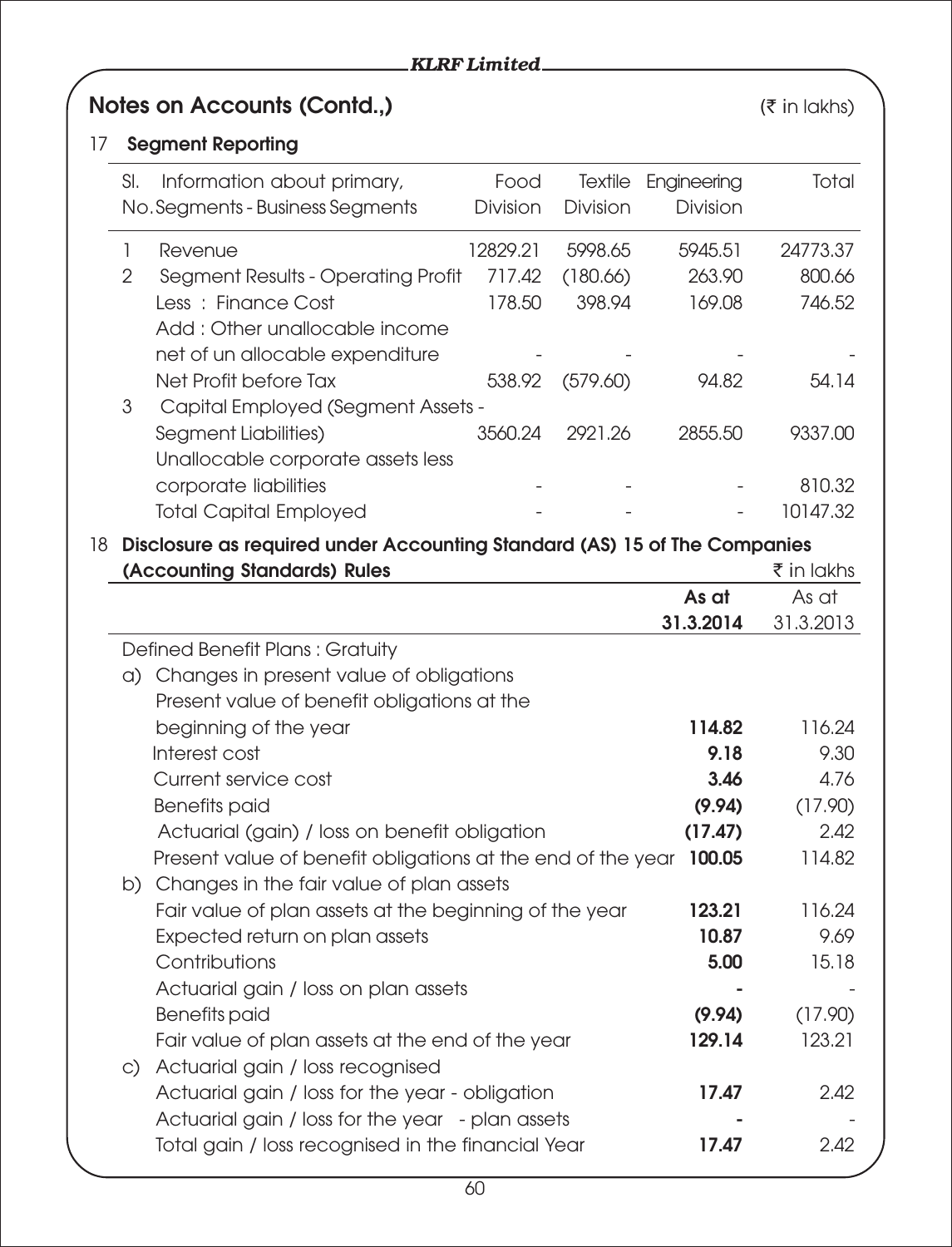| Notes on Accounts (Contd.,) |  |
|-----------------------------|--|
|-----------------------------|--|

#### 18 **Disclosure as required under Accounting Standard (AS) 15 of The Companies (Accounting Standards) Rules (Contd.)**  $\bar{\tau}$  in lakhs

|    | (ACCOUTING SIGNOGRAPS RUISS (CONTO)                                  |           | л III кил Б |
|----|----------------------------------------------------------------------|-----------|-------------|
|    |                                                                      | As at     | As at       |
|    |                                                                      | 31.3.2014 | 31.3.2013   |
| d) | Expenses recognised in statement of profit and loss                  |           |             |
|    | Interest cost on benefit obligations                                 | 9.18      | 14.72       |
|    | Service cost on benefit obligations                                  | 3.46      | 4.76        |
|    | Expected return on plan assets                                       | (10.87)   | (9.69)      |
|    | Net gain / loss recognised in the statement of profit and loss 17.47 |           | 2.42        |
|    | Expenses recognised in statement of profit and loss                  | 19.24     | 12.21       |
| e) | Liabilities recognised in the balance sheet                          |           |             |
|    | Present value of benefit obligations at the end of the               |           |             |
|    | financial year                                                       | 100.05    | 114.82      |
|    | Fair value of plan assets                                            | 129.14    | 123.21      |
|    | <b>Funded status</b>                                                 | 29.09     | 8.39        |
|    | Net assets/liabilities recognised in balance sheet                   | 29.09     | 8.39        |
| f) | <b>Actuarial Assumptions</b>                                         |           |             |
|    | Discount rate                                                        | 8.00%     | 8.00%       |
|    | Expected return on plan assets                                       | 9.15%     | 9.15%       |
|    | Salary increase                                                      | 6.50%     | 6.00%       |
|    |                                                                      |           |             |

19 Comparative figures for previous year have been re-classified and re-grouped wherever necessary to confirm to this year's classifications.

The accompanying notes are an integral part of financila statements

| P.Marimuthu<br><b>Chartered Accountant</b><br>Membership No.5770 | Sudarsan Varadaraj<br><b>Director</b> |
|------------------------------------------------------------------|---------------------------------------|
| Place : Coimbatore                                               | R. Kannan                             |

Date : 23rd May, 2014

Chief Financial Officer

For and on behalf of the Board **Suresh Jagannathan** Managing Director

> **S. Piramuthu** Company Secretary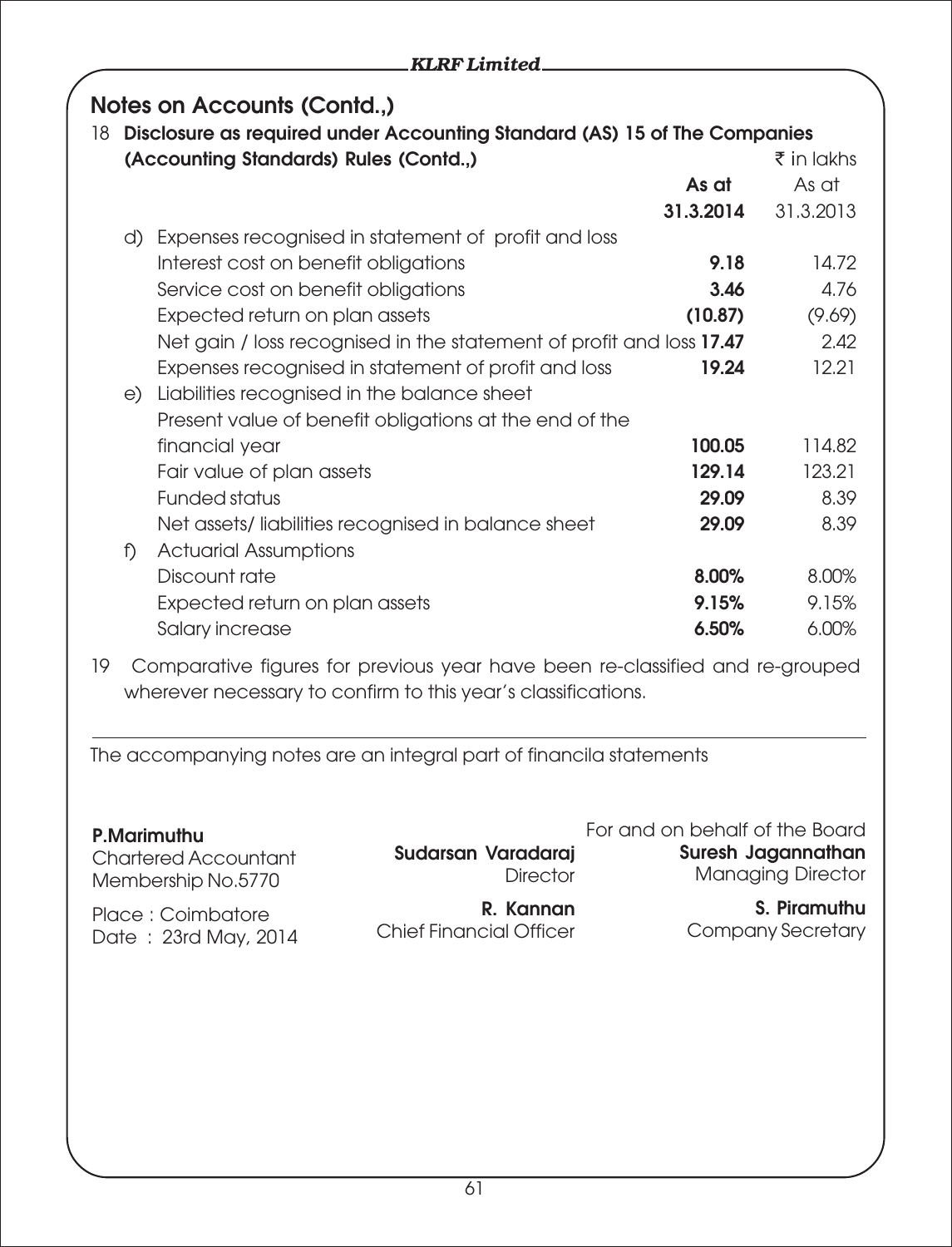|   |                                                                                                                                                                                                                                                                                                                                      | <b>KLRF Limited</b>            |                                             |                                                                  |                                   |
|---|--------------------------------------------------------------------------------------------------------------------------------------------------------------------------------------------------------------------------------------------------------------------------------------------------------------------------------------|--------------------------------|---------------------------------------------|------------------------------------------------------------------|-----------------------------------|
|   | Cash Flow Statement for the year ended 31st March, 2014                                                                                                                                                                                                                                                                              |                                |                                             |                                                                  | ₹ in lakhs                        |
|   |                                                                                                                                                                                                                                                                                                                                      |                                | 31.3.2014                                   |                                                                  | 31.3.2013                         |
| a | <b>CASH FLOW FROM OPERATING</b><br><b>ACTIVITIES</b><br><b>NET PROFIT BEFORE TAX AND</b><br>EXTRAORDINARY ITEMS                                                                                                                                                                                                                      |                                | 54.14                                       |                                                                  | 148.94                            |
|   | Adjustments for<br>Depreciation<br>Investments<br>Dividend                                                                                                                                                                                                                                                                           | 541.28<br>0.74<br>(0.05)       |                                             | 519.77<br>26.71                                                  |                                   |
|   | Finance Cost (net)<br>OPERATING PROFIT BEFORE                                                                                                                                                                                                                                                                                        | 746.53                         | 1288.50                                     | 803.67                                                           | 1350.15                           |
|   | <b>WORKING CAPITAL CHANGES</b><br>Adjustments for                                                                                                                                                                                                                                                                                    |                                | 1342.64                                     |                                                                  | 1499.09                           |
|   | Trade and other receivables<br>Inventories<br>Trade Payables and other liabilities<br>Cash generated from operations                                                                                                                                                                                                                 | (671.81)<br>(958.21)<br>619.10 | (1010.92)<br>331.72                         | (288.72)<br>627.71<br>353.17                                     | 692.16<br>2191.25                 |
|   | Less: Finanace cost (net)<br>Less : Direct Taxes<br>Cash flow before extraordinary items<br><b>Extraordinary Items</b>                                                                                                                                                                                                               | 746.53<br>97.45                | 843.98<br>(512.26)                          | 803.67<br>(17.69)                                                | 785.98<br>1405.27                 |
| b | Net cash from operating activities<br><b>CASH FLOW FROM INVESTING ACTIVITIES</b>                                                                                                                                                                                                                                                     |                                | (512.26)                                    |                                                                  | 1405.27                           |
|   | <b>Purchase of Fixed Assets</b><br>Sale of Fixed Assets<br>Purchase/sale of Investment (Net)<br>Deferred Revenue Expenditure                                                                                                                                                                                                         | (260.24)<br>37.55<br>(2.41)    |                                             | (182.06)<br>33.16                                                |                                   |
| c | Dividend Received<br>Net cash used in investing activities<br><b>CASH FLOW FROM FINANCING ACTIVITIES</b>                                                                                                                                                                                                                             | 0.05                           | (225.05)<br>(225.05)                        |                                                                  | (148.90)<br>(148.90)              |
|   | Short term borowings<br>Long term borrowings<br>Long term loans and advances<br>Dividend paid<br>Tax on dividend                                                                                                                                                                                                                     | 1269.32<br>(563.05)<br>37.92   |                                             | (203.25)<br>(1042.35)<br>(27.51)                                 |                                   |
|   | Net increase in cash and cash<br>equivalents (a+b+c)                                                                                                                                                                                                                                                                                 |                                | 744.19<br>6.88                              |                                                                  | (1273.11)<br>(16.74)              |
|   | Cash and cash equivalents at the<br>beginning of the year<br>Cash and cash equivalents at the close of the year                                                                                                                                                                                                                      |                                | 62.96<br>69.84                              |                                                                  | 79.70<br>62.96                    |
|   |                                                                                                                                                                                                                                                                                                                                      | For and on behalf of the Board |                                             |                                                                  |                                   |
|   | Sudarsan Varadaraj<br>Suresh Jagannathan<br><b>Director</b><br><b>Managing Director</b>                                                                                                                                                                                                                                              |                                | R. Kannan<br><b>Chief Financial Officer</b> |                                                                  | S. Piramuthu<br>Company Secretary |
|   |                                                                                                                                                                                                                                                                                                                                      | <b>AUDITOR'S CERTIFICATE</b>   |                                             |                                                                  |                                   |
|   | I have verified the above cash flow of KLRF Limited, Gangaikondan derived from the audited annual<br>financial statement for the years 31st March, 2014 and 31st March, 2013 and found the same to be<br>drawn in accordance therewith and also with the requirement of Clause 32 of the Listing Agreements<br>with Stock Exchanges. |                                |                                             |                                                                  |                                   |
|   | Place: Coimbatore<br>Date: 23rd May, 2014                                                                                                                                                                                                                                                                                            |                                |                                             | P.Marimuthu<br><b>Chartered Accountant</b><br>Membership No.5770 |                                   |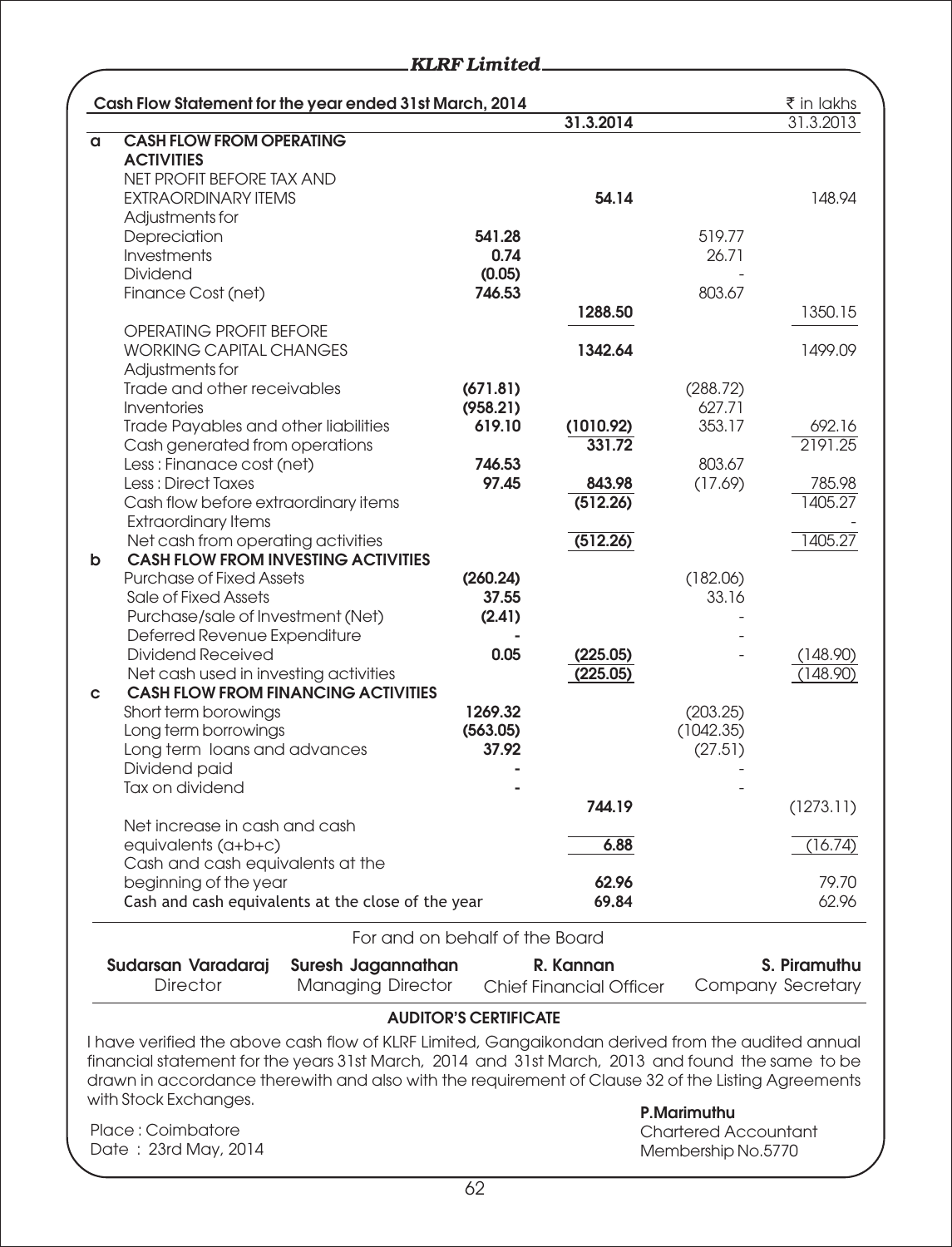| KLRF Limited_ |  |  |  |  |
|---------------|--|--|--|--|
| <b>NOTES</b>  |  |  |  |  |
|               |  |  |  |  |
|               |  |  |  |  |
|               |  |  |  |  |
|               |  |  |  |  |
|               |  |  |  |  |
|               |  |  |  |  |
|               |  |  |  |  |
|               |  |  |  |  |
|               |  |  |  |  |
|               |  |  |  |  |
|               |  |  |  |  |
|               |  |  |  |  |
|               |  |  |  |  |
|               |  |  |  |  |
|               |  |  |  |  |
|               |  |  |  |  |
|               |  |  |  |  |
|               |  |  |  |  |
|               |  |  |  |  |
|               |  |  |  |  |
|               |  |  |  |  |
|               |  |  |  |  |
|               |  |  |  |  |
|               |  |  |  |  |
|               |  |  |  |  |
|               |  |  |  |  |
|               |  |  |  |  |
|               |  |  |  |  |
|               |  |  |  |  |
|               |  |  |  |  |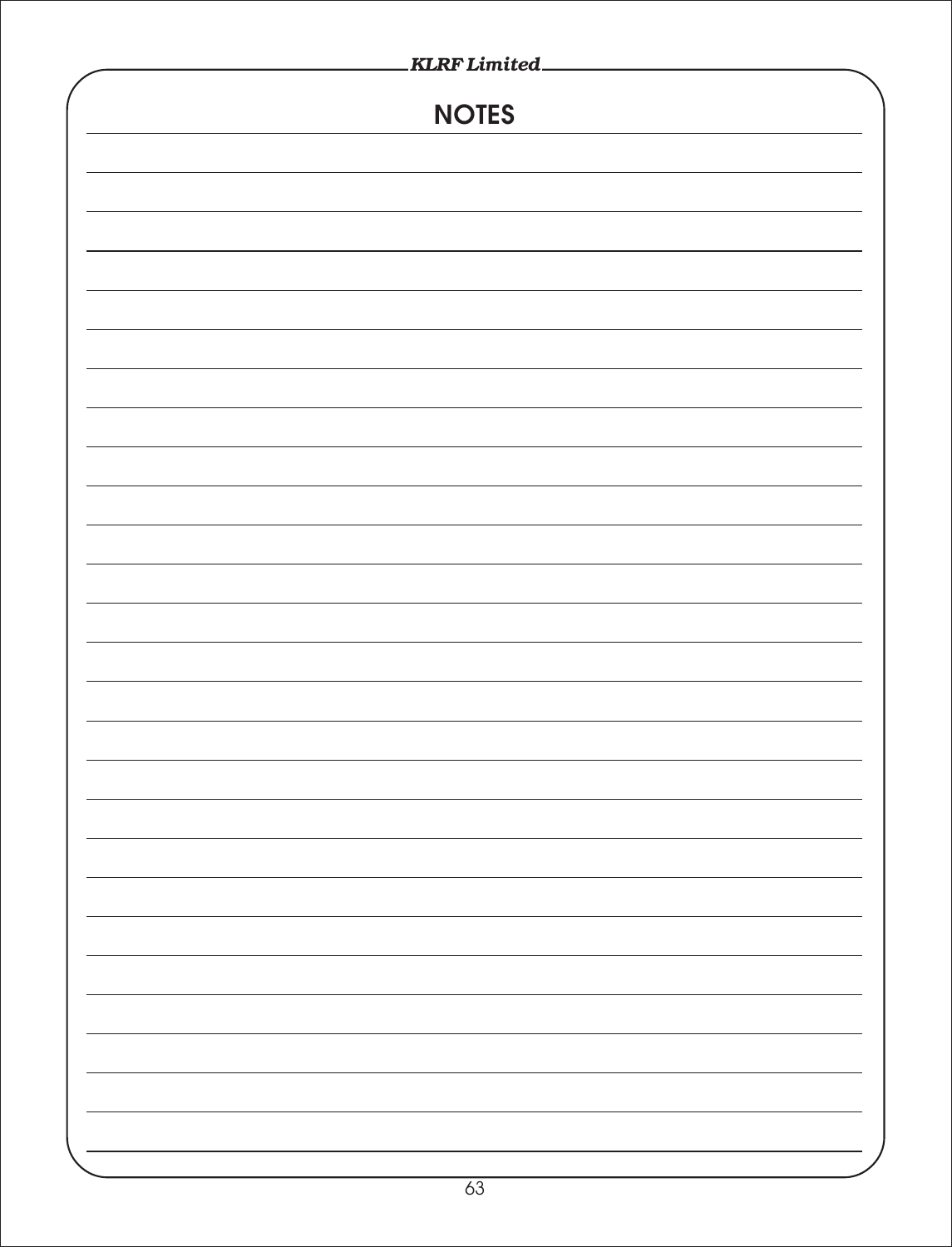| <b>NOTES</b> |
|--------------|
|              |
|              |
|              |
|              |
|              |
|              |
|              |
|              |
|              |
|              |
|              |
|              |
|              |
|              |
|              |
|              |
|              |
|              |
|              |
|              |
|              |
|              |
|              |
|              |
|              |
|              |
|              |
|              |
|              |
|              |
|              |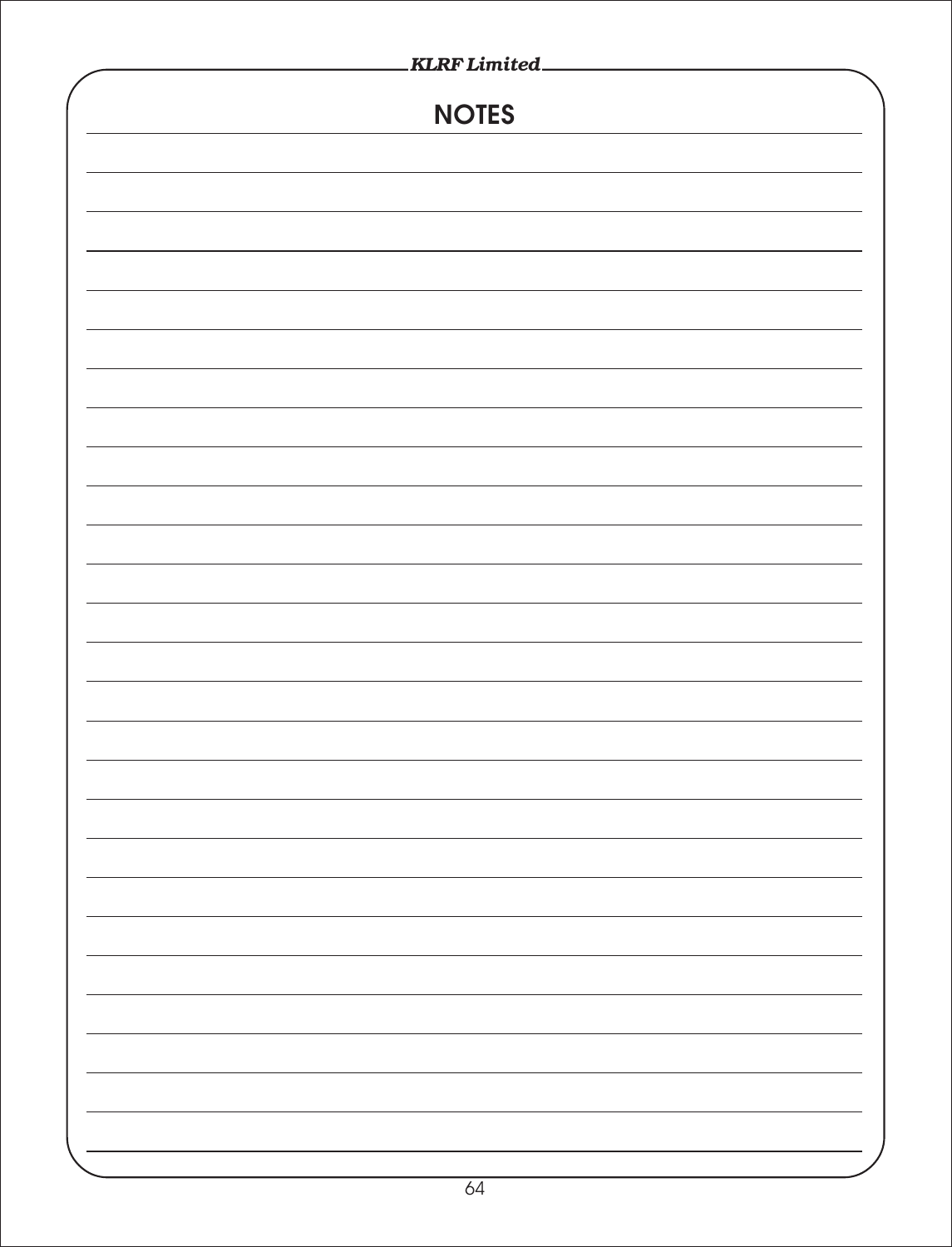|                              | <b>PROXY FORM</b>                                                                                                                                                   |                                                                                                                                                                                                                                                                                                                                                                                                                   |
|------------------------------|---------------------------------------------------------------------------------------------------------------------------------------------------------------------|-------------------------------------------------------------------------------------------------------------------------------------------------------------------------------------------------------------------------------------------------------------------------------------------------------------------------------------------------------------------------------------------------------------------|
| Administration) Rules, 2014] | [Pursuant to Section 105(6) of the Companies Act, 2013and rule 19(3) of the Companies (Management and                                                               |                                                                                                                                                                                                                                                                                                                                                                                                                   |
|                              | <b>KLRF</b> Limited<br>CIN: L15314TN1961PLC004674<br>Registered Office 75/8, Benares Cape Road, Gangaikondan - 627352<br>Telephone: 0462-2486532, Fax: 0462-2486132 |                                                                                                                                                                                                                                                                                                                                                                                                                   |
|                              | 52 <sup>nd</sup> ANNUAL GENERAL MEETING<br>18 <sup>th</sup> September, 2014                                                                                         |                                                                                                                                                                                                                                                                                                                                                                                                                   |
| Name of the member(s):       |                                                                                                                                                                     |                                                                                                                                                                                                                                                                                                                                                                                                                   |
| Registered address:          |                                                                                                                                                                     |                                                                                                                                                                                                                                                                                                                                                                                                                   |
|                              |                                                                                                                                                                     |                                                                                                                                                                                                                                                                                                                                                                                                                   |
| E-mail ID:                   |                                                                                                                                                                     |                                                                                                                                                                                                                                                                                                                                                                                                                   |
| Folio No/Client ID:          | DPID:                                                                                                                                                               |                                                                                                                                                                                                                                                                                                                                                                                                                   |
| I/We being the member(s) of  |                                                                                                                                                                     | shares of KLRF Limited, hereby appoint:                                                                                                                                                                                                                                                                                                                                                                           |
|                              |                                                                                                                                                                     |                                                                                                                                                                                                                                                                                                                                                                                                                   |
|                              |                                                                                                                                                                     |                                                                                                                                                                                                                                                                                                                                                                                                                   |
|                              |                                                                                                                                                                     |                                                                                                                                                                                                                                                                                                                                                                                                                   |
|                              |                                                                                                                                                                     |                                                                                                                                                                                                                                                                                                                                                                                                                   |
|                              |                                                                                                                                                                     |                                                                                                                                                                                                                                                                                                                                                                                                                   |
|                              |                                                                                                                                                                     |                                                                                                                                                                                                                                                                                                                                                                                                                   |
|                              |                                                                                                                                                                     | as my/our proxy to attend and vote (on a poll) for me/us and on my/our behalf at the 52 <sup>nd</sup> Annual<br>General Meeting of the Company, to be held on Thursday, September 18, 2014 at 10.15 A.M at Registered<br>Office of the Company, at 75/8, Benares Cape Road, Gangaikondan-627352, Tirunelveli<br>District and at any adjournment thereof in respect of such resolutions as are indicated overleaf: |
|                              |                                                                                                                                                                     | P.T.O.                                                                                                                                                                                                                                                                                                                                                                                                            |
|                              |                                                                                                                                                                     |                                                                                                                                                                                                                                                                                                                                                                                                                   |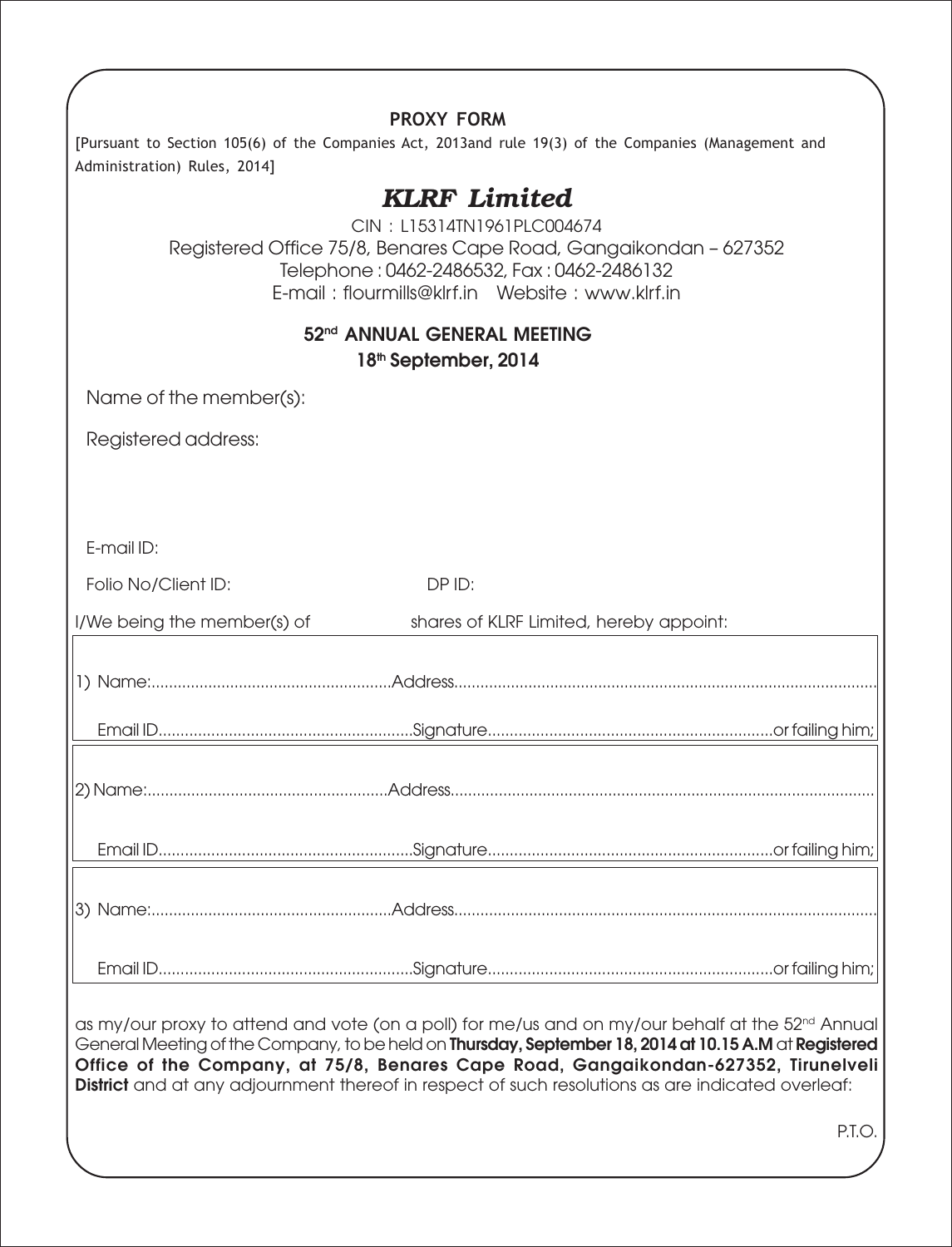| S.No           | Resolutions                                                                                                                                                                                                                                               | Optional * |                                                      |
|----------------|-----------------------------------------------------------------------------------------------------------------------------------------------------------------------------------------------------------------------------------------------------------|------------|------------------------------------------------------|
|                |                                                                                                                                                                                                                                                           | For        | Against                                              |
|                | <b>Ordinary Business</b>                                                                                                                                                                                                                                  |            |                                                      |
| 1              | Adoption of the financial statements for the year ended 31 <sup>st</sup> March, 2014                                                                                                                                                                      |            |                                                      |
| 2              | Appointment of director in place of Sri. V.N. Jayaprakasam who retires by<br>rotation, and being eligible, offers himself for re-appointment.                                                                                                             |            |                                                      |
| 3              | Appointment of an Auditor and fix his remuneration                                                                                                                                                                                                        |            |                                                      |
|                | <b>Special Business</b>                                                                                                                                                                                                                                   |            |                                                      |
| 4              | To appoint M/s Haribhakti & Co LLP, Chartered Accountants as Branch Auditor<br>of the Company to audit the books of accounts of both the Sheet Metal and<br>Foundry Division, Coimbatore at a remuneration of ₹ 4,63,000/-                                |            |                                                      |
| 5              | Appointment of Sri. R. Kannan (DIN 00951451) as a Director of the Company                                                                                                                                                                                 |            |                                                      |
| 6              | Appointment of Sri. R. Kannan (DIN 00951451) as Whole Time Director<br>of the Company (Designated as "Executive Director cum Chief Financial<br>Officer") for a period of five years with effect from 1st July, 2014                                      |            |                                                      |
| $\overline{7}$ | Appointment of Sri.S.Govindan (DIN 00003636) as an Independent Director                                                                                                                                                                                   |            |                                                      |
| 8              | Appointment of Sri. Sudarsan Varadaraj (DIN 00133533) as an Independent<br>Director                                                                                                                                                                       |            |                                                      |
| 9              | Appointment of Sri. K. Gnanasekaran (DIN 00133645) as an Independent<br>Director                                                                                                                                                                          |            |                                                      |
| 10             | Authorisation of borrowing powers of the Board under Section $180(1)(c)$<br>of the Companies Act, 2013                                                                                                                                                    |            |                                                      |
| 11             | Authorisation to create charge on the assets of the Company pursuant to<br>section $180(1)(a)$ of the Companies Act, 2013                                                                                                                                 |            |                                                      |
| 12             | Authorisation to convert the unissued 30,00,000 10% cumulative redeemable<br>preference shares into 30,00,000 equity shares of ₹ 10/- each and to<br>amend the Clause V of the Memorandum of Association and article 3 of the<br>Articles of Association. |            |                                                      |
| 13             | To amend the Articles of Association of the Company.                                                                                                                                                                                                      |            |                                                      |
|                |                                                                                                                                                                                                                                                           |            | Affix<br>Revenue<br>Stamp not<br>less than<br>₹ 0.15 |
| <b>Notes</b>   |                                                                                                                                                                                                                                                           |            |                                                      |
| 1.             | This form of proxy in order to be effective should be duly completed and deposited at the Registered Office                                                                                                                                               |            |                                                      |
|                | of the Company, not less than 48 hours before the commencement of the Meeting.                                                                                                                                                                            |            |                                                      |
| 2.             | For the resolutions, explanatory statements and Notes please refer to the Notice of the 52 <sup>nd</sup> Annual General<br>Meeting.                                                                                                                       |            |                                                      |

- 3. It is optional to put "—'' in the appropriate column against the Resolutions indicated in the Box. If you leave the 'For' or 'Against' column blank against any or all resolution, your proxy will be entitled to vote in the manner as he / she thinks appropriate.
- 4. Please complete all details including details of member(s) in the above box before submission.